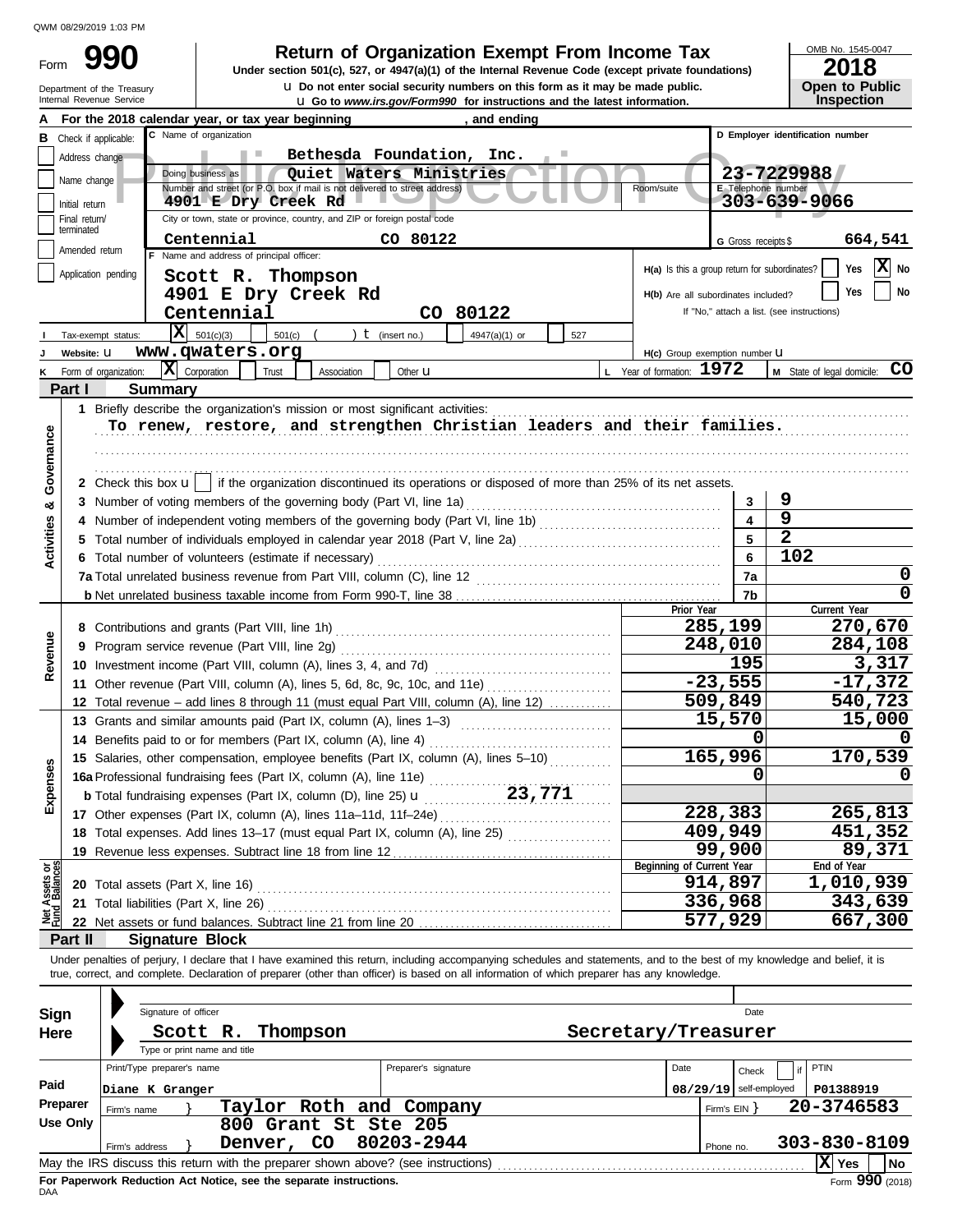|              |                           |                                                      | Form 990 (2018) Bethesda Foundation, Inc.                                   |                                                                                                    | 23-7229988                                                                                                                     | Page 2                                                                                                                                                                                                                        |
|--------------|---------------------------|------------------------------------------------------|-----------------------------------------------------------------------------|----------------------------------------------------------------------------------------------------|--------------------------------------------------------------------------------------------------------------------------------|-------------------------------------------------------------------------------------------------------------------------------------------------------------------------------------------------------------------------------|
|              | Part III                  |                                                      | <b>Statement of Program Service Accomplishments</b>                         |                                                                                                    |                                                                                                                                |                                                                                                                                                                                                                               |
|              |                           |                                                      |                                                                             |                                                                                                    |                                                                                                                                |                                                                                                                                                                                                                               |
|              |                           | Briefly describe the organization's mission:         |                                                                             |                                                                                                    |                                                                                                                                |                                                                                                                                                                                                                               |
|              |                           |                                                      |                                                                             |                                                                                                    | To renew, restore, and strengthen Christian leaders and their families.                                                        |                                                                                                                                                                                                                               |
|              |                           |                                                      |                                                                             |                                                                                                    |                                                                                                                                |                                                                                                                                                                                                                               |
| $\mathbf{2}$ |                           |                                                      |                                                                             |                                                                                                    | Did the organization undertake any significant program services during the year which were not listed on the                   |                                                                                                                                                                                                                               |
|              | prior Form 990 or 990-EZ? |                                                      |                                                                             |                                                                                                    |                                                                                                                                | Yes $\overline{X}$ No                                                                                                                                                                                                         |
|              |                           | If "Yes," describe these new services on Schedule O. |                                                                             |                                                                                                    |                                                                                                                                |                                                                                                                                                                                                                               |
| 3            |                           |                                                      |                                                                             | Did the organization cease conducting, or make significant changes in how it conducts, any program |                                                                                                                                |                                                                                                                                                                                                                               |
|              | services?                 |                                                      |                                                                             |                                                                                                    |                                                                                                                                | Yes $\overline{X}$ No                                                                                                                                                                                                         |
|              |                           | If "Yes," describe these changes on Schedule O.      |                                                                             |                                                                                                    |                                                                                                                                |                                                                                                                                                                                                                               |
|              |                           |                                                      |                                                                             |                                                                                                    | Describe the organization's program service accomplishments for each of its three largest program services, as measured by     |                                                                                                                                                                                                                               |
|              |                           |                                                      |                                                                             |                                                                                                    | expenses. Section 501(c)(3) and 501(c)(4) organizations are required to report the amount of grants and allocations to others, |                                                                                                                                                                                                                               |
|              |                           |                                                      | the total expenses, and revenue, if any, for each program service reported. |                                                                                                    |                                                                                                                                |                                                                                                                                                                                                                               |
|              |                           |                                                      |                                                                             |                                                                                                    |                                                                                                                                |                                                                                                                                                                                                                               |
|              | 4a (Code:                 |                                                      |                                                                             |                                                                                                    |                                                                                                                                | 4a (Code: ) (Expenses \$386,280 including grants of \$15,000 ) (Revenue \$284,108 ) Renewing, restoring, and strengthening Christian leaders and their families                                                               |
|              |                           |                                                      |                                                                             |                                                                                                    |                                                                                                                                |                                                                                                                                                                                                                               |
|              |                           |                                                      |                                                                             |                                                                                                    | from across the United States, 35 countries, 48 denominations, and 30                                                          |                                                                                                                                                                                                                               |
|              |                           | missionary organizations.                            |                                                                             |                                                                                                    |                                                                                                                                |                                                                                                                                                                                                                               |
|              |                           |                                                      |                                                                             |                                                                                                    |                                                                                                                                |                                                                                                                                                                                                                               |
|              |                           |                                                      |                                                                             |                                                                                                    |                                                                                                                                |                                                                                                                                                                                                                               |
|              |                           |                                                      |                                                                             |                                                                                                    |                                                                                                                                |                                                                                                                                                                                                                               |
|              |                           |                                                      |                                                                             |                                                                                                    |                                                                                                                                |                                                                                                                                                                                                                               |
|              |                           |                                                      |                                                                             |                                                                                                    |                                                                                                                                |                                                                                                                                                                                                                               |
|              |                           |                                                      |                                                                             |                                                                                                    |                                                                                                                                |                                                                                                                                                                                                                               |
|              |                           |                                                      |                                                                             |                                                                                                    |                                                                                                                                |                                                                                                                                                                                                                               |
|              |                           |                                                      |                                                                             |                                                                                                    |                                                                                                                                |                                                                                                                                                                                                                               |
|              |                           |                                                      |                                                                             |                                                                                                    |                                                                                                                                |                                                                                                                                                                                                                               |
|              | 4b (Code:                 |                                                      |                                                                             |                                                                                                    |                                                                                                                                | ) (Expenses $\$$ (expenses $\$$ (expenses $\$$ (expenses $\$$ (expenses $\$$ (expenses $\$$ (expenses $\$$ (expenses $\$$ (expenses $\$$ (expenses $\$$ (expenses $\$$ (expenses $\$$ (expenses $\$$ (expenses $\$$ (expenses |
|              | N/A                       |                                                      |                                                                             |                                                                                                    |                                                                                                                                |                                                                                                                                                                                                                               |
|              |                           |                                                      |                                                                             |                                                                                                    |                                                                                                                                |                                                                                                                                                                                                                               |
|              |                           |                                                      |                                                                             |                                                                                                    |                                                                                                                                |                                                                                                                                                                                                                               |
|              |                           |                                                      |                                                                             |                                                                                                    |                                                                                                                                |                                                                                                                                                                                                                               |
|              |                           |                                                      |                                                                             |                                                                                                    |                                                                                                                                |                                                                                                                                                                                                                               |
|              |                           |                                                      |                                                                             |                                                                                                    |                                                                                                                                |                                                                                                                                                                                                                               |
|              |                           |                                                      |                                                                             |                                                                                                    |                                                                                                                                |                                                                                                                                                                                                                               |
|              |                           |                                                      |                                                                             |                                                                                                    |                                                                                                                                |                                                                                                                                                                                                                               |
|              |                           |                                                      |                                                                             |                                                                                                    |                                                                                                                                |                                                                                                                                                                                                                               |
|              |                           |                                                      |                                                                             |                                                                                                    |                                                                                                                                |                                                                                                                                                                                                                               |
|              |                           |                                                      |                                                                             |                                                                                                    |                                                                                                                                |                                                                                                                                                                                                                               |
|              |                           |                                                      |                                                                             |                                                                                                    |                                                                                                                                |                                                                                                                                                                                                                               |
|              | 4c (Code:                 | ) (Expenses \$                                       |                                                                             | including grants of \$                                                                             |                                                                                                                                | ) (Revenue \$                                                                                                                                                                                                                 |
|              | N/A                       |                                                      |                                                                             |                                                                                                    |                                                                                                                                |                                                                                                                                                                                                                               |
|              |                           |                                                      |                                                                             |                                                                                                    |                                                                                                                                |                                                                                                                                                                                                                               |
|              |                           |                                                      |                                                                             |                                                                                                    |                                                                                                                                |                                                                                                                                                                                                                               |
|              |                           |                                                      |                                                                             |                                                                                                    |                                                                                                                                |                                                                                                                                                                                                                               |
|              |                           |                                                      |                                                                             |                                                                                                    |                                                                                                                                |                                                                                                                                                                                                                               |
|              |                           |                                                      |                                                                             |                                                                                                    |                                                                                                                                |                                                                                                                                                                                                                               |
|              |                           |                                                      |                                                                             |                                                                                                    |                                                                                                                                |                                                                                                                                                                                                                               |
|              |                           |                                                      |                                                                             |                                                                                                    |                                                                                                                                |                                                                                                                                                                                                                               |
|              |                           |                                                      |                                                                             |                                                                                                    |                                                                                                                                |                                                                                                                                                                                                                               |
|              |                           |                                                      |                                                                             |                                                                                                    |                                                                                                                                |                                                                                                                                                                                                                               |
|              |                           |                                                      |                                                                             |                                                                                                    |                                                                                                                                |                                                                                                                                                                                                                               |
|              |                           |                                                      |                                                                             |                                                                                                    |                                                                                                                                |                                                                                                                                                                                                                               |
|              |                           |                                                      |                                                                             |                                                                                                    |                                                                                                                                |                                                                                                                                                                                                                               |
|              |                           | 4d Other program services (Describe in Schedule O.)  |                                                                             |                                                                                                    |                                                                                                                                |                                                                                                                                                                                                                               |
|              | (Expenses \$              |                                                      | including grants of \$<br>386,280                                           |                                                                                                    | (Revenue \$                                                                                                                    |                                                                                                                                                                                                                               |
|              |                           | 4e Total program service expenses u                  |                                                                             |                                                                                                    |                                                                                                                                |                                                                                                                                                                                                                               |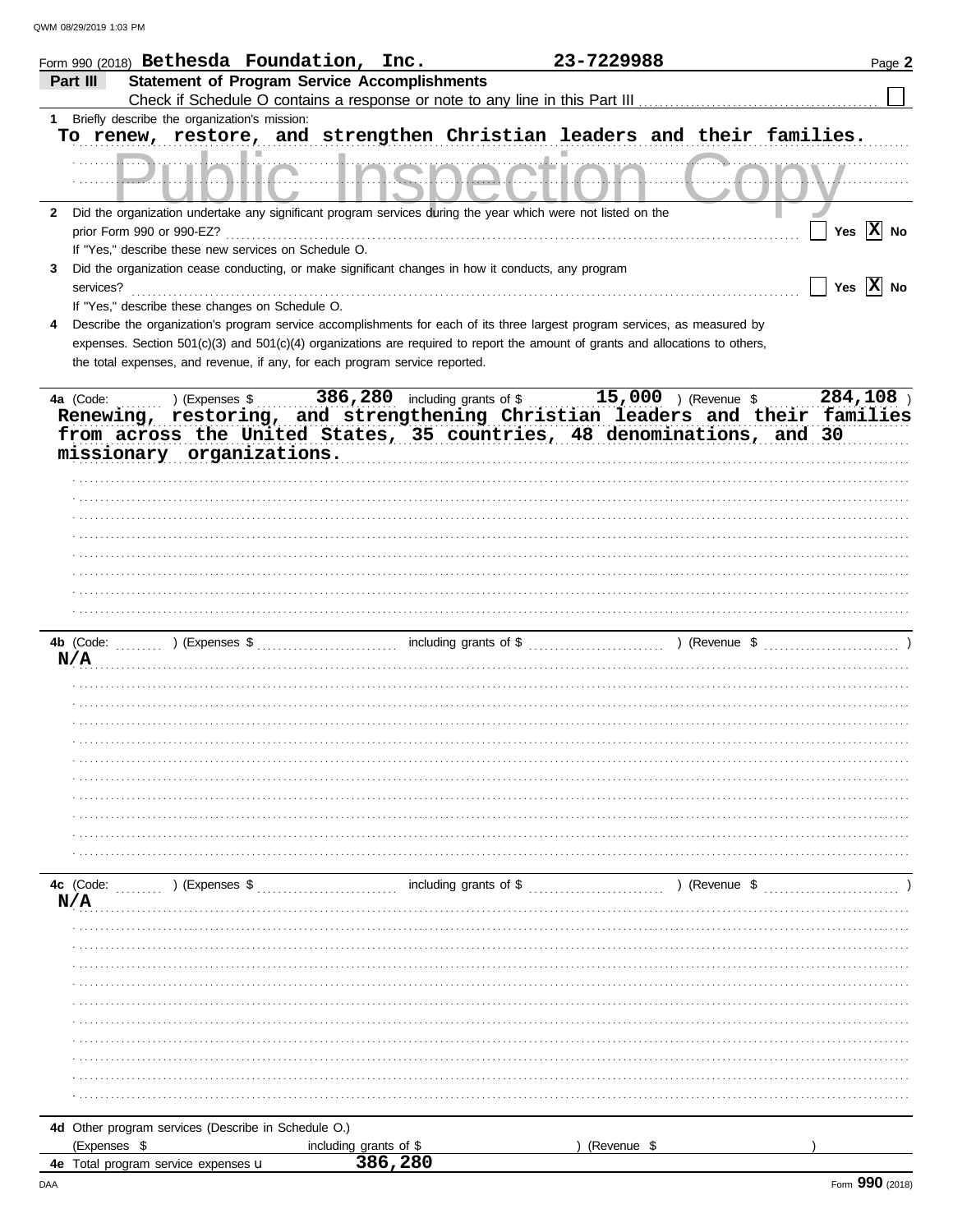|                | Form 990 (2018) $\texttt{Bethesda}$ $\texttt{Foundation}$ , | 23-7229988                                                                                                       |     | Page $3$  |
|----------------|-------------------------------------------------------------|------------------------------------------------------------------------------------------------------------------|-----|-----------|
| <b>Part IV</b> | <b>Checklist of Required Schedules</b>                      |                                                                                                                  |     |           |
|                |                                                             |                                                                                                                  | Yes | <b>No</b> |
|                |                                                             | Is the organization described in section $501(c)(3)$ or $4947(a)(1)$ (other than a private foundation)? If "Ves" |     |           |

|     | is the organization described in section 501(c)(3) or 4347(a)(1) (other than a private foundation): if $\tau$ res,                                                                      |                 |             |   |
|-----|-----------------------------------------------------------------------------------------------------------------------------------------------------------------------------------------|-----------------|-------------|---|
|     | complete Schedule A                                                                                                                                                                     | 1               | х           |   |
| 2   | Is the organization required to complete Schedule B, Schedule of Contributors (see instructions)?                                                                                       | $\overline{2}$  | $\mathbf x$ |   |
| 3   | Did the organization engage in direct or indirect political campaign activities on behalf of or in opposition to<br>candidates for public office? If "Yes," complete Schedule C, Part I | 3               |             | X |
| 4   | Section 501(c)(3) organizations. Did the organization engage in lobbying activities, or have a section 501(h)                                                                           |                 |             |   |
|     | election in effect during the tax year? If "Yes," complete Schedule C, Part II                                                                                                          | 4               |             | x |
| 5   | Is the organization a section $501(c)(4)$ , $501(c)(5)$ , or $501(c)(6)$ organization that receives membership dues,                                                                    |                 |             |   |
|     | assessments, or similar amounts as defined in Revenue Procedure 98-19? If "Yes," complete Schedule C, Part III                                                                          | 5               |             | X |
| 6   | Did the organization maintain any donor advised funds or any similar funds or accounts for which donors                                                                                 |                 |             |   |
|     | have the right to provide advice on the distribution or investment of amounts in such funds or accounts? If                                                                             |                 |             |   |
|     | "Yes," complete Schedule D, Part I                                                                                                                                                      | 6               |             | X |
| 7   | Did the organization receive or hold a conservation easement, including easements to preserve open space,                                                                               |                 |             |   |
|     | the environment, historic land areas, or historic structures? If "Yes," complete Schedule D, Part II                                                                                    | 7               |             | X |
| 8   | Did the organization maintain collections of works of art, historical treasures, or other similar assets? If "Yes,"                                                                     |                 |             |   |
|     | complete Schedule D, Part III                                                                                                                                                           | 8               |             | X |
| 9   | Did the organization report an amount in Part X, line 21, for escrow or custodial account liability, serve as a                                                                         |                 |             |   |
|     | custodian for amounts not listed in Part X; or provide credit counseling, debt management, credit repair, or                                                                            |                 |             |   |
|     | debt negotiation services? If "Yes," complete Schedule D, Part IV                                                                                                                       | 9               |             | X |
| 10  | Did the organization, directly or through a related organization, hold assets in temporarily restricted                                                                                 |                 |             |   |
|     | endowments, permanent endowments, or quasi-endowments? If "Yes," complete Schedule D, Part V                                                                                            | 10              | х           |   |
| 11  | If the organization's answer to any of the following questions is "Yes," then complete Schedule D, Parts VI,                                                                            |                 |             |   |
|     | VII, VIII, IX, or X as applicable.                                                                                                                                                      |                 |             |   |
| а   | Did the organization report an amount for land, buildings, and equipment in Part X, line 10? If "Yes,"                                                                                  |                 |             |   |
|     | complete Schedule D, Part VI                                                                                                                                                            | 11a             | X           |   |
|     | Did the organization report an amount for investments—other securities in Part X, line 12 that is 5% or more                                                                            |                 |             |   |
|     | of its total assets reported in Part X, line 16? If "Yes," complete Schedule D, Part VII                                                                                                | 11b             |             | X |
|     | Did the organization report an amount for investments—program related in Part X, line 13 that is 5% or more                                                                             |                 |             |   |
|     | of its total assets reported in Part X, line 16? If "Yes," complete Schedule D, Part VIII                                                                                               | 11c             |             | X |
| d   | Did the organization report an amount for other assets in Part X, line 15 that is 5% or more of its total assets                                                                        |                 |             |   |
|     | reported in Part X, line 16? If "Yes," complete Schedule D, Part IX                                                                                                                     | 11d             |             | X |
|     | Did the organization report an amount for other liabilities in Part X, line 25? If "Yes," complete Schedule D, Part X                                                                   | 11e             |             | X |
| f   | Did the organization's separate or consolidated financial statements for the tax year include a footnote that addresses                                                                 |                 |             |   |
|     | the organization's liability for uncertain tax positions under FIN 48 (ASC 740)? If "Yes," complete Schedule D, Part X                                                                  | 11f             | X           |   |
| 12a | Did the organization obtain separate, independent audited financial statements for the tax year? If "Yes," complete                                                                     |                 |             |   |
|     |                                                                                                                                                                                         | 12a             | X           |   |
|     | Was the organization included in consolidated, independent audited financial statements for the tax year? If                                                                            |                 |             |   |
|     | "Yes," and if the organization answered "No" to line 12a, then completing Schedule D, Parts XI and XII is optional                                                                      | 12 <sub>b</sub> |             | X |
| 13  |                                                                                                                                                                                         | 13              |             | X |
| 14a | Did the organization maintain an office, employees, or agents outside of the United States?                                                                                             | 14a             |             | X |
| b   | Did the organization have aggregate revenues or expenses of more than \$10,000 from grantmaking,                                                                                        |                 |             |   |
|     | fundraising, business, investment, and program service activities outside the United States, or aggregate                                                                               |                 |             |   |
|     |                                                                                                                                                                                         | 14b             |             | X |
| 15  | Did the organization report on Part IX, column (A), line 3, more than \$5,000 of grants or other assistance to or                                                                       |                 |             |   |
|     | for any foreign organization? If "Yes," complete Schedule F, Parts II and IV                                                                                                            | 15              |             | X |
| 16  | Did the organization report on Part IX, column (A), line 3, more than \$5,000 of aggregate grants or other                                                                              |                 |             |   |
|     | assistance to or for foreign individuals? If "Yes," complete Schedule F, Parts III and IV                                                                                               | 16              |             | X |
| 17  | Did the organization report a total of more than \$15,000 of expenses for professional fundraising services on                                                                          |                 |             |   |
|     |                                                                                                                                                                                         | 17              |             | X |
|     | Part IX, column (A), lines 6 and 11e? If "Yes," complete Schedule G, Part I (see instructions)                                                                                          |                 |             |   |
| 18  | Did the organization report more than \$15,000 total of fundraising event gross income and contributions on                                                                             |                 |             |   |
|     | Part VIII, lines 1c and 8a? If "Yes," complete Schedule G, Part II                                                                                                                      | 18              | X           |   |
| 19  | Did the organization report more than \$15,000 of gross income from gaming activities on Part VIII, line 9a?                                                                            |                 |             |   |
|     |                                                                                                                                                                                         | 19              |             | X |
| 20a |                                                                                                                                                                                         | 20a             |             | X |
| b   | If "Yes" to line 20a, did the organization attach a copy of its audited financial statements to this return?                                                                            | 20 <sub>b</sub> |             |   |
| 21  | Did the organization report more than \$5,000 of grants or other assistance to any domestic organization or                                                                             |                 |             | X |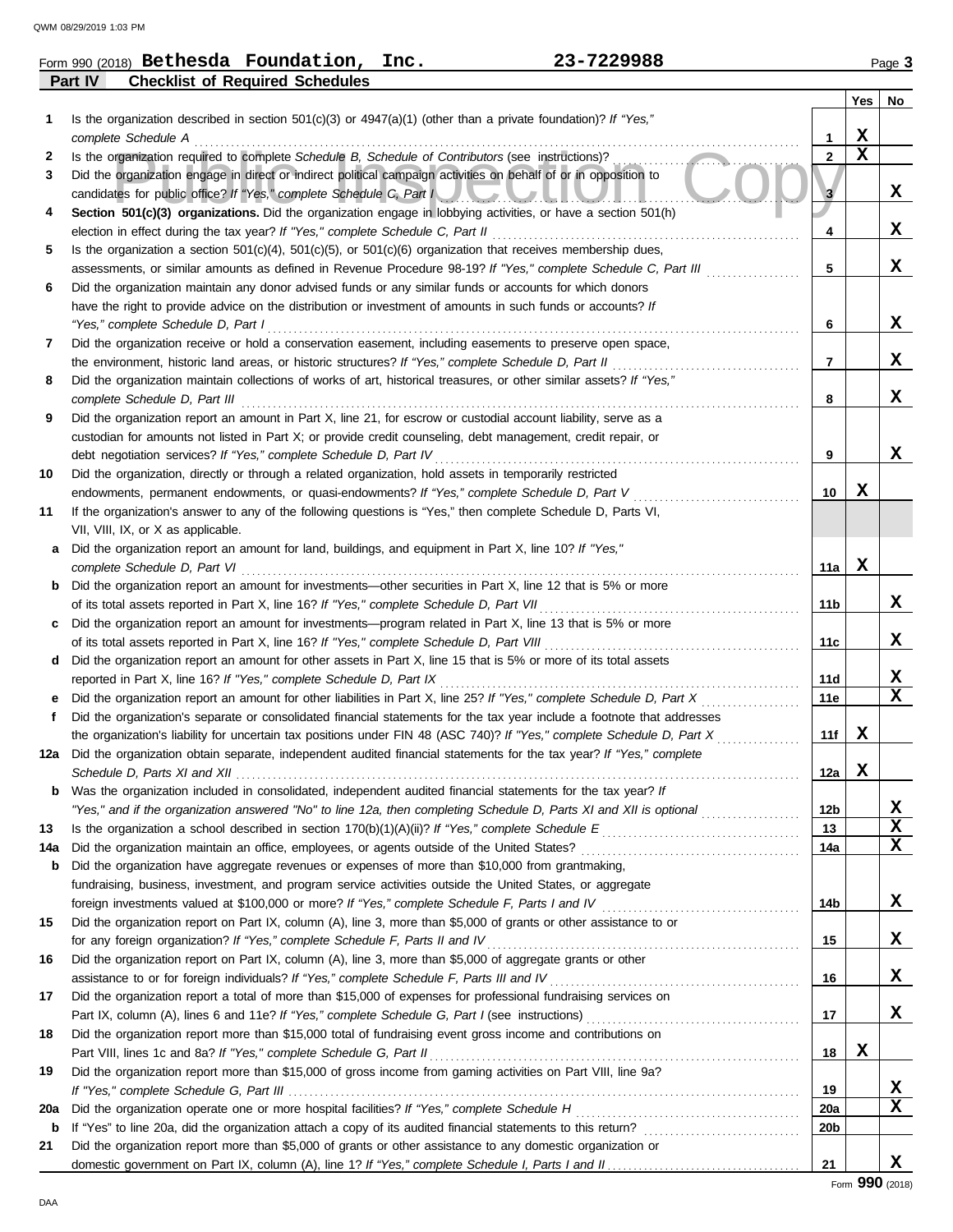|          | 23-7229988<br>Form 990 (2018) Bethesda Foundation,<br>Inc.                                                                                                                                                         |                 |             | Page 4          |
|----------|--------------------------------------------------------------------------------------------------------------------------------------------------------------------------------------------------------------------|-----------------|-------------|-----------------|
|          | Part IV<br><b>Checklist of Required Schedules (continued)</b>                                                                                                                                                      |                 |             |                 |
|          |                                                                                                                                                                                                                    |                 | Yes         | No              |
| 22       | Did the organization report more than \$5,000 of grants or other assistance to or for domestic individuals on<br>Part IX, column (A), line 2? If "Yes," complete Schedule I, Parts I and III                       | 22              | X           |                 |
| 23       | Did the organization answer "Yes" to Part VII, Section A, line 3, 4, or 5 about compensation of the                                                                                                                |                 |             |                 |
|          | organization's current and former officers, directors, trustees, key employees, and highest compensated                                                                                                            |                 |             |                 |
|          | employees? If "Yes," complete Schedule J<br><u>LLIONZUUN</u>                                                                                                                                                       | 23              |             | X               |
|          | 24a Did the organization have a tax-exempt bond issue with an outstanding principal amount of more than                                                                                                            |                 |             |                 |
|          | \$100,000 as of the last day of the year, that was issued after December 31, 2002? If "Yes," answer lines 24b                                                                                                      |                 |             |                 |
|          | through 24d and complete Schedule K. If "No," go to line 25a                                                                                                                                                       | 24a             |             | X               |
| b        | Did the organization invest any proceeds of tax-exempt bonds beyond a temporary period exception?                                                                                                                  | 24b             |             |                 |
| c        | Did the organization maintain an escrow account other than a refunding escrow at any time during the year                                                                                                          |                 |             |                 |
|          | to defease any tax-exempt bonds?                                                                                                                                                                                   | 24c             |             |                 |
|          | d Did the organization act as an "on behalf of" issuer for bonds outstanding at any time during the year?                                                                                                          | 24d             |             |                 |
|          | 25a Section 501(c)(3), 501(c)(4), and 501(c)(29) organizations. Did the organization engage in an excess benefit                                                                                                   |                 |             |                 |
|          | transaction with a disqualified person during the year? If "Yes," complete Schedule L, Part I                                                                                                                      | 25a             |             | X               |
| b        | Is the organization aware that it engaged in an excess benefit transaction with a disqualified person in a prior                                                                                                   |                 |             |                 |
|          | year, and that the transaction has not been reported on any of the organization's prior Forms 990 or 990-EZ?                                                                                                       |                 |             |                 |
|          | If "Yes," complete Schedule L, Part I                                                                                                                                                                              | 25 <sub>b</sub> |             | X               |
| 26       | Did the organization report any amount on Part X, line 5, 6, or 22 for receivables from or payables to any                                                                                                         |                 |             |                 |
|          | current or former officers, directors, trustees, key employees, highest compensated employees, or                                                                                                                  |                 |             |                 |
|          | disqualified persons? If "Yes," complete Schedule L, Part II                                                                                                                                                       | 26              |             | X               |
| 27       | Did the organization provide a grant or other assistance to an officer, director, trustee, key employee,                                                                                                           |                 |             |                 |
|          | substantial contributor or employee thereof, a grant selection committee member, or to a 35% controlled                                                                                                            |                 |             |                 |
|          | entity or family member of any of these persons? If "Yes," complete Schedule L, Part III                                                                                                                           | 27              |             | X               |
| 28       | Was the organization a party to a business transaction with one of the following parties (see Schedule L,                                                                                                          |                 |             |                 |
|          | Part IV instructions for applicable filing thresholds, conditions, and exceptions):                                                                                                                                |                 |             |                 |
| а        | A current or former officer, director, trustee, or key employee? If "Yes," complete Schedule L, Part IV                                                                                                            | 28a             |             | X               |
| b        | A family member of a current or former officer, director, trustee, or key employee? If "Yes," complete                                                                                                             |                 |             | X               |
|          | Schedule L, Part IV                                                                                                                                                                                                | 28b             |             |                 |
| c        | An entity of which a current or former officer, director, trustee, or key employee (or a family member thereof)                                                                                                    |                 |             | X               |
|          | was an officer, director, trustee, or direct or indirect owner? If "Yes," complete Schedule L, Part IV<br>Did the organization receive more than \$25,000 in non-cash contributions? If "Yes," complete Schedule M | 28c<br>29       | $\mathbf x$ |                 |
| 29<br>30 | Did the organization receive contributions of art, historical treasures, or other similar assets, or qualified                                                                                                     |                 |             |                 |
|          | conservation contributions? If "Yes," complete Schedule M                                                                                                                                                          | 30              |             | X               |
| 31       | Did the organization liquidate, terminate, or dissolve and cease operations? If "Yes," complete Schedule N, Part I                                                                                                 | 31              |             | $\mathbf x$     |
|          | Did the organization sell, exchange, dispose of, or transfer more than 25% of its net assets? If "Yes,"                                                                                                            |                 |             |                 |
|          | complete Schedule N, Part II                                                                                                                                                                                       | 32              |             | X               |
| 33       | Did the organization own 100% of an entity disregarded as separate from the organization under Regulations                                                                                                         |                 |             |                 |
|          | sections 301.7701-2 and 301.7701-3? If "Yes," complete Schedule R, Part I                                                                                                                                          | 33              |             | X               |
| 34       | Was the organization related to any tax-exempt or taxable entity? If "Yes," complete Schedule R, Part II, III,                                                                                                     |                 |             |                 |
|          | or IV, and Part V, line 1                                                                                                                                                                                          | 34              |             | X               |
| 35a      | Did the organization have a controlled entity within the meaning of section 512(b)(13)?                                                                                                                            | 35a             |             | $\mathbf x$     |
| b        | If "Yes" to line 35a, did the organization receive any payment from or engage in any transaction with a                                                                                                            |                 |             |                 |
|          | controlled entity within the meaning of section 512(b)(13)? If "Yes," complete Schedule R, Part V, line 2                                                                                                          | 35 <sub>b</sub> |             |                 |
| 36       | Section 501(c)(3) organizations. Did the organization make any transfers to an exempt non-charitable                                                                                                               |                 |             |                 |
|          | related organization? If "Yes," complete Schedule R, Part V, line 2                                                                                                                                                | 36              |             | X               |
| 37       | Did the organization conduct more than 5% of its activities through an entity that is not a related organization                                                                                                   |                 |             |                 |
|          | and that is treated as a partnership for federal income tax purposes? If "Yes," complete Schedule R, Part VI                                                                                                       | 37              |             | X               |
| 38       | Did the organization complete Schedule O and provide explanations in Schedule O for Part VI, lines 11b and                                                                                                         |                 |             |                 |
|          | 19? Note. All Form 990 filers are required to complete Schedule O.                                                                                                                                                 | 38              | X           |                 |
|          | Statements Regarding Other IRS Filings and Tax Compliance<br>Part V                                                                                                                                                |                 |             |                 |
|          |                                                                                                                                                                                                                    |                 |             |                 |
|          |                                                                                                                                                                                                                    |                 | Yes         | No              |
| 1a       | 8<br>Enter the number reported in Box 3 of Form 1096. Enter -0- if not applicable<br>1a                                                                                                                            |                 |             |                 |
| b        | $\mathbf 0$<br>1 <sub>b</sub><br>Enter the number of Forms W-2G included in line 1a. Enter -0- if not applicable                                                                                                   |                 |             |                 |
| c        | Did the organization comply with backup withholding rules for reportable payments to vendors and                                                                                                                   |                 |             |                 |
|          |                                                                                                                                                                                                                    | 1c              | X           |                 |
|          |                                                                                                                                                                                                                    |                 |             | Form 990 (2018) |

**990** (2018)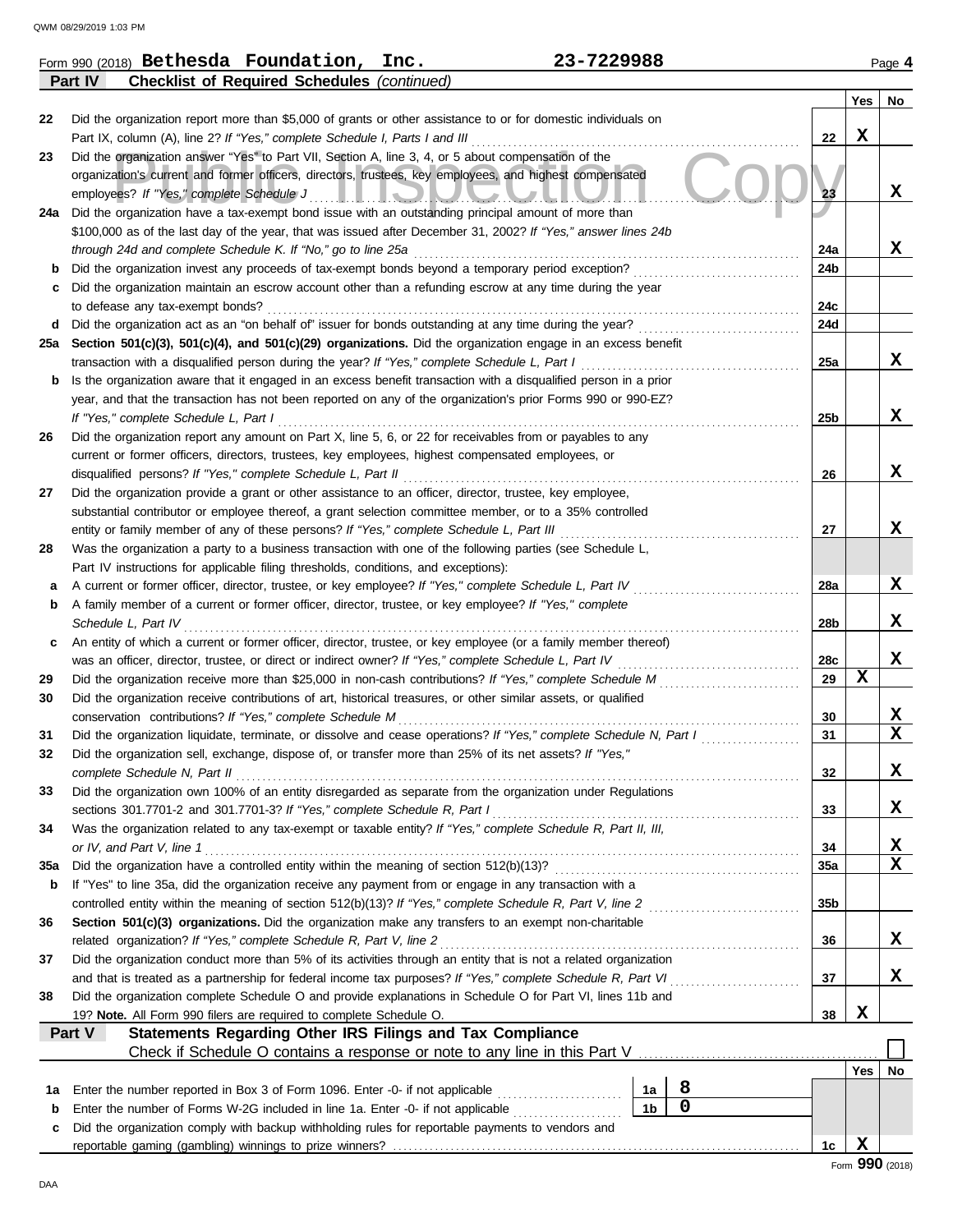|             | Form 990 (2018) Bethesda Foundation, Inc.<br>23-7229988                                                                                                                                                                                                                |                        |                      |             | Page 5      |
|-------------|------------------------------------------------------------------------------------------------------------------------------------------------------------------------------------------------------------------------------------------------------------------------|------------------------|----------------------|-------------|-------------|
|             | Statements Regarding Other IRS Filings and Tax Compliance (continued)<br>Part V                                                                                                                                                                                        |                        |                      |             |             |
|             |                                                                                                                                                                                                                                                                        |                        |                      | Yes         | No          |
|             | 2a Enter the number of employees reported on Form W-3, Transmittal of Wage and Tax                                                                                                                                                                                     |                        |                      |             |             |
|             | Statements, filed for the calendar year ending with or within the year covered by this return                                                                                                                                                                          | $\mathbf{2}$<br>2a     |                      | $\mathbf x$ |             |
| b           | If at least one is reported on line 2a, did the organization file all required federal employment tax returns?                                                                                                                                                         |                        | 2 <sub>b</sub>       |             |             |
|             | Note. If the sum of lines 1a and 2a is greater than 250, you may be required to e-file (see instructions)                                                                                                                                                              |                        |                      |             | X           |
| За          | Did the organization have unrelated business gross income of \$1,000 or more during the year?<br>If "Yes," has it filed a Form 990-T for this year? If "No" to line 3b, provide an explanation in Schedule O                                                           |                        | 3a<br>3 <sub>b</sub> |             |             |
| b<br>4a     | At any time during the calendar year, did the organization have an interest in, or a signature or other authority over,                                                                                                                                                |                        |                      |             |             |
|             | a financial account in a foreign country (such as a bank account, securities account, or other financial account)?                                                                                                                                                     |                        | 4a                   |             | x           |
| b           | If "Yes," enter the name of the foreign country: <b>u</b>                                                                                                                                                                                                              |                        |                      |             |             |
|             | See instructions for filing requirements for FinCEN Form 114, Report of Foreign Bank and Financial Accounts (FBAR).                                                                                                                                                    |                        |                      |             |             |
| 5а          | Was the organization a party to a prohibited tax shelter transaction at any time during the tax year?                                                                                                                                                                  |                        | 5a                   |             | X           |
| b           | Did any taxable party notify the organization that it was or is a party to a prohibited tax shelter transaction?                                                                                                                                                       |                        | 5 <sub>b</sub>       |             | $\mathbf x$ |
| с           | If "Yes" to line 5a or 5b, did the organization file Form 8886-T?                                                                                                                                                                                                      |                        | 5c                   |             |             |
| 6а          | Does the organization have annual gross receipts that are normally greater than \$100,000, and did the                                                                                                                                                                 |                        |                      |             |             |
|             | organization solicit any contributions that were not tax deductible as charitable contributions?                                                                                                                                                                       |                        | 6a                   |             | x           |
| b           | If "Yes," did the organization include with every solicitation an express statement that such contributions or                                                                                                                                                         |                        |                      |             |             |
|             | gifts were not tax deductible?                                                                                                                                                                                                                                         |                        | 6b                   |             |             |
| 7           | Organizations that may receive deductible contributions under section 170(c).                                                                                                                                                                                          |                        |                      |             |             |
| а           | Did the organization receive a payment in excess of \$75 made partly as a contribution and partly for goods                                                                                                                                                            |                        |                      |             |             |
|             | and services provided to the payor?                                                                                                                                                                                                                                    |                        | 7a                   | X           |             |
| $\mathbf b$ | If "Yes," did the organization notify the donor of the value of the goods or services provided?                                                                                                                                                                        |                        | 7b                   | $\mathbf x$ |             |
| с           | Did the organization sell, exchange, or otherwise dispose of tangible personal property for which it was                                                                                                                                                               |                        |                      |             |             |
|             | required to file Form 8282?                                                                                                                                                                                                                                            |                        | 7c                   |             | X           |
| d           |                                                                                                                                                                                                                                                                        | 7d                     |                      |             |             |
| е           | Did the organization receive any funds, directly or indirectly, to pay premiums on a personal benefit contract?                                                                                                                                                        |                        | 7e                   |             | X<br>X      |
|             | Did the organization, during the year, pay premiums, directly or indirectly, on a personal benefit contract?                                                                                                                                                           |                        | 7f                   |             | X           |
| g           | If the organization received a contribution of qualified intellectual property, did the organization file Form 8899 as required?<br>If the organization received a contribution of cars, boats, airplanes, or other vehicles, did the organization file a Form 1098-C? |                        | 7g<br>7h             |             | $\mathbf x$ |
| h<br>8      | Sponsoring organizations maintaining donor advised funds. Did a donor advised fund maintained by the                                                                                                                                                                   |                        |                      |             |             |
|             |                                                                                                                                                                                                                                                                        |                        | 8                    |             |             |
| 9           | Sponsoring organizations maintaining donor advised funds.                                                                                                                                                                                                              |                        |                      |             |             |
| а           | Did the sponsoring organization make any taxable distributions under section 4966?                                                                                                                                                                                     |                        | 9a                   |             |             |
| b           |                                                                                                                                                                                                                                                                        |                        | 9b                   |             |             |
| 10          | Section 501(c)(7) organizations. Enter:                                                                                                                                                                                                                                |                        |                      |             |             |
|             | Initiation fees and capital contributions included on Part VIII, line 12 [11] [11] [11] [12] [11] [11] [12] [1                                                                                                                                                         | 10a                    |                      |             |             |
| b           | Gross receipts, included on Form 990, Part VIII, line 12, for public use of club facilities                                                                                                                                                                            | 10 <sub>b</sub>        |                      |             |             |
| 11          | Section 501(c)(12) organizations. Enter:                                                                                                                                                                                                                               |                        |                      |             |             |
| а           | Gross income from members or shareholders                                                                                                                                                                                                                              | 11a                    |                      |             |             |
| b           | Gross income from other sources (Do not net amounts due or paid to other sources                                                                                                                                                                                       |                        |                      |             |             |
|             | against amounts due or received from them.)                                                                                                                                                                                                                            | 11 <sub>b</sub>        |                      |             |             |
| 12a         | Section 4947(a)(1) non-exempt charitable trusts. Is the organization filing Form 990 in lieu of Form 1041?                                                                                                                                                             |                        | 12a                  |             |             |
| b           | If "Yes," enter the amount of tax-exempt interest received or accrued during the year <i>minimizion</i> .                                                                                                                                                              | 12b                    |                      |             |             |
| 13          | Section 501(c)(29) qualified nonprofit health insurance issuers.                                                                                                                                                                                                       |                        |                      |             |             |
| a           | Is the organization licensed to issue qualified health plans in more than one state?                                                                                                                                                                                   |                        | 13a                  |             |             |
|             | Note. See the instructions for additional information the organization must report on Schedule O.                                                                                                                                                                      |                        |                      |             |             |
| b           | Enter the amount of reserves the organization is required to maintain by the states in which                                                                                                                                                                           |                        |                      |             |             |
|             |                                                                                                                                                                                                                                                                        | 13b<br>13 <sub>c</sub> |                      |             |             |
| c<br>14a    | Enter the amount of reserves on hand<br>Did the organization receive any payments for indoor tanning services during the tax year?                                                                                                                                     |                        | 14a                  |             | X           |
| b           | If "Yes," has it filed a Form 720 to report these payments? If "No," provide an explanation in Schedule O                                                                                                                                                              |                        | 14b                  |             |             |
| 15          | Is the organization subject to the section 4960 tax on payment(s) of more than \$1,000,000 in remuneration or                                                                                                                                                          |                        |                      |             |             |
|             | excess parachute payment(s) during the year?                                                                                                                                                                                                                           |                        | 15                   |             | x           |
|             | If "Yes," see instructions and file Form 4720, Schedule N.                                                                                                                                                                                                             |                        |                      |             |             |
| 16          | Is the organization an educational institution subject to the section 4968 excise tax on net investment income?                                                                                                                                                        |                        | 16                   |             | X           |
|             | If "Yes," complete Form 4720, Schedule O.                                                                                                                                                                                                                              |                        |                      |             |             |

| 29988 |  |  |
|-------|--|--|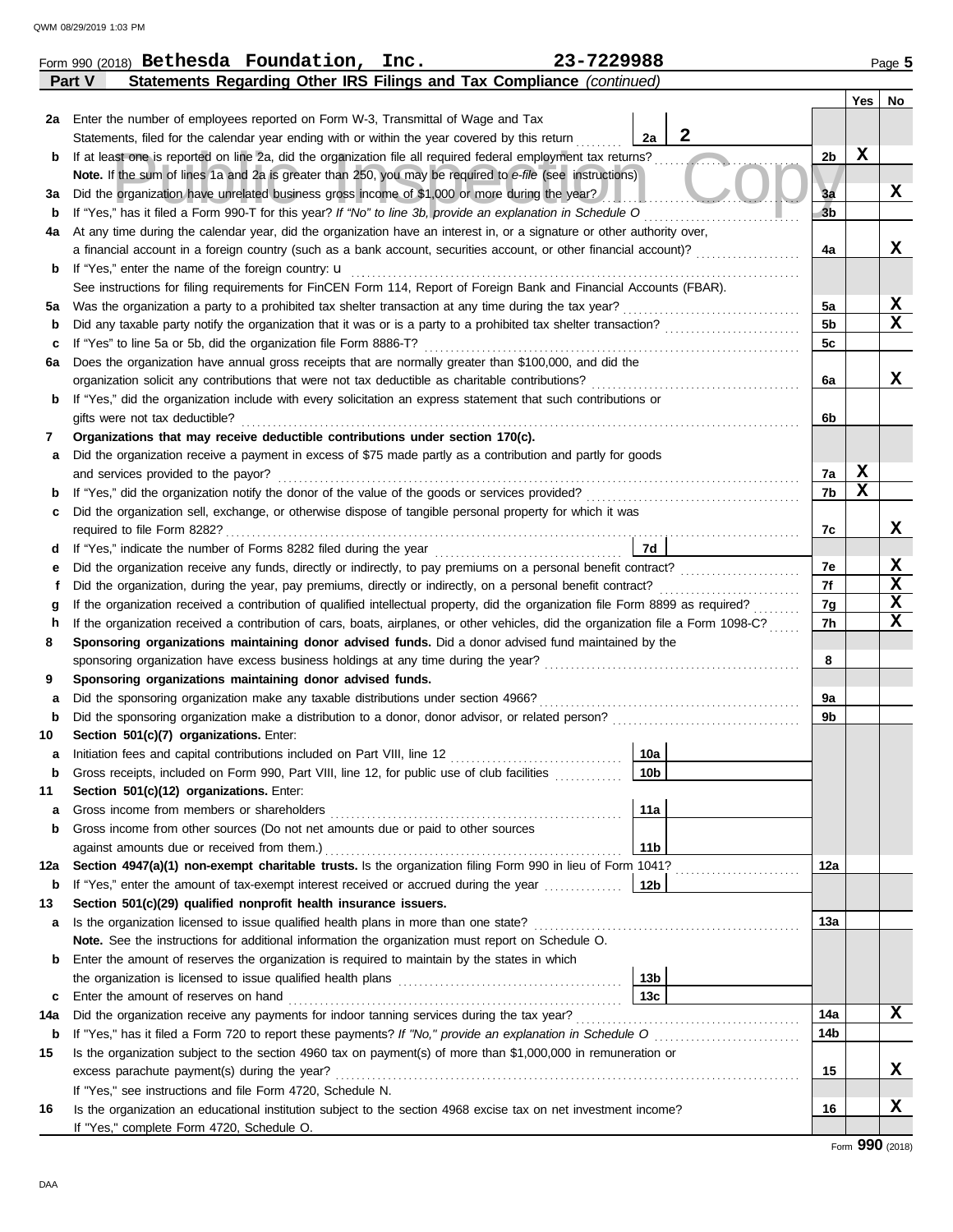|             | 23-7229988<br>Form 990 (2018) $Bethesda$ $Foundation, Inc.$                                                                         |                 |             | Page 6          |
|-------------|-------------------------------------------------------------------------------------------------------------------------------------|-----------------|-------------|-----------------|
|             | Part VI<br>Governance, Management, and Disclosure For each "Yes" response to lines 2 through 7b below, and for a "No"               |                 |             |                 |
|             | response to line 8a, 8b, or 10b below, describe the circumstances, processes, or changes in Schedule O. See instructions.           |                 |             |                 |
|             |                                                                                                                                     |                 |             |                 |
|             | Section A. Governing Body and Management                                                                                            |                 |             |                 |
|             |                                                                                                                                     |                 | Yes         | No              |
| 1а          | Enter the number of voting members of the governing body at the end of the tax year                                                 |                 |             |                 |
|             | If there are material differences in voting rights among members of the governing body, or                                          |                 |             |                 |
|             | if the governing body delegated broad authority to an executive committee or similar                                                |                 |             |                 |
|             | committee, explain in Schedule O.                                                                                                   |                 |             |                 |
|             | Enter the number of voting members included in line 1a, above, who are independent<br>1b                                            |                 |             |                 |
| 2           | Did any officer, director, trustee, or key employee have a family relationship or a business relationship with                      |                 |             |                 |
|             | any other officer, director, trustee, or key employee?                                                                              | 2               |             | x               |
| 3           | Did the organization delegate control over management duties customarily performed by or under the direct                           |                 |             |                 |
|             | supervision of officers, directors, or trustees, or key employees to a management company or other person?                          | 3               |             | X               |
| 4           | Did the organization make any significant changes to its governing documents since the prior Form 990 was filed?                    | 4               |             | $\mathbf x$     |
| 5           | Did the organization become aware during the year of a significant diversion of the organization's assets?                          | 5               |             | $\mathbf x$     |
| 6           | Did the organization have members or stockholders?                                                                                  | 6               |             | X               |
| 7а          | Did the organization have members, stockholders, or other persons who had the power to elect or appoint                             |                 |             |                 |
|             | one or more members of the governing body?                                                                                          | 7a              |             | x               |
| b           | Are any governance decisions of the organization reserved to (or subject to approval by) members,                                   |                 |             |                 |
|             | stockholders, or persons other than the governing body?                                                                             | 7b              |             | x               |
| 8           | Did the organization contemporaneously document the meetings held or written actions undertaken during the year by the following:   |                 |             |                 |
|             | The governing body?                                                                                                                 | 8a              | X           |                 |
| $\mathbf b$ | Each committee with authority to act on behalf of the governing body?                                                               | 8b              | $\mathbf x$ |                 |
| 9           | Is there any officer, director, trustee, or key employee listed in Part VII, Section A, who cannot be reached at                    |                 |             |                 |
|             |                                                                                                                                     | 9               |             | x               |
|             | Section B. Policies (This Section B requests information about policies not required by the Internal Revenue Code.)                 |                 |             |                 |
|             |                                                                                                                                     |                 | Yes         | No              |
| 10a         | Did the organization have local chapters, branches, or affiliates?                                                                  | 10a             |             | X               |
| b           | If "Yes," did the organization have written policies and procedures governing the activities of such chapters,                      |                 |             |                 |
|             | affiliates, and branches to ensure their operations are consistent with the organization's exempt purposes?                         | 10b             |             |                 |
| 11a         | Has the organization provided a complete copy of this Form 990 to all members of its governing body before filing the form?         | 11a             | X           |                 |
| b           | Describe in Schedule O the process, if any, used by the organization to review this Form 990.                                       |                 |             |                 |
| 12a         | Did the organization have a written conflict of interest policy? If "No," go to line 13                                             | 12a             | X           |                 |
| b           | Were officers, directors, or trustees, and key employees required to disclose annually interests that could give rise to conflicts? | 12 <sub>b</sub> | X           |                 |
|             | Did the organization regularly and consistently monitor and enforce compliance with the policy? If "Yes,"                           |                 |             |                 |
|             | describe in Schedule O how this was done                                                                                            | 12c             | X           |                 |
| 13          | Did the organization have a written whistleblower policy?                                                                           | 13              | X           |                 |
| 14          | Did the organization have a written document retention and destruction policy?                                                      | 14              | X           |                 |
| 15          | Did the process for determining compensation of the following persons include a review and approval by                              |                 |             |                 |
|             | independent persons, comparability data, and contemporaneous substantiation of the deliberation and decision?                       |                 |             |                 |
| а           | The organization's CEO, Executive Director, or top management official                                                              | 15a             | х           |                 |
| b           | Other officers or key employees of the organization                                                                                 | 15b             |             | X               |
|             | If "Yes" to line 15a or 15b, describe the process in Schedule O (see instructions).                                                 |                 |             |                 |
| 16a         | Did the organization invest in, contribute assets to, or participate in a joint venture or similar arrangement                      |                 |             |                 |
|             | with a taxable entity during the year?                                                                                              | 16a             |             | х               |
| b           | If "Yes," did the organization follow a written policy or procedure requiring the organization to evaluate its                      |                 |             |                 |
|             | participation in joint venture arrangements under applicable federal tax law, and take steps to safeguard the                       |                 |             |                 |
|             |                                                                                                                                     | 16b             |             |                 |
|             |                                                                                                                                     |                 |             |                 |
|             | <b>Section C. Disclosure</b>                                                                                                        |                 |             |                 |
| 17          | List the states with which a copy of this Form 990 is required to be filed $\mathbf u$ None                                         |                 |             |                 |
| 18          | Section 6104 requires an organization to make its Forms 1023 (1024 or 1024-A if applicable), 990, and 990-T (Section 501(c)         |                 |             |                 |
|             | (3)s only) available for public inspection. Indicate how you made these available. Check all that apply.                            |                 |             |                 |
|             | Another's website $ \mathbf{X} $ Upon request<br>Other (explain in Schedule O)<br>Own website                                       |                 |             |                 |
| 19          | Describe in Schedule O whether (and if so, how) the organization made its governing documents, conflict of interest policy, and     |                 |             |                 |
|             | financial statements available to the public during the tax year.                                                                   |                 |             |                 |
| 20          | State the name, address, and telephone number of the person who possesses the organization's books and records u                    |                 |             |                 |
|             | 4901 E Dry Creek Rd<br>Scott R. Thompson                                                                                            |                 |             |                 |
|             | CO 80122<br>Centennial                                                                                                              | 303-639-9066    |             |                 |
| DAA         |                                                                                                                                     |                 |             | Form 990 (2018) |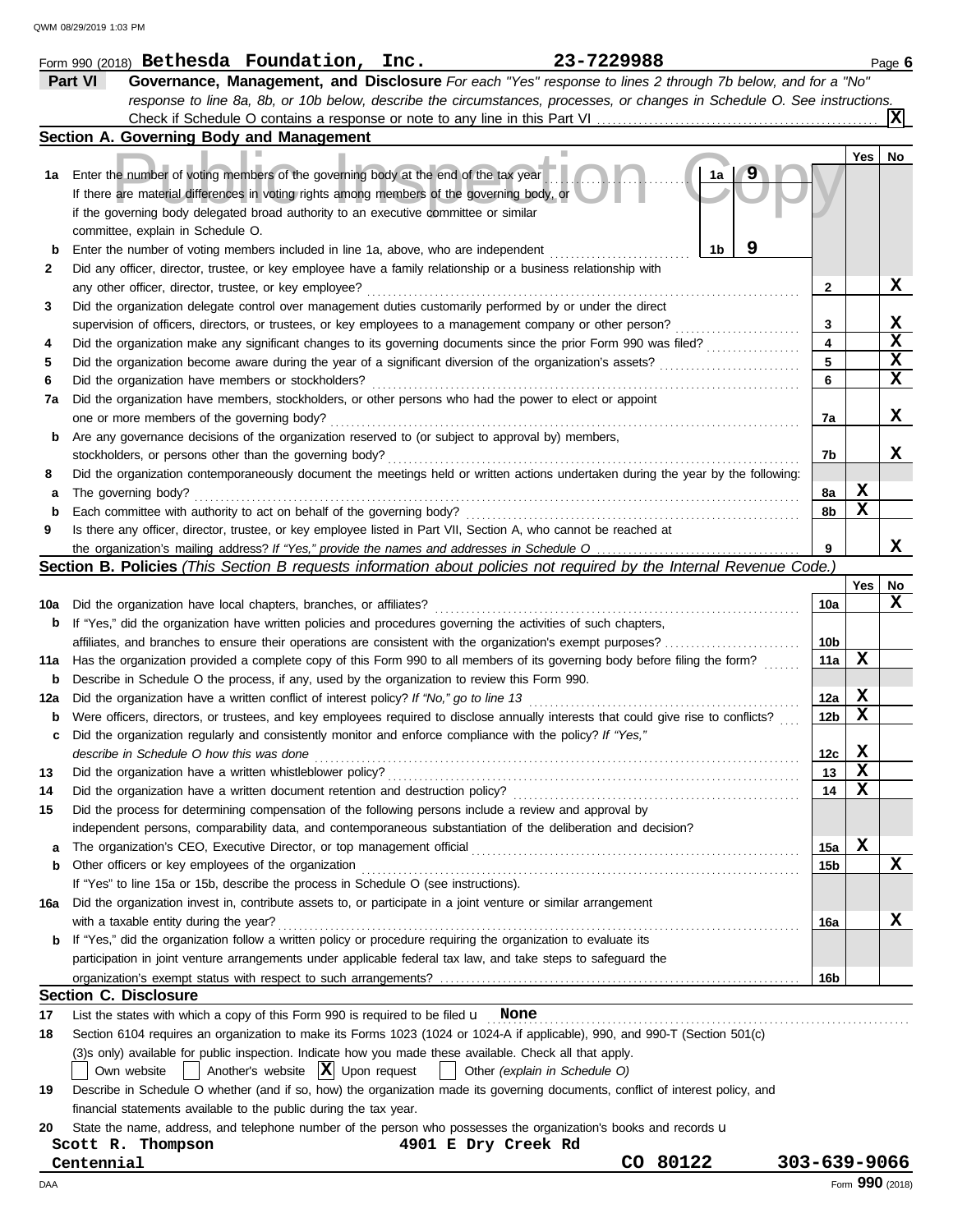|                 | 23-7229988<br>Form 990 (2018) <b>Bethesda Foundation,</b><br>Inc.                                                                                                                                                                                                                                          | Page 7 |
|-----------------|------------------------------------------------------------------------------------------------------------------------------------------------------------------------------------------------------------------------------------------------------------------------------------------------------------|--------|
| <b>Part VII</b> | Compensation of Officers, Directors, Trustees, Key Employees, Highest Compensated Employees, and                                                                                                                                                                                                           |        |
|                 | <b>Independent Contractors</b>                                                                                                                                                                                                                                                                             |        |
|                 | Check if Schedule O contains a response or note to any line in this Part VII <i>concerentially</i>                                                                                                                                                                                                         |        |
| Section A.      | Officers, Directors, Trustees, Key Employees, and Highest Compensated Employees                                                                                                                                                                                                                            |        |
|                 | 1a Complete this table for all persons required to be listed. Report compensation for the calendar year ending with or within the<br>organization's tax year.                                                                                                                                              |        |
|                 | • List all of the organization's current officers, directors, trustees (whether individuals or organizations), regardless of amount of<br>compensation. Enter -0- in columns (D), (E), and (F) if no compensation was paid.                                                                                |        |
|                 | • List all of the organization's <b>current</b> key employees, if any. See instructions for definition of "key employee."                                                                                                                                                                                  |        |
|                 | • List the organization's five current highest compensated employees (other than an officer, director, trustee, or key employee)<br>who received reportable compensation (Box 5 of Form W-2 and/or Box 7 of Form 1099-MISC) of more than \$100,000 from the<br>organization and any related organizations. |        |
|                 | • List all of the organization's former officers, key employees, and highest compensated employees who received more than<br>\$100,000 of reportable compensation from the organization and any related organizations.                                                                                     |        |
|                 | • List all of the organization's former directors or trustees that received, in the capacity as a former director or trustee of the<br>organization, more than \$10,000 of reportable compensation from the organization and any related organizations.                                                    |        |
|                 | List persons in the following order: individual trustees or directors; institutional trustees; officers; key employees; highest<br>compensated employees; and former such persons.                                                                                                                         |        |
|                 | Chock this boy if poitbor the erganization per any related erganization compensated any current efficer director, or tructoo                                                                                                                                                                               |        |

Check this box if neither the organization nor any related organization compensated any current officer, director, or trustee.

| (A)<br>Name and Title          | (B)<br>Average<br>hours per<br>week<br>(list any               |                                      |                         | Position    | (C)          | (do not check more than one<br>box, unless person is both an<br>officer and a director/trustee) |        | (D)<br>Reportable<br>compensation<br>from<br>the | (E)<br>Reportable<br>Estimated<br>compensation from<br>amount of<br>related<br>organizations<br>compensation |                                                          |  |
|--------------------------------|----------------------------------------------------------------|--------------------------------------|-------------------------|-------------|--------------|-------------------------------------------------------------------------------------------------|--------|--------------------------------------------------|--------------------------------------------------------------------------------------------------------------|----------------------------------------------------------|--|
|                                | hours for<br>related<br>organizations<br>below dotted<br>line) | Individual<br>or director<br>trustee | nstitutional<br>trustee | Officer     | Key employee | Highest compensated<br>employee                                                                 | Former | organization<br>(W-2/1099-MISC)                  | (W-2/1099-MISC)                                                                                              | from the<br>organization<br>and related<br>organizations |  |
| $(1)$ Sid Cook                 |                                                                |                                      |                         |             |              |                                                                                                 |        |                                                  |                                                                                                              |                                                          |  |
| Director                       | 1.00<br>0.00                                                   | $\mathbf x$                          |                         |             |              |                                                                                                 |        | 0                                                | 0                                                                                                            | 0                                                        |  |
| (2) Joy Engelsman              |                                                                |                                      |                         |             |              |                                                                                                 |        |                                                  |                                                                                                              |                                                          |  |
|                                | 1.00                                                           |                                      |                         |             |              |                                                                                                 |        |                                                  |                                                                                                              |                                                          |  |
| Director                       | 0.00                                                           | $\mathbf x$                          |                         |             |              |                                                                                                 |        | 0                                                | 0                                                                                                            | $\mathbf 0$                                              |  |
| (3) Jim Heckman                |                                                                |                                      |                         |             |              |                                                                                                 |        |                                                  |                                                                                                              |                                                          |  |
|                                | 1.00                                                           |                                      |                         |             |              |                                                                                                 |        |                                                  |                                                                                                              |                                                          |  |
| Director                       | 0.00                                                           | $\mathbf x$                          |                         |             |              |                                                                                                 |        | 0                                                | 0                                                                                                            | $\mathbf 0$                                              |  |
| (4) Melvin Medema              |                                                                |                                      |                         |             |              |                                                                                                 |        |                                                  |                                                                                                              |                                                          |  |
|                                | 1.00                                                           |                                      |                         |             |              |                                                                                                 |        |                                                  |                                                                                                              |                                                          |  |
| Director                       | 0.00<br>Nichol\$                                               | $\mathbf x$                          |                         |             |              |                                                                                                 |        | 0                                                | 0                                                                                                            | $\mathbf 0$                                              |  |
| (5) Barbara De Groot           | 1.00                                                           |                                      |                         |             |              |                                                                                                 |        |                                                  |                                                                                                              |                                                          |  |
| Director                       | 0.00                                                           | $\mathbf x$                          |                         |             |              |                                                                                                 |        | 0                                                | 0                                                                                                            | $\mathbf 0$                                              |  |
| (6) Ray Pittman                |                                                                |                                      |                         |             |              |                                                                                                 |        |                                                  |                                                                                                              |                                                          |  |
|                                | 1.00                                                           |                                      |                         |             |              |                                                                                                 |        |                                                  |                                                                                                              |                                                          |  |
| Director                       | 0.00                                                           | X                                    |                         |             |              |                                                                                                 |        | 0                                                | $\mathbf 0$                                                                                                  | $\pmb{0}$                                                |  |
| (7) Meindert Bosch             |                                                                |                                      |                         |             |              |                                                                                                 |        |                                                  |                                                                                                              |                                                          |  |
|                                | 1.00                                                           |                                      |                         |             |              |                                                                                                 |        |                                                  |                                                                                                              |                                                          |  |
| Emeritus                       | 0.00                                                           | $\mathbf x$                          |                         |             |              |                                                                                                 |        | 0                                                | 0                                                                                                            | $\mathbf 0$                                              |  |
| (8) Earl Lammers               |                                                                |                                      |                         |             |              |                                                                                                 |        |                                                  |                                                                                                              |                                                          |  |
|                                | 1.00                                                           |                                      |                         |             |              |                                                                                                 |        |                                                  |                                                                                                              |                                                          |  |
| Emeritus<br>(9) Keith McDonald | 0.00                                                           | $\mathbf x$                          |                         |             |              |                                                                                                 |        | 0                                                | $\mathbf 0$                                                                                                  | $\mathbf 0$                                              |  |
|                                | 1.00                                                           |                                      |                         |             |              |                                                                                                 |        |                                                  |                                                                                                              |                                                          |  |
| Emeritus                       | 0.00                                                           | $\mathbf x$                          |                         |             |              |                                                                                                 |        | 0                                                | 0                                                                                                            | $\mathbf 0$                                              |  |
| (10) Harold Seerveld           |                                                                |                                      |                         |             |              |                                                                                                 |        |                                                  |                                                                                                              |                                                          |  |
|                                | 1.00                                                           |                                      |                         |             |              |                                                                                                 |        |                                                  |                                                                                                              |                                                          |  |
| Emeritus                       | 0.00                                                           | $\mathbf x$                          |                         |             |              |                                                                                                 |        | 0                                                | 0                                                                                                            | $\mathbf 0$                                              |  |
| (11) Sid Overton               |                                                                |                                      |                         |             |              |                                                                                                 |        |                                                  |                                                                                                              |                                                          |  |
|                                | 2.00                                                           |                                      |                         |             |              |                                                                                                 |        |                                                  |                                                                                                              |                                                          |  |
| Chair                          | 0.00                                                           | $\mathbf x$                          |                         | $\mathbf x$ |              |                                                                                                 |        | 0                                                | 0                                                                                                            | $\mathbf 0$                                              |  |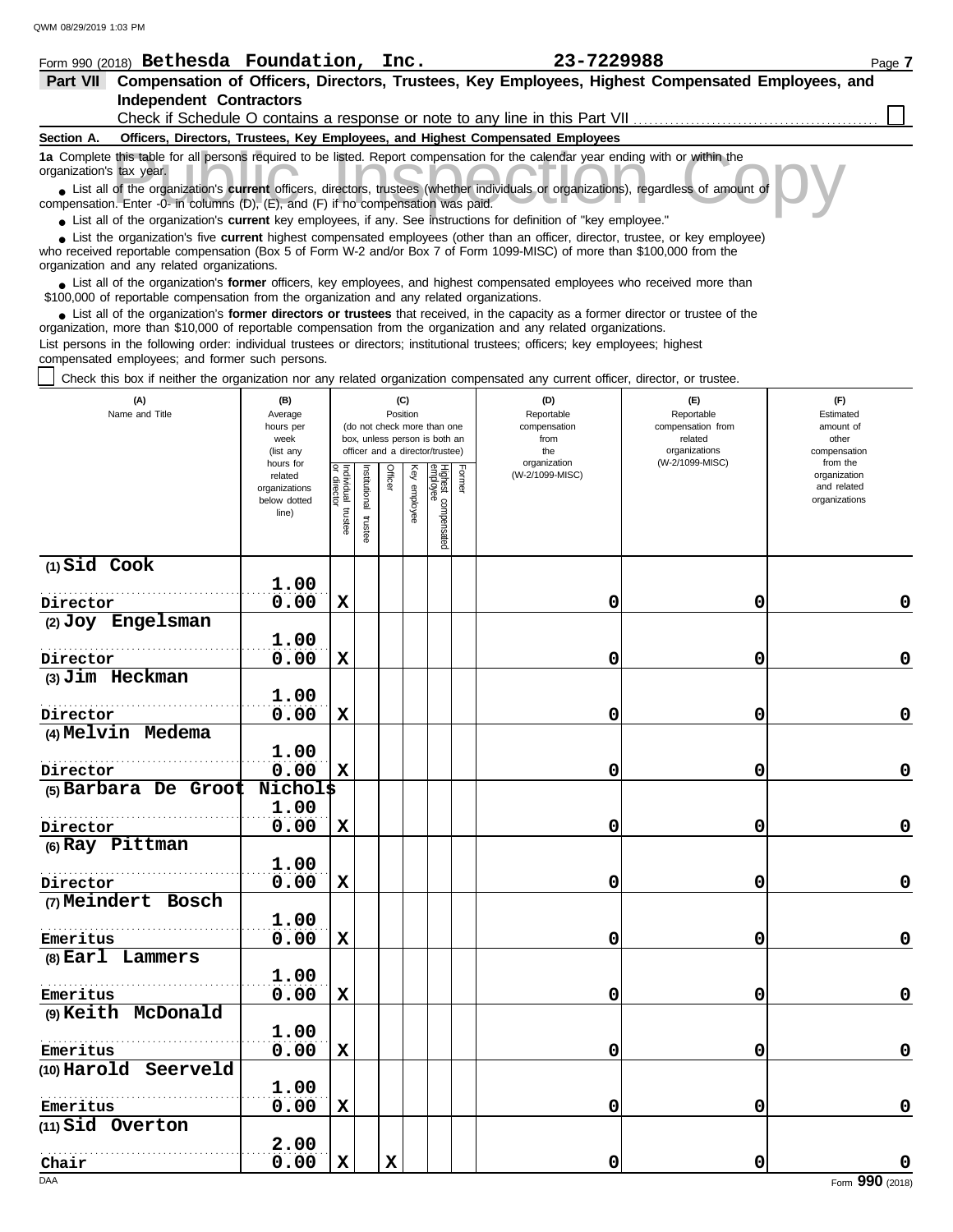| Part VII           | Form 990 (2018) Bethesda Foundation, Inc.                                                                                                                                       |                                                                     |                                   |                       |                 |                 |                                                                                                 |        | 23-7229988<br>Section A. Officers, Directors, Trustees, Key Employees, and Highest Compensated Employees (continued)                                                                                                                                   |                                                                               | Page 8                                                   |
|--------------------|---------------------------------------------------------------------------------------------------------------------------------------------------------------------------------|---------------------------------------------------------------------|-----------------------------------|-----------------------|-----------------|-----------------|-------------------------------------------------------------------------------------------------|--------|--------------------------------------------------------------------------------------------------------------------------------------------------------------------------------------------------------------------------------------------------------|-------------------------------------------------------------------------------|----------------------------------------------------------|
|                    | (A)<br>Name and title                                                                                                                                                           | (B)<br>Average<br>hours per<br>week<br>(list any                    |                                   |                       | (C)<br>Position |                 | (do not check more than one<br>box, unless person is both an<br>officer and a director/trustee) |        | (D)<br>Reportable<br>compensation<br>from<br>the                                                                                                                                                                                                       | $(\mathsf{F})$<br>Reportable<br>compensation from<br>related<br>organizations | (F)<br>Estimated<br>amount of<br>other<br>compensation   |
|                    | PII                                                                                                                                                                             | hours for<br>related<br>ш<br>organizations<br>below dotted<br>line) | Individual trustee<br>or director | Institutional trustee | Officer         | Ķey<br>employee | Highest compensated<br>employee                                                                 | Former | organization<br>(W-2/1099-MISC)                                                                                                                                                                                                                        | (W-2/1099-MISC)                                                               | from the<br>organization<br>and related<br>organizations |
| (12)               | Kent Higgins                                                                                                                                                                    | 2.00                                                                |                                   |                       |                 |                 |                                                                                                 |        |                                                                                                                                                                                                                                                        |                                                                               |                                                          |
| Vice Chair<br>(13) | Scott R. Thompson                                                                                                                                                               | 0.00<br>2.00                                                        | X                                 |                       | X               |                 |                                                                                                 |        | 0                                                                                                                                                                                                                                                      | 0                                                                             | 0                                                        |
| (14)               | Secretary/Treasurer<br>Joe Spelic                                                                                                                                               | 0.00<br>40.00                                                       | X                                 |                       | X               |                 |                                                                                                 |        | 0                                                                                                                                                                                                                                                      | 0                                                                             | 0                                                        |
| President/CEO      |                                                                                                                                                                                 | 0.00                                                                |                                   |                       | X               |                 |                                                                                                 |        | 84,673                                                                                                                                                                                                                                                 | 0                                                                             | 11,374                                                   |
|                    |                                                                                                                                                                                 |                                                                     |                                   |                       |                 |                 |                                                                                                 |        |                                                                                                                                                                                                                                                        |                                                                               |                                                          |
|                    |                                                                                                                                                                                 |                                                                     |                                   |                       |                 |                 |                                                                                                 |        |                                                                                                                                                                                                                                                        |                                                                               |                                                          |
|                    |                                                                                                                                                                                 |                                                                     |                                   |                       |                 |                 |                                                                                                 |        |                                                                                                                                                                                                                                                        |                                                                               |                                                          |
|                    |                                                                                                                                                                                 |                                                                     |                                   |                       |                 |                 |                                                                                                 |        |                                                                                                                                                                                                                                                        |                                                                               |                                                          |
|                    |                                                                                                                                                                                 |                                                                     |                                   |                       |                 |                 |                                                                                                 |        |                                                                                                                                                                                                                                                        |                                                                               |                                                          |
|                    | c Total from continuation sheets to Part VII, Section A                                                                                                                         |                                                                     |                                   |                       |                 |                 |                                                                                                 | u<br>п | 84,673                                                                                                                                                                                                                                                 |                                                                               | 11,374                                                   |
| d<br>2             | reportable compensation from the organization $\bf{u}$ 0                                                                                                                        |                                                                     |                                   |                       |                 |                 |                                                                                                 | u      | 84,673<br>Total number of individuals (including but not limited to those listed above) who received more than \$100,000 of                                                                                                                            |                                                                               | 11,374                                                   |
| 3                  | employee on line 1a? If "Yes," complete Schedule J for such individual                                                                                                          |                                                                     |                                   |                       |                 |                 |                                                                                                 |        | Did the organization list any former officer, director, or trustee, key employee, or highest compensated                                                                                                                                               |                                                                               | Yes<br>No<br>x<br>3                                      |
| 4                  |                                                                                                                                                                                 |                                                                     |                                   |                       |                 |                 |                                                                                                 |        | For any individual listed on line 1a, is the sum of reportable compensation and other compensation from the<br>organization and related organizations greater than \$150,000? If "Yes," complete Schedule J for such                                   |                                                                               | X<br>4                                                   |
| 5                  | Section B. Independent Contractors                                                                                                                                              |                                                                     |                                   |                       |                 |                 |                                                                                                 |        | Did any person listed on line 1a receive or accrue compensation from any unrelated organization or individual                                                                                                                                          |                                                                               | x<br>5                                                   |
| 1                  |                                                                                                                                                                                 |                                                                     |                                   |                       |                 |                 |                                                                                                 |        | Complete this table for your five highest compensated independent contractors that received more than \$100,000 of<br>compensation from the organization. Report compensation for the calendar year ending with or within the organization's tax year. |                                                                               |                                                          |
|                    |                                                                                                                                                                                 | (A)<br>Name and business address                                    |                                   |                       |                 |                 |                                                                                                 |        |                                                                                                                                                                                                                                                        | (B)<br>Description of services                                                | (C)<br>Compensation                                      |
|                    |                                                                                                                                                                                 |                                                                     |                                   |                       |                 |                 |                                                                                                 |        |                                                                                                                                                                                                                                                        |                                                                               |                                                          |
|                    |                                                                                                                                                                                 |                                                                     |                                   |                       |                 |                 |                                                                                                 |        |                                                                                                                                                                                                                                                        |                                                                               |                                                          |
|                    |                                                                                                                                                                                 |                                                                     |                                   |                       |                 |                 |                                                                                                 |        |                                                                                                                                                                                                                                                        |                                                                               |                                                          |
| 2                  | Total number of independent contractors (including but not limited to those listed above) who<br>received more than \$100,000 of compensation from the organization $\mathbf u$ |                                                                     |                                   |                       |                 |                 |                                                                                                 |        |                                                                                                                                                                                                                                                        | 0                                                                             |                                                          |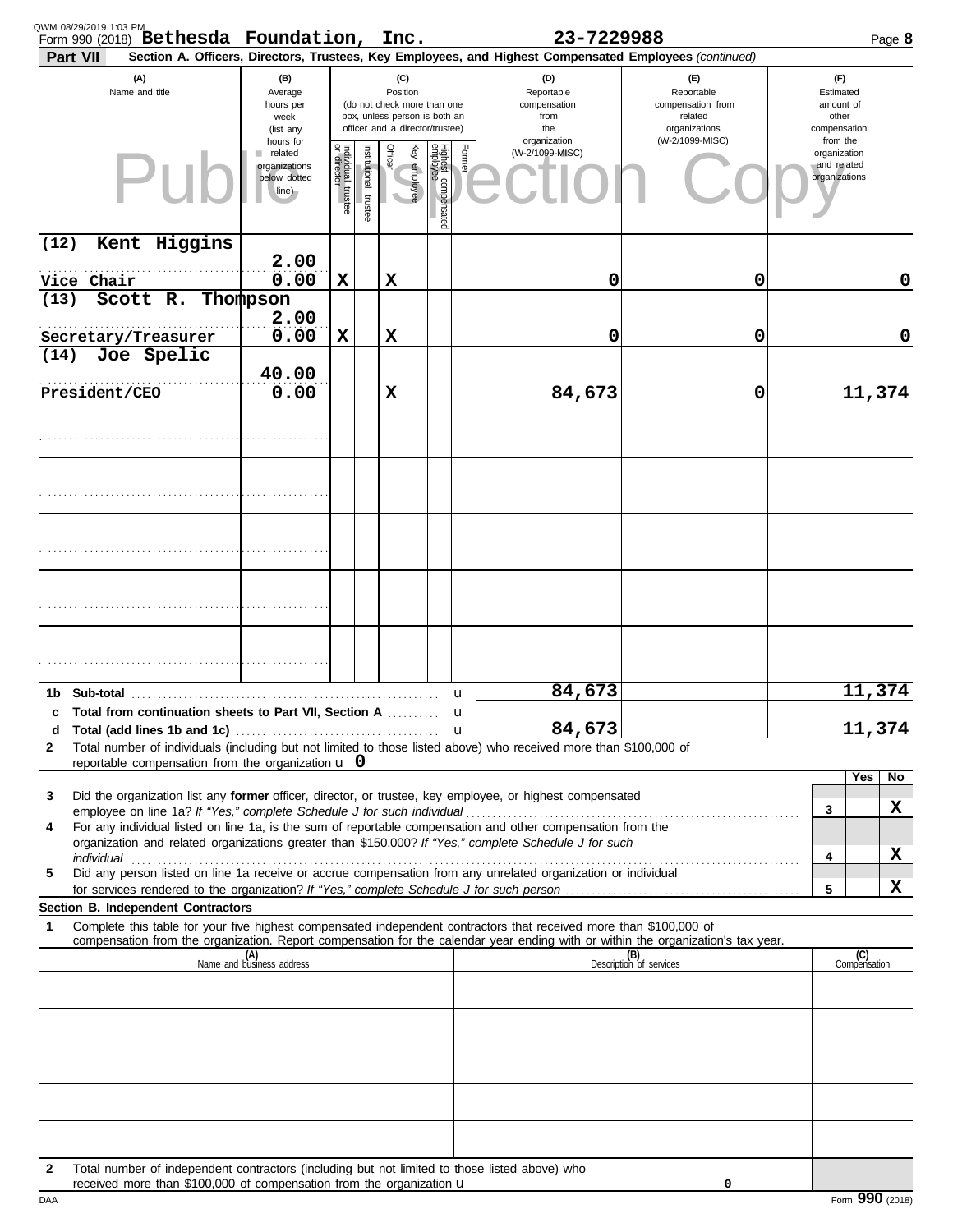DAA

## Form 990 (2018) Page **9 Bethesda Foundation, Inc. 23-7229988 Part VIII Statement of Revenue**

|                                                                  |     |                                                                                                                                   | .                                                                                                       |                                              |                         | (A)<br>Total revenue | (B)<br>Related or<br>exempt<br>function<br>revenue | (C)<br>Unrelated<br>business<br>revenue | (D)<br>Revenue<br>excluded from tax<br>under sections<br>512-514 |
|------------------------------------------------------------------|-----|-----------------------------------------------------------------------------------------------------------------------------------|---------------------------------------------------------------------------------------------------------|----------------------------------------------|-------------------------|----------------------|----------------------------------------------------|-----------------------------------------|------------------------------------------------------------------|
| <b>Contributions, Gifts, Grants</b><br>and Other Similar Amounts |     | 1a Federated campaigns<br><b>b</b> Membership dues<br>c Fundraising events<br>d Related organizations                             |                                                                                                         | 1a<br>1 <sub>b</sub><br>1 <sub>c</sub><br>1d | 31,660                  |                      |                                                    |                                         |                                                                  |
|                                                                  |     | <b>e</b> Government grants (contributions)<br>f All other contributions, gifts, grants,<br>and similar amounts not included above | <b>q</b> Noncash contributions included in lines 1a-1f:                                                 | 1e<br>1f                                     | \$<br>239,010<br>25,453 |                      |                                                    |                                         |                                                                  |
|                                                                  |     |                                                                                                                                   |                                                                                                         |                                              |                         | 270,670              |                                                    |                                         |                                                                  |
| Program Service Revenue                                          | 2a  | Counseling                                                                                                                        |                                                                                                         |                                              | Busn. Code<br>624100    | 284,108              | 284,108                                            |                                         |                                                                  |
|                                                                  | b   |                                                                                                                                   |                                                                                                         |                                              |                         |                      |                                                    |                                         |                                                                  |
|                                                                  | с   |                                                                                                                                   |                                                                                                         |                                              |                         |                      |                                                    |                                         |                                                                  |
|                                                                  | d   |                                                                                                                                   |                                                                                                         |                                              |                         |                      |                                                    |                                         |                                                                  |
|                                                                  | е   |                                                                                                                                   |                                                                                                         |                                              |                         |                      |                                                    |                                         |                                                                  |
|                                                                  |     |                                                                                                                                   | f All other program service revenue $\ldots$                                                            |                                              |                         |                      |                                                    |                                         |                                                                  |
|                                                                  |     |                                                                                                                                   |                                                                                                         |                                              |                         | 284,108              |                                                    |                                         |                                                                  |
|                                                                  | 3   |                                                                                                                                   | Investment income (including dividends, interest,                                                       |                                              |                         |                      |                                                    |                                         |                                                                  |
|                                                                  |     |                                                                                                                                   |                                                                                                         |                                              | u                       | 1,731                |                                                    |                                         | 1,731                                                            |
|                                                                  | 4   |                                                                                                                                   | Income from investment of tax-exempt bond proceeds u                                                    |                                              |                         |                      |                                                    |                                         |                                                                  |
|                                                                  | 5   |                                                                                                                                   | (i) Real                                                                                                |                                              | u<br>(ii) Personal      |                      |                                                    |                                         |                                                                  |
|                                                                  |     | <b>6a</b> Gross rents                                                                                                             |                                                                                                         |                                              |                         |                      |                                                    |                                         |                                                                  |
|                                                                  |     | <b>b</b> Less: rental exps.                                                                                                       |                                                                                                         |                                              |                         |                      |                                                    |                                         |                                                                  |
|                                                                  |     | <b>c</b> Rental inc. or (loss)                                                                                                    |                                                                                                         |                                              |                         |                      |                                                    |                                         |                                                                  |
|                                                                  |     |                                                                                                                                   |                                                                                                         |                                              |                         |                      |                                                    |                                         |                                                                  |
|                                                                  |     | <b>7a</b> Gross amount from                                                                                                       | (i) Securities                                                                                          |                                              | (ii) Other              |                      |                                                    |                                         |                                                                  |
|                                                                  |     | sales of assets<br>other than inventory                                                                                           |                                                                                                         | 93,412                                       |                         |                      |                                                    |                                         |                                                                  |
|                                                                  |     | <b>b</b> Less: cost or other                                                                                                      |                                                                                                         |                                              |                         |                      |                                                    |                                         |                                                                  |
|                                                                  |     | basis & sales exps.                                                                                                               |                                                                                                         | 91,826                                       |                         |                      |                                                    |                                         |                                                                  |
|                                                                  |     | c Gain or (loss)                                                                                                                  |                                                                                                         | 1,586                                        |                         |                      |                                                    |                                         |                                                                  |
|                                                                  |     |                                                                                                                                   |                                                                                                         |                                              |                         | 1,586                |                                                    |                                         | 1,586                                                            |
|                                                                  |     |                                                                                                                                   | 8a Gross income from fundraising events                                                                 |                                              |                         |                      |                                                    |                                         |                                                                  |
| enue<br>Rev                                                      |     | (not including \$                                                                                                                 | $\frac{31,660}{2}$<br>of contributions reported on line 1c).                                            |                                              |                         |                      |                                                    |                                         |                                                                  |
|                                                                  |     |                                                                                                                                   | See Part IV, line $18$                                                                                  | a                                            | 14,620                  |                      |                                                    |                                         |                                                                  |
| Other                                                            |     |                                                                                                                                   | <b>b</b> Less: direct expenses                                                                          | b                                            | 31,992                  |                      |                                                    |                                         |                                                                  |
|                                                                  |     |                                                                                                                                   | c Net income or (loss) from fundraising events  u                                                       |                                              |                         | $-17,372$            |                                                    |                                         | $-17,372$                                                        |
|                                                                  |     |                                                                                                                                   | 9a Gross income from gaming activities.                                                                 |                                              |                         |                      |                                                    |                                         |                                                                  |
|                                                                  |     |                                                                                                                                   | See Part IV, line 19 $\ldots$                                                                           | al                                           |                         |                      |                                                    |                                         |                                                                  |
|                                                                  |     |                                                                                                                                   | <b>b</b> Less: direct expenses                                                                          | b                                            |                         |                      |                                                    |                                         |                                                                  |
|                                                                  |     |                                                                                                                                   | c Net income or (loss) from gaming activities  u                                                        |                                              |                         |                      |                                                    |                                         |                                                                  |
|                                                                  |     |                                                                                                                                   | 10a Gross sales of inventory, less                                                                      |                                              |                         |                      |                                                    |                                         |                                                                  |
|                                                                  |     |                                                                                                                                   | returns and allowances                                                                                  | a<br>b                                       |                         |                      |                                                    |                                         |                                                                  |
|                                                                  |     |                                                                                                                                   | <b>b</b> Less: cost of goods sold<br><b>c</b> Net income or (loss) from sales of inventory $\mathbf{u}$ |                                              |                         |                      |                                                    |                                         |                                                                  |
|                                                                  |     |                                                                                                                                   | Miscellaneous Revenue                                                                                   |                                              | Busn. Code              |                      |                                                    |                                         |                                                                  |
|                                                                  | 11a |                                                                                                                                   |                                                                                                         |                                              |                         |                      |                                                    |                                         |                                                                  |
|                                                                  | b   |                                                                                                                                   |                                                                                                         |                                              |                         |                      |                                                    |                                         |                                                                  |
|                                                                  | c   |                                                                                                                                   |                                                                                                         |                                              |                         |                      |                                                    |                                         |                                                                  |
|                                                                  | d   |                                                                                                                                   | All other revenue                                                                                       |                                              |                         |                      |                                                    |                                         |                                                                  |
|                                                                  |     |                                                                                                                                   |                                                                                                         |                                              | u                       |                      |                                                    |                                         |                                                                  |
|                                                                  | 12  |                                                                                                                                   | Total revenue. See instructions.                                                                        |                                              | $\mathbf{u}$            | 540,723              | 284,108                                            | 0                                       | $-14,055$                                                        |
|                                                                  |     |                                                                                                                                   |                                                                                                         |                                              |                         |                      |                                                    |                                         | Form 990 (2018)                                                  |

Check if Schedule O contains a response or note to any line in this Part VIII . . . . . . . . . . . . . . . . . . . . . . . . . . . . . . . . . . . . . . . . . . . .

 $\Box$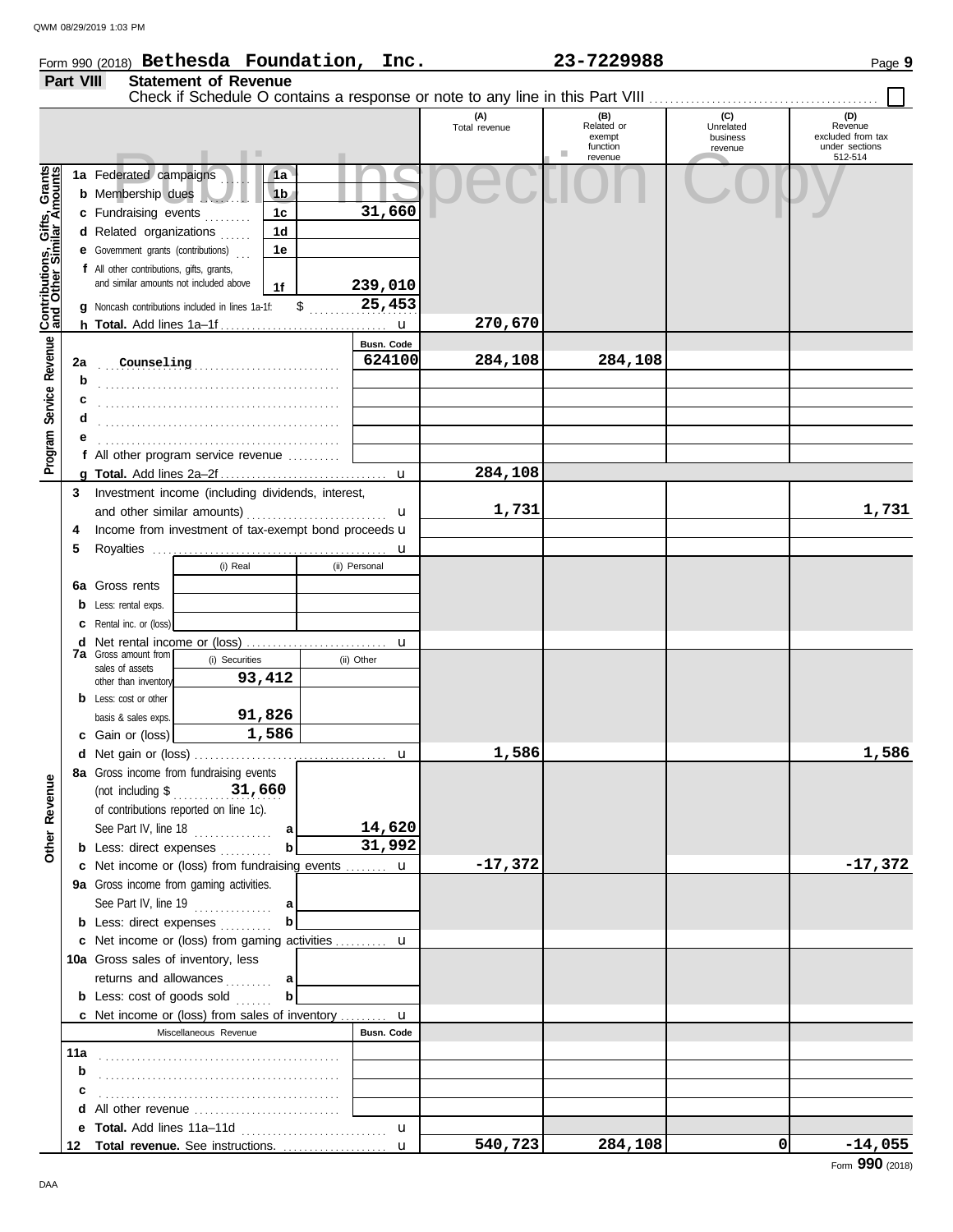### nd 10b of Part VIII.<br>
dother assistance to domestic organizations<br>
and other assistance to domestic<br>
and other assistance to domestic **Part IX Statement of Functional Expenses** Form 990 (2018) Page **10 Bethesda Foundation, Inc. 23-7229988** *Section 501(c)(3) and 501(c)(4) organizations must complete all columns. All other organizations must complete column (A). Do not include amounts reported on lines 6b, 7b, 8b, 9b, and 10b of Part VIII.* **1 2 3** Grants and other assistance to domestic organizations and domestic governments. See Part IV, line 21 Grants and other assistance to domestic individuals. See Part IV, line 22  $\ldots$ ......... Grants and other assistance to foreign **(A) (B) (C) (D)** Total expenses Program service Management and expenses general expenses (D)<br>Fundraising expenses Check if Schedule O contains a response or note to any line in this Part IX **15,000 15,000**

|              | 2 Grants and other assistance to domestic                                                                                                                                                                                                             |                 |                |                  |        |
|--------------|-------------------------------------------------------------------------------------------------------------------------------------------------------------------------------------------------------------------------------------------------------|-----------------|----------------|------------------|--------|
|              | individuals. See Part IV, line 22                                                                                                                                                                                                                     | 15,000          | 15,000         |                  |        |
| 3            | Grants and other assistance to foreign                                                                                                                                                                                                                |                 |                |                  |        |
|              | organizations, foreign governments, and foreign                                                                                                                                                                                                       |                 |                |                  |        |
|              | individuals. See Part IV, lines 15 and 16                                                                                                                                                                                                             |                 |                |                  |        |
| 4            | Benefits paid to or for members                                                                                                                                                                                                                       |                 |                |                  |        |
| 5            | Compensation of current officers, directors,                                                                                                                                                                                                          |                 |                |                  |        |
|              |                                                                                                                                                                                                                                                       | 102,352         | 76,765         | 15,352           | 10,235 |
| 6            | Compensation not included above, to disqualified                                                                                                                                                                                                      |                 |                |                  |        |
|              | persons (as defined under section 4958(f)(1)) and                                                                                                                                                                                                     |                 |                |                  |        |
|              | persons described in section 4958(c)(3)(B)                                                                                                                                                                                                            |                 |                |                  |        |
| $\mathbf{7}$ | Other salaries and wages                                                                                                                                                                                                                              | 47,887          | 35,915         | 7,183            | 4,789  |
| 8            | Pension plan accruals and contributions (include                                                                                                                                                                                                      |                 |                |                  | 223    |
|              | section 401(k) and 403(b) employer contributions)                                                                                                                                                                                                     | 2,226           | 1,669<br>2,702 | 334<br>540       | 360    |
| 9            | Other employee benefits                                                                                                                                                                                                                               | 3,602<br>14,472 |                | 2,171            | 1,447  |
| 10           |                                                                                                                                                                                                                                                       |                 | 10,854         |                  |        |
| 11           | Fees for services (non-employees):                                                                                                                                                                                                                    |                 |                |                  |        |
|              | a Management                                                                                                                                                                                                                                          |                 |                |                  |        |
|              | <b>b</b> Legal $\ldots$ . $\ldots$ . $\ldots$ . $\ldots$ . $\ldots$ . $\ldots$ . $\ldots$ . $\ldots$ . $\ldots$ . $\ldots$                                                                                                                            | 8,365           |                | 8,365            |        |
|              | c Accounting $\ldots$                                                                                                                                                                                                                                 |                 |                |                  |        |
|              |                                                                                                                                                                                                                                                       |                 |                |                  |        |
|              | e Professional fundraising services. See Part IV, line 17                                                                                                                                                                                             |                 |                |                  |        |
|              | f Investment management fees                                                                                                                                                                                                                          |                 |                |                  |        |
|              | g Other. (If line 11g amount exceeds 10% of line 25, column                                                                                                                                                                                           | 136,497         | 136,457        | 40               |        |
|              | (A) amount, list line 11g expenses on Schedule O.)                                                                                                                                                                                                    | 9,008           | 8,947          | $\overline{10}$  | 51     |
|              | 12 Advertising and promotion                                                                                                                                                                                                                          | 26,723          | 18,882         | 4,305            | 3,536  |
| 13<br>14     |                                                                                                                                                                                                                                                       |                 |                |                  |        |
| 15           | Information technology                                                                                                                                                                                                                                |                 |                |                  |        |
| 16           |                                                                                                                                                                                                                                                       | 15,850          | 15,850         |                  |        |
| 17           |                                                                                                                                                                                                                                                       | 1,244           | 373            | 311              | 560    |
| 18           | $\begin{minipage}{0.5\textwidth} \centering \begin{tabular}{@{}c@{}} \textbf{True} & \textbf{True} \\ \textbf{True} & \textbf{True} \\ \textbf{True} & \textbf{True} \\ \end{tabular} \end{minipage}$<br>Payments of travel or entertainment expenses |                 |                |                  |        |
|              | for any federal, state, or local public officials                                                                                                                                                                                                     |                 |                |                  |        |
| 19           | Conferences, conventions, and meetings                                                                                                                                                                                                                | 1,411           | 847            | 84               | 480    |
| 20           |                                                                                                                                                                                                                                                       | 16,083          | 16,083         |                  |        |
| 21           |                                                                                                                                                                                                                                                       |                 |                |                  |        |
| 22           | Depreciation, depletion, and amortization                                                                                                                                                                                                             | 21,227          | 19,104         | 1,062            | 1,061  |
| 23           | Insurance                                                                                                                                                                                                                                             | 6,311           | 4,733          | $\overline{947}$ | 631    |
| 24           | Other expenses. Itemize expenses not covered                                                                                                                                                                                                          |                 |                |                  |        |
|              | above (List miscellaneous expenses in line 24e. If                                                                                                                                                                                                    |                 |                |                  |        |
|              | line 24e amount exceeds 10% of line 25, column                                                                                                                                                                                                        |                 |                |                  |        |
|              | (A) amount, list line 24e expenses on Schedule O.)                                                                                                                                                                                                    |                 |                |                  |        |
| a            | Leadership family retreat                                                                                                                                                                                                                             | 17,743          | 17,743         |                  |        |
| b            | Staff development                                                                                                                                                                                                                                     | 1,844           | 1,383          | 277              | 184    |
| c            | Bad debts                                                                                                                                                                                                                                             | 1,368           | 1,368          |                  |        |
| d            | Miscellaneous expenses                                                                                                                                                                                                                                | 1,258           | 944            | 188              | 126    |
|              |                                                                                                                                                                                                                                                       | 881             | 661            | $\overline{132}$ | 88     |
| 25           | Total functional expenses. Add lines 1 through 24e                                                                                                                                                                                                    | 451,352         | 386,280        | 41,301           | 23,771 |
| 26           | Joint costs. Complete this line only if the                                                                                                                                                                                                           |                 |                |                  |        |
|              | organization reported in column (B) joint costs                                                                                                                                                                                                       |                 |                |                  |        |
|              | from a combined educational campaign and                                                                                                                                                                                                              |                 |                |                  |        |
|              | fundraising solicitation. Check here $\mathbf{u}$   $\mathbf{X}$   if<br>following SOP 98-2 (ASC 958-720)                                                                                                                                             |                 |                |                  |        |

**X**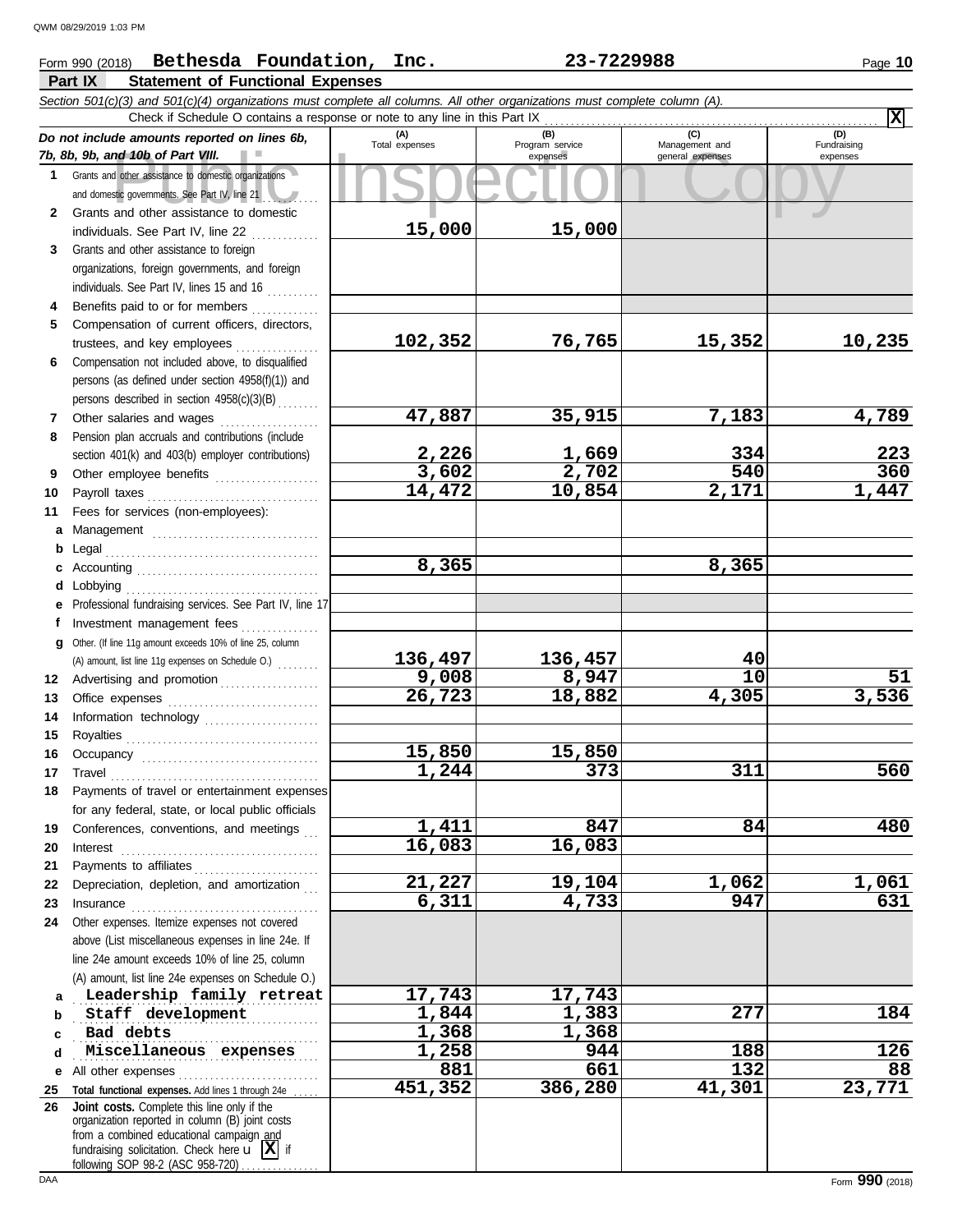# Form 990 (2018) Page **11 Bethesda Foundation, Inc. 23-7229988 Part X Balance Sheet**

| (A)<br>(B)<br>Beginning of year<br>End of year<br>69,330<br>79,855<br>1<br>1.<br>Cash—non-interest bearing<br>Savings and temporary cash investments<br>161,625<br>263,885<br>$\overline{2}$<br>2<br>3<br>3<br>3,378<br>Accounts receivable, net<br>4<br>4<br>Loans and other receivables from current and former officers, directors,<br>5<br>trustees, key employees, and highest compensated employees.<br>5<br>Loans and other receivables from other disqualified persons (as defined under section<br>6<br>$4958(f)(1)$ ), persons described in section $4958(c)(3)(B)$ , and contributing employers and<br>sponsoring organizations of section 501(c)(9) voluntary employees' beneficiary<br>organizations (see instructions). Complete Part II of Schedule L<br>6<br>Assets<br>7<br>7<br>Inventories for sale or use <i>communication</i> and the state or use of the contract of the state or use of the state or the state or the state or the state or the state or the state of the state or the state or the state or t<br>8<br>8<br>9<br>9<br>10a Land, buildings, and equipment: cost or<br>992,990<br>325,791<br>680,564<br>667,199<br>10c<br>11<br>11<br>12<br>12<br>13<br>13<br>Intangible assets<br>14<br>14<br>15<br>15<br>914,897<br>1,010,939<br>Total assets. Add lines 1 through 15 (must equal line 34)<br>16<br>16 |  |
|----------------------------------------------------------------------------------------------------------------------------------------------------------------------------------------------------------------------------------------------------------------------------------------------------------------------------------------------------------------------------------------------------------------------------------------------------------------------------------------------------------------------------------------------------------------------------------------------------------------------------------------------------------------------------------------------------------------------------------------------------------------------------------------------------------------------------------------------------------------------------------------------------------------------------------------------------------------------------------------------------------------------------------------------------------------------------------------------------------------------------------------------------------------------------------------------------------------------------------------------------------------------------------------------------------------------------------------------|--|
|                                                                                                                                                                                                                                                                                                                                                                                                                                                                                                                                                                                                                                                                                                                                                                                                                                                                                                                                                                                                                                                                                                                                                                                                                                                                                                                                              |  |
|                                                                                                                                                                                                                                                                                                                                                                                                                                                                                                                                                                                                                                                                                                                                                                                                                                                                                                                                                                                                                                                                                                                                                                                                                                                                                                                                              |  |
|                                                                                                                                                                                                                                                                                                                                                                                                                                                                                                                                                                                                                                                                                                                                                                                                                                                                                                                                                                                                                                                                                                                                                                                                                                                                                                                                              |  |
|                                                                                                                                                                                                                                                                                                                                                                                                                                                                                                                                                                                                                                                                                                                                                                                                                                                                                                                                                                                                                                                                                                                                                                                                                                                                                                                                              |  |
|                                                                                                                                                                                                                                                                                                                                                                                                                                                                                                                                                                                                                                                                                                                                                                                                                                                                                                                                                                                                                                                                                                                                                                                                                                                                                                                                              |  |
|                                                                                                                                                                                                                                                                                                                                                                                                                                                                                                                                                                                                                                                                                                                                                                                                                                                                                                                                                                                                                                                                                                                                                                                                                                                                                                                                              |  |
|                                                                                                                                                                                                                                                                                                                                                                                                                                                                                                                                                                                                                                                                                                                                                                                                                                                                                                                                                                                                                                                                                                                                                                                                                                                                                                                                              |  |
|                                                                                                                                                                                                                                                                                                                                                                                                                                                                                                                                                                                                                                                                                                                                                                                                                                                                                                                                                                                                                                                                                                                                                                                                                                                                                                                                              |  |
|                                                                                                                                                                                                                                                                                                                                                                                                                                                                                                                                                                                                                                                                                                                                                                                                                                                                                                                                                                                                                                                                                                                                                                                                                                                                                                                                              |  |
|                                                                                                                                                                                                                                                                                                                                                                                                                                                                                                                                                                                                                                                                                                                                                                                                                                                                                                                                                                                                                                                                                                                                                                                                                                                                                                                                              |  |
|                                                                                                                                                                                                                                                                                                                                                                                                                                                                                                                                                                                                                                                                                                                                                                                                                                                                                                                                                                                                                                                                                                                                                                                                                                                                                                                                              |  |
|                                                                                                                                                                                                                                                                                                                                                                                                                                                                                                                                                                                                                                                                                                                                                                                                                                                                                                                                                                                                                                                                                                                                                                                                                                                                                                                                              |  |
|                                                                                                                                                                                                                                                                                                                                                                                                                                                                                                                                                                                                                                                                                                                                                                                                                                                                                                                                                                                                                                                                                                                                                                                                                                                                                                                                              |  |
|                                                                                                                                                                                                                                                                                                                                                                                                                                                                                                                                                                                                                                                                                                                                                                                                                                                                                                                                                                                                                                                                                                                                                                                                                                                                                                                                              |  |
|                                                                                                                                                                                                                                                                                                                                                                                                                                                                                                                                                                                                                                                                                                                                                                                                                                                                                                                                                                                                                                                                                                                                                                                                                                                                                                                                              |  |
|                                                                                                                                                                                                                                                                                                                                                                                                                                                                                                                                                                                                                                                                                                                                                                                                                                                                                                                                                                                                                                                                                                                                                                                                                                                                                                                                              |  |
|                                                                                                                                                                                                                                                                                                                                                                                                                                                                                                                                                                                                                                                                                                                                                                                                                                                                                                                                                                                                                                                                                                                                                                                                                                                                                                                                              |  |
|                                                                                                                                                                                                                                                                                                                                                                                                                                                                                                                                                                                                                                                                                                                                                                                                                                                                                                                                                                                                                                                                                                                                                                                                                                                                                                                                              |  |
|                                                                                                                                                                                                                                                                                                                                                                                                                                                                                                                                                                                                                                                                                                                                                                                                                                                                                                                                                                                                                                                                                                                                                                                                                                                                                                                                              |  |
|                                                                                                                                                                                                                                                                                                                                                                                                                                                                                                                                                                                                                                                                                                                                                                                                                                                                                                                                                                                                                                                                                                                                                                                                                                                                                                                                              |  |
|                                                                                                                                                                                                                                                                                                                                                                                                                                                                                                                                                                                                                                                                                                                                                                                                                                                                                                                                                                                                                                                                                                                                                                                                                                                                                                                                              |  |
|                                                                                                                                                                                                                                                                                                                                                                                                                                                                                                                                                                                                                                                                                                                                                                                                                                                                                                                                                                                                                                                                                                                                                                                                                                                                                                                                              |  |
|                                                                                                                                                                                                                                                                                                                                                                                                                                                                                                                                                                                                                                                                                                                                                                                                                                                                                                                                                                                                                                                                                                                                                                                                                                                                                                                                              |  |
|                                                                                                                                                                                                                                                                                                                                                                                                                                                                                                                                                                                                                                                                                                                                                                                                                                                                                                                                                                                                                                                                                                                                                                                                                                                                                                                                              |  |
|                                                                                                                                                                                                                                                                                                                                                                                                                                                                                                                                                                                                                                                                                                                                                                                                                                                                                                                                                                                                                                                                                                                                                                                                                                                                                                                                              |  |
| 7,255<br>20,527<br>17<br>17                                                                                                                                                                                                                                                                                                                                                                                                                                                                                                                                                                                                                                                                                                                                                                                                                                                                                                                                                                                                                                                                                                                                                                                                                                                                                                                  |  |
| Grants payable<br>18<br>18                                                                                                                                                                                                                                                                                                                                                                                                                                                                                                                                                                                                                                                                                                                                                                                                                                                                                                                                                                                                                                                                                                                                                                                                                                                                                                                   |  |
| 24,400<br>19<br>19                                                                                                                                                                                                                                                                                                                                                                                                                                                                                                                                                                                                                                                                                                                                                                                                                                                                                                                                                                                                                                                                                                                                                                                                                                                                                                                           |  |
| 20<br>20                                                                                                                                                                                                                                                                                                                                                                                                                                                                                                                                                                                                                                                                                                                                                                                                                                                                                                                                                                                                                                                                                                                                                                                                                                                                                                                                     |  |
| Escrow or custodial account liability. Complete Part IV of Schedule D<br>21<br>21                                                                                                                                                                                                                                                                                                                                                                                                                                                                                                                                                                                                                                                                                                                                                                                                                                                                                                                                                                                                                                                                                                                                                                                                                                                            |  |
| Loans and other payables to current and former officers, directors,<br>22                                                                                                                                                                                                                                                                                                                                                                                                                                                                                                                                                                                                                                                                                                                                                                                                                                                                                                                                                                                                                                                                                                                                                                                                                                                                    |  |
| trustees, key employees, highest compensated employees, and                                                                                                                                                                                                                                                                                                                                                                                                                                                                                                                                                                                                                                                                                                                                                                                                                                                                                                                                                                                                                                                                                                                                                                                                                                                                                  |  |
| Liabilities<br>disqualified persons. Complete Part II of Schedule L <sub>1111111111111111111111111111111</sub><br>22                                                                                                                                                                                                                                                                                                                                                                                                                                                                                                                                                                                                                                                                                                                                                                                                                                                                                                                                                                                                                                                                                                                                                                                                                         |  |
| 329,713<br>298,712<br>Secured mortgages and notes payable to unrelated third parties<br>23<br>23                                                                                                                                                                                                                                                                                                                                                                                                                                                                                                                                                                                                                                                                                                                                                                                                                                                                                                                                                                                                                                                                                                                                                                                                                                             |  |
| Unsecured notes and loans payable to unrelated third parties<br>24<br>24                                                                                                                                                                                                                                                                                                                                                                                                                                                                                                                                                                                                                                                                                                                                                                                                                                                                                                                                                                                                                                                                                                                                                                                                                                                                     |  |
| Other liabilities (including federal income tax, payables to related third<br>25                                                                                                                                                                                                                                                                                                                                                                                                                                                                                                                                                                                                                                                                                                                                                                                                                                                                                                                                                                                                                                                                                                                                                                                                                                                             |  |
| parties, and other liabilities not included on lines 17-24). Complete Part X                                                                                                                                                                                                                                                                                                                                                                                                                                                                                                                                                                                                                                                                                                                                                                                                                                                                                                                                                                                                                                                                                                                                                                                                                                                                 |  |
| of Schedule D<br>25<br>336,968                                                                                                                                                                                                                                                                                                                                                                                                                                                                                                                                                                                                                                                                                                                                                                                                                                                                                                                                                                                                                                                                                                                                                                                                                                                                                                               |  |
| 343,639<br>26<br>26                                                                                                                                                                                                                                                                                                                                                                                                                                                                                                                                                                                                                                                                                                                                                                                                                                                                                                                                                                                                                                                                                                                                                                                                                                                                                                                          |  |
| Organizations that follow SFAS 117 (ASC 958), check here $\mathbf{u}$ $\overline{X}$ and                                                                                                                                                                                                                                                                                                                                                                                                                                                                                                                                                                                                                                                                                                                                                                                                                                                                                                                                                                                                                                                                                                                                                                                                                                                     |  |
| complete lines 27 through 29, and lines 33 and 34.<br>510,929<br>537,910<br>27                                                                                                                                                                                                                                                                                                                                                                                                                                                                                                                                                                                                                                                                                                                                                                                                                                                                                                                                                                                                                                                                                                                                                                                                                                                               |  |
| Unrestricted net assets<br>27<br>45,470<br>107,860<br>28                                                                                                                                                                                                                                                                                                                                                                                                                                                                                                                                                                                                                                                                                                                                                                                                                                                                                                                                                                                                                                                                                                                                                                                                                                                                                     |  |
| or Fund Balances<br>28<br>21,530<br>21,530<br>29<br>Permanently restricted net assets<br>29                                                                                                                                                                                                                                                                                                                                                                                                                                                                                                                                                                                                                                                                                                                                                                                                                                                                                                                                                                                                                                                                                                                                                                                                                                                  |  |
| Organizations that do not follow SFAS 117 (ASC 958), check here u<br>and                                                                                                                                                                                                                                                                                                                                                                                                                                                                                                                                                                                                                                                                                                                                                                                                                                                                                                                                                                                                                                                                                                                                                                                                                                                                     |  |
| complete lines 30 through 34.                                                                                                                                                                                                                                                                                                                                                                                                                                                                                                                                                                                                                                                                                                                                                                                                                                                                                                                                                                                                                                                                                                                                                                                                                                                                                                                |  |
| Capital stock or trust principal, or current funds<br>30<br>30                                                                                                                                                                                                                                                                                                                                                                                                                                                                                                                                                                                                                                                                                                                                                                                                                                                                                                                                                                                                                                                                                                                                                                                                                                                                               |  |
| <b>Net Assets</b><br>Paid-in or capital surplus, or land, building, or equipment fund<br>31<br>31                                                                                                                                                                                                                                                                                                                                                                                                                                                                                                                                                                                                                                                                                                                                                                                                                                                                                                                                                                                                                                                                                                                                                                                                                                            |  |
| Retained earnings, endowment, accumulated income, or other funds<br>32<br>32                                                                                                                                                                                                                                                                                                                                                                                                                                                                                                                                                                                                                                                                                                                                                                                                                                                                                                                                                                                                                                                                                                                                                                                                                                                                 |  |
| 577,929<br>667,300<br>Total net assets or fund balances<br>33<br>33                                                                                                                                                                                                                                                                                                                                                                                                                                                                                                                                                                                                                                                                                                                                                                                                                                                                                                                                                                                                                                                                                                                                                                                                                                                                          |  |
| 914,897<br>1,010,939<br>34<br>34                                                                                                                                                                                                                                                                                                                                                                                                                                                                                                                                                                                                                                                                                                                                                                                                                                                                                                                                                                                                                                                                                                                                                                                                                                                                                                             |  |

Form **990** (2018)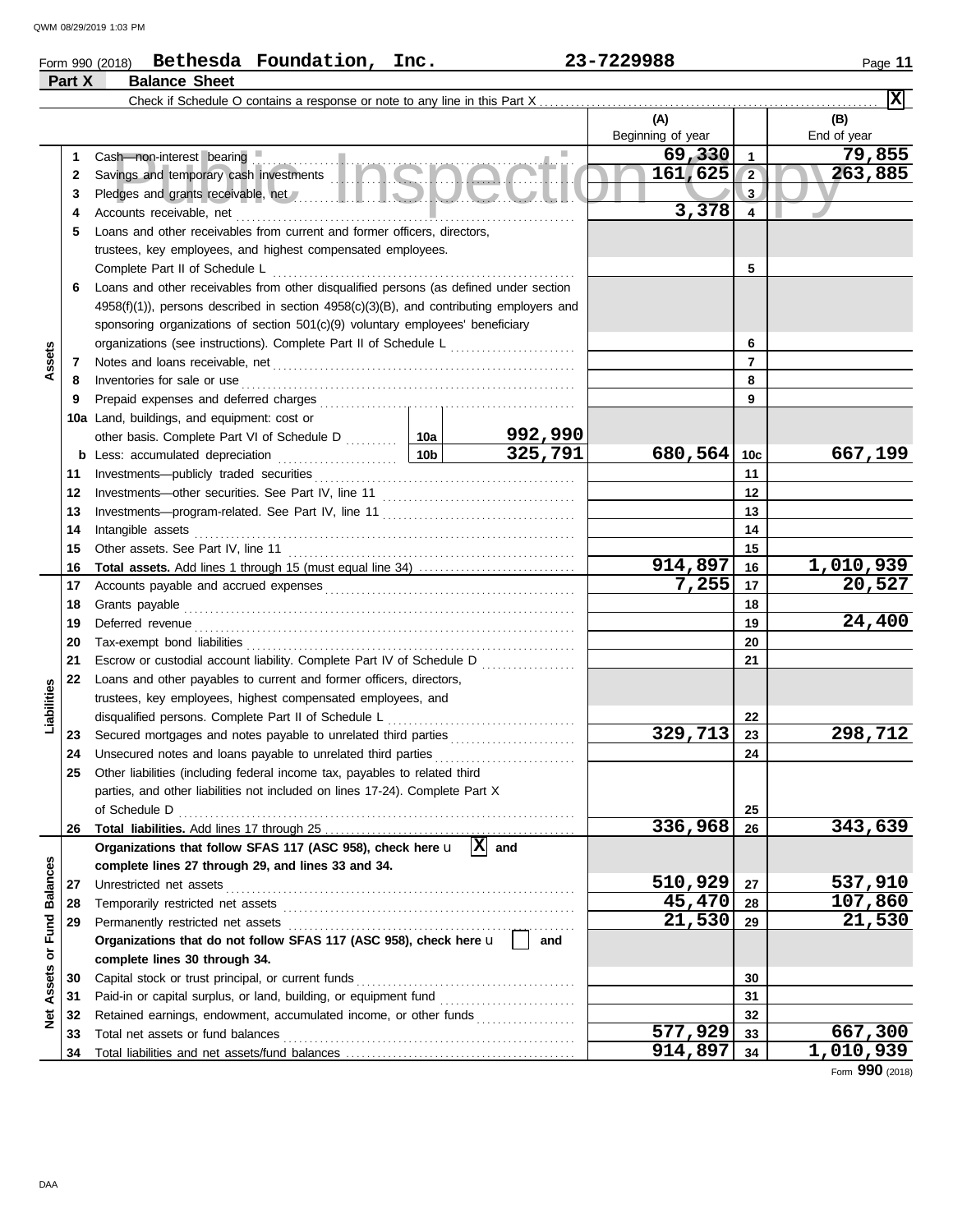|              | 23-7229988<br>Form 990 (2018) Bethesda Foundation, Inc.                                                                                         |                |                |                       | Page 12  |
|--------------|-------------------------------------------------------------------------------------------------------------------------------------------------|----------------|----------------|-----------------------|----------|
|              | Part XI<br><b>Reconciliation of Net Assets</b>                                                                                                  |                |                |                       |          |
|              |                                                                                                                                                 |                |                |                       | <b>X</b> |
| 1            |                                                                                                                                                 |                |                | $\overline{540, 723}$ |          |
| $\mathbf{2}$ |                                                                                                                                                 | $\overline{2}$ |                | 451,352               |          |
| 3            |                                                                                                                                                 | 3              |                | 89,371                |          |
| 4            | Revenue less expenses. Subtract line 2 from line 1<br>Net assets or fund balances at beginning of year (must equal Part X, line 33, column (A)) | $\overline{4}$ |                | 577,929               |          |
| 5            |                                                                                                                                                 | 5 <sub>1</sub> |                |                       |          |
| 6            |                                                                                                                                                 | 6              |                |                       |          |
| 7            | Investment expenses                                                                                                                             | $\overline{7}$ |                |                       |          |
| 8            | Prior period adjustments                                                                                                                        | 8              |                |                       |          |
| 9            | Other changes in net assets or fund balances (explain in Schedule O)                                                                            | 9              |                |                       |          |
| 10           | Net assets or fund balances at end of year. Combine lines 3 through 9 (must equal Part X, line                                                  |                |                |                       |          |
|              |                                                                                                                                                 | 10             |                | 667,300               |          |
|              | <b>Financial Statements and Reporting</b><br>Part XII                                                                                           |                |                |                       |          |
|              |                                                                                                                                                 |                |                |                       |          |
|              |                                                                                                                                                 |                |                | Yes                   | No       |
| 1            | x<br>Accounting method used to prepare the Form 990:<br>Cash<br>Accrual<br>Other                                                                |                |                |                       |          |
|              | If the organization changed its method of accounting from a prior year or checked "Other," explain in                                           |                |                |                       |          |
|              | Schedule O.                                                                                                                                     |                |                |                       |          |
|              | 2a Were the organization's financial statements compiled or reviewed by an independent accountant?                                              |                | 2a             |                       | х        |
|              | If "Yes," check a box below to indicate whether the financial statements for the year were compiled or                                          |                |                |                       |          |
|              | reviewed on a separate basis, consolidated basis, or both:                                                                                      |                |                |                       |          |
|              | Separate basis<br>Consolidated basis<br>Both consolidated and separate basis                                                                    |                |                |                       |          |
|              | <b>b</b> Were the organization's financial statements audited by an independent accountant?                                                     |                | 2 <sub>b</sub> | x                     |          |
|              | If "Yes," check a box below to indicate whether the financial statements for the year were audited on a                                         |                |                |                       |          |
|              | separate basis, consolidated basis, or both:                                                                                                    |                |                |                       |          |
|              | $ \mathbf{X} $ Separate basis<br>Consolidated basis<br>  Both consolidated and separate basis                                                   |                |                |                       |          |
|              | c If "Yes" to line 2a or 2b, does the organization have a committee that assumes responsibility for oversight                                   |                |                |                       |          |
|              | of the audit, review, or compilation of its financial statements and selection of an independent accountant?                                    |                | 2c             | X                     |          |
|              | If the organization changed either its oversight process or selection process during the tax year, explain in                                   |                |                |                       |          |
|              | Schedule O.                                                                                                                                     |                |                |                       |          |
|              | 3a As a result of a federal award, was the organization required to undergo an audit or audits as set forth in                                  |                |                |                       | x        |
|              | the Single Audit Act and OMB Circular A-133?                                                                                                    |                | 3a             |                       |          |
|              | <b>b</b> If "Yes," did the organization undergo the required audit or audits? If the organization did not undergo the                           |                |                |                       |          |
|              | required audit or audits, explain why in Schedule O and describe any steps taken to undergo such audits.                                        |                | 3 <sub>b</sub> |                       |          |

Form **990** (2018)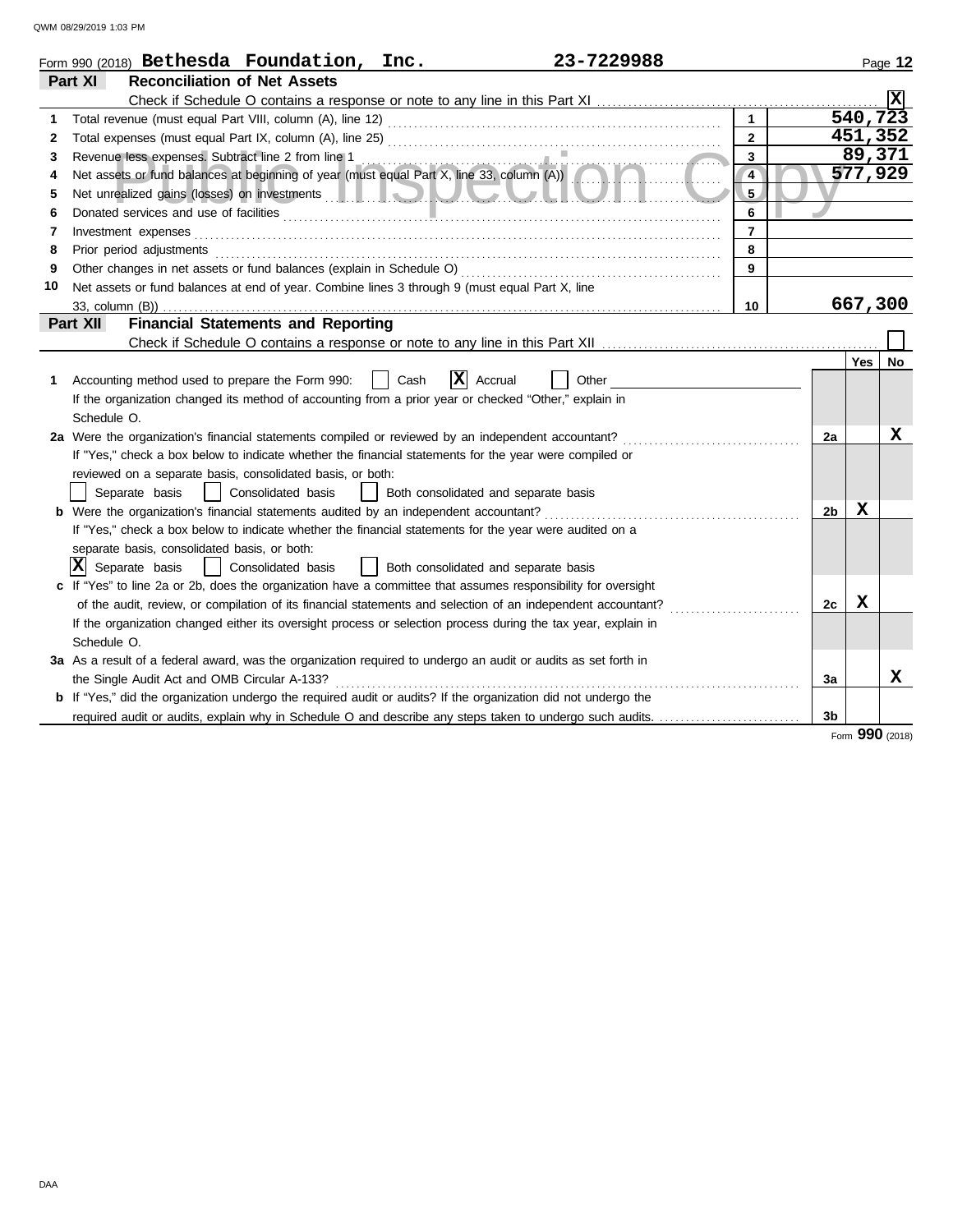|          | <b>SCHEDULE A</b>                                                                                                                                                                                                                                                                                                                                                                              |                                                            | <b>Public Charity Status and Public Support</b>                                                                                                                                                                                                                                                                                                       |                                                      |                                              | OMB No. 1545-0047                    |  |  |  |  |
|----------|------------------------------------------------------------------------------------------------------------------------------------------------------------------------------------------------------------------------------------------------------------------------------------------------------------------------------------------------------------------------------------------------|------------------------------------------------------------|-------------------------------------------------------------------------------------------------------------------------------------------------------------------------------------------------------------------------------------------------------------------------------------------------------------------------------------------------------|------------------------------------------------------|----------------------------------------------|--------------------------------------|--|--|--|--|
|          | (Form 990 or 990-EZ)                                                                                                                                                                                                                                                                                                                                                                           |                                                            | Complete if the organization is a section $501(c)(3)$ organization or a section $4947(a)(1)$ nonexempt charitable trust.                                                                                                                                                                                                                              |                                                      |                                              | 2018                                 |  |  |  |  |
|          | Department of the Treasury                                                                                                                                                                                                                                                                                                                                                                     |                                                            | La Attach to Form 990 or Form 990-EZ.                                                                                                                                                                                                                                                                                                                 |                                                      |                                              | Open to Public                       |  |  |  |  |
|          | Internal Revenue Service                                                                                                                                                                                                                                                                                                                                                                       |                                                            | <b>u</b> Go to <i>www.irs.gov/Form990</i> for instructions and the latest information.                                                                                                                                                                                                                                                                |                                                      |                                              | Inspection                           |  |  |  |  |
|          | Name of the organization                                                                                                                                                                                                                                                                                                                                                                       | ш                                                          |                                                                                                                                                                                                                                                                                                                                                       |                                                      | Employer identification number<br>23-7229988 |                                      |  |  |  |  |
| Part I   |                                                                                                                                                                                                                                                                                                                                                                                                |                                                            | Bethesda Foundation, Inc.<br>Reason for Public Charity Status (All organizations must complete this part.) See instructions.                                                                                                                                                                                                                          |                                                      |                                              |                                      |  |  |  |  |
|          |                                                                                                                                                                                                                                                                                                                                                                                                |                                                            | The organization is not a private foundation because it is: (For lines 1 through 12, check only one box.)                                                                                                                                                                                                                                             |                                                      |                                              |                                      |  |  |  |  |
| 1        |                                                                                                                                                                                                                                                                                                                                                                                                |                                                            | A church, convention of churches, or association of churches described in <b>section 170(b)(1)(A)(i).</b>                                                                                                                                                                                                                                             |                                                      |                                              |                                      |  |  |  |  |
| 2        |                                                                                                                                                                                                                                                                                                                                                                                                |                                                            | A school described in section 170(b)(1)(A)(ii). (Attach Schedule E (Form 990 or 990-EZ).)                                                                                                                                                                                                                                                             |                                                      |                                              |                                      |  |  |  |  |
| 3<br>4   | A hospital or a cooperative hospital service organization described in section 170(b)(1)(A)(iii).<br>A medical research organization operated in conjunction with a hospital described in section 170(b)(1)(A)(iii). Enter the hospital's name,                                                                                                                                                |                                                            |                                                                                                                                                                                                                                                                                                                                                       |                                                      |                                              |                                      |  |  |  |  |
|          | city, and state:                                                                                                                                                                                                                                                                                                                                                                               |                                                            |                                                                                                                                                                                                                                                                                                                                                       |                                                      |                                              |                                      |  |  |  |  |
| 5        | An organization operated for the benefit of a college or university owned or operated by a governmental unit described in                                                                                                                                                                                                                                                                      |                                                            |                                                                                                                                                                                                                                                                                                                                                       |                                                      |                                              |                                      |  |  |  |  |
| 6        |                                                                                                                                                                                                                                                                                                                                                                                                | section 170(b)(1)(A)(iv). (Complete Part II.)              | A federal, state, or local government or governmental unit described in section 170(b)(1)(A)(v).                                                                                                                                                                                                                                                      |                                                      |                                              |                                      |  |  |  |  |
| 7        | X                                                                                                                                                                                                                                                                                                                                                                                              | described in section 170(b)(1)(A)(vi). (Complete Part II.) | An organization that normally receives a substantial part of its support from a governmental unit or from the general public                                                                                                                                                                                                                          |                                                      |                                              |                                      |  |  |  |  |
| 8        |                                                                                                                                                                                                                                                                                                                                                                                                |                                                            | A community trust described in section 170(b)(1)(A)(vi). (Complete Part II.)                                                                                                                                                                                                                                                                          |                                                      |                                              |                                      |  |  |  |  |
| 9        |                                                                                                                                                                                                                                                                                                                                                                                                |                                                            | An agricultural research organization described in section 170(b)(1)(A)(ix) operated in conjunction with a land-grant college<br>or university or a non-land-grant college of agriculture (see instructions). Enter the name, city, and state of the college or                                                                                       |                                                      |                                              |                                      |  |  |  |  |
| 10       | university:<br>An organization that normally receives: (1) more than 33 1/3% of its support from contributions, membership fees, and gross<br>receipts from activities related to its exempt functions—subject to certain exceptions, and (2) no more than 33 1/3% of its<br>support from gross investment income and unrelated business taxable income (less section 511 tax) from businesses |                                                            |                                                                                                                                                                                                                                                                                                                                                       |                                                      |                                              |                                      |  |  |  |  |
|          |                                                                                                                                                                                                                                                                                                                                                                                                |                                                            | acquired by the organization after June 30, 1975. See section 509(a)(2). (Complete Part III.)                                                                                                                                                                                                                                                         |                                                      |                                              |                                      |  |  |  |  |
| 11<br>12 |                                                                                                                                                                                                                                                                                                                                                                                                |                                                            | An organization organized and operated exclusively to test for public safety. See section 509(a)(4).<br>An organization organized and operated exclusively for the benefit of, to perform the functions of, or to carry out the purposes                                                                                                              |                                                      |                                              |                                      |  |  |  |  |
|          |                                                                                                                                                                                                                                                                                                                                                                                                |                                                            | of one or more publicly supported organizations described in section 509(a)(1) or section 509(a)(2). See section 509(a)(3).                                                                                                                                                                                                                           |                                                      |                                              |                                      |  |  |  |  |
|          | a                                                                                                                                                                                                                                                                                                                                                                                              |                                                            | Check the box in lines 12a through 12d that describes the type of supporting organization and complete lines 12e, 12f, and 12g.<br>Type I. A supporting organization operated, supervised, or controlled by its supported organization(s), typically by giving                                                                                        |                                                      |                                              |                                      |  |  |  |  |
|          |                                                                                                                                                                                                                                                                                                                                                                                                |                                                            | the supported organization(s) the power to regularly appoint or elect a majority of the directors or trustees of the<br>supporting organization. You must complete Part IV, Sections A and B.                                                                                                                                                         |                                                      |                                              |                                      |  |  |  |  |
|          | b                                                                                                                                                                                                                                                                                                                                                                                              |                                                            | Type II. A supporting organization supervised or controlled in connection with its supported organization(s), by having<br>control or management of the supporting organization vested in the same persons that control or manage the supported                                                                                                       |                                                      |                                              |                                      |  |  |  |  |
|          | C                                                                                                                                                                                                                                                                                                                                                                                              |                                                            | organization(s). You must complete Part IV, Sections A and C.<br>Type III functionally integrated. A supporting organization operated in connection with, and functionally integrated with,                                                                                                                                                           |                                                      |                                              |                                      |  |  |  |  |
|          |                                                                                                                                                                                                                                                                                                                                                                                                |                                                            | its supported organization(s) (see instructions). You must complete Part IV, Sections A, D, and E.                                                                                                                                                                                                                                                    |                                                      |                                              |                                      |  |  |  |  |
|          | d                                                                                                                                                                                                                                                                                                                                                                                              |                                                            | Type III non-functionally integrated. A supporting organization operated in connection with its supported organization(s)<br>that is not functionally integrated. The organization generally must satisfy a distribution requirement and an attentiveness<br>requirement (see instructions). You must complete Part IV, Sections A and D, and Part V. |                                                      |                                              |                                      |  |  |  |  |
|          | е                                                                                                                                                                                                                                                                                                                                                                                              |                                                            | Check this box if the organization received a written determination from the IRS that it is a Type I, Type II, Type III                                                                                                                                                                                                                               |                                                      |                                              |                                      |  |  |  |  |
|          |                                                                                                                                                                                                                                                                                                                                                                                                |                                                            | functionally integrated, or Type III non-functionally integrated supporting organization.                                                                                                                                                                                                                                                             |                                                      |                                              |                                      |  |  |  |  |
|          | f<br>g                                                                                                                                                                                                                                                                                                                                                                                         | Enter the number of supported organizations                | Provide the following information about the supported organization(s).                                                                                                                                                                                                                                                                                |                                                      |                                              |                                      |  |  |  |  |
|          | (i) Name of supported<br>organization                                                                                                                                                                                                                                                                                                                                                          | (ii) EIN                                                   | (iii) Type of organization<br>(described on lines 1-10                                                                                                                                                                                                                                                                                                | (iv) Is the organization<br>listed in your governing | (v) Amount of monetary<br>support (see       | (vi) Amount of<br>other support (see |  |  |  |  |
|          |                                                                                                                                                                                                                                                                                                                                                                                                |                                                            | above (see instructions))                                                                                                                                                                                                                                                                                                                             | document?                                            | instructions)                                | instructions)                        |  |  |  |  |
| (A)      |                                                                                                                                                                                                                                                                                                                                                                                                |                                                            |                                                                                                                                                                                                                                                                                                                                                       | Yes<br>No                                            |                                              |                                      |  |  |  |  |
| (B)      |                                                                                                                                                                                                                                                                                                                                                                                                |                                                            |                                                                                                                                                                                                                                                                                                                                                       |                                                      |                                              |                                      |  |  |  |  |
| (C)      |                                                                                                                                                                                                                                                                                                                                                                                                |                                                            |                                                                                                                                                                                                                                                                                                                                                       |                                                      |                                              |                                      |  |  |  |  |
| (D)      |                                                                                                                                                                                                                                                                                                                                                                                                |                                                            |                                                                                                                                                                                                                                                                                                                                                       |                                                      |                                              |                                      |  |  |  |  |
| (E)      |                                                                                                                                                                                                                                                                                                                                                                                                |                                                            |                                                                                                                                                                                                                                                                                                                                                       |                                                      |                                              |                                      |  |  |  |  |
| Total    |                                                                                                                                                                                                                                                                                                                                                                                                |                                                            |                                                                                                                                                                                                                                                                                                                                                       |                                                      |                                              |                                      |  |  |  |  |
|          |                                                                                                                                                                                                                                                                                                                                                                                                |                                                            | For Paperwork Reduction Act Notice, see the Instructions for Form 990 or 990-EZ.                                                                                                                                                                                                                                                                      |                                                      |                                              | Schedule A (Form 990 or 990-EZ) 2018 |  |  |  |  |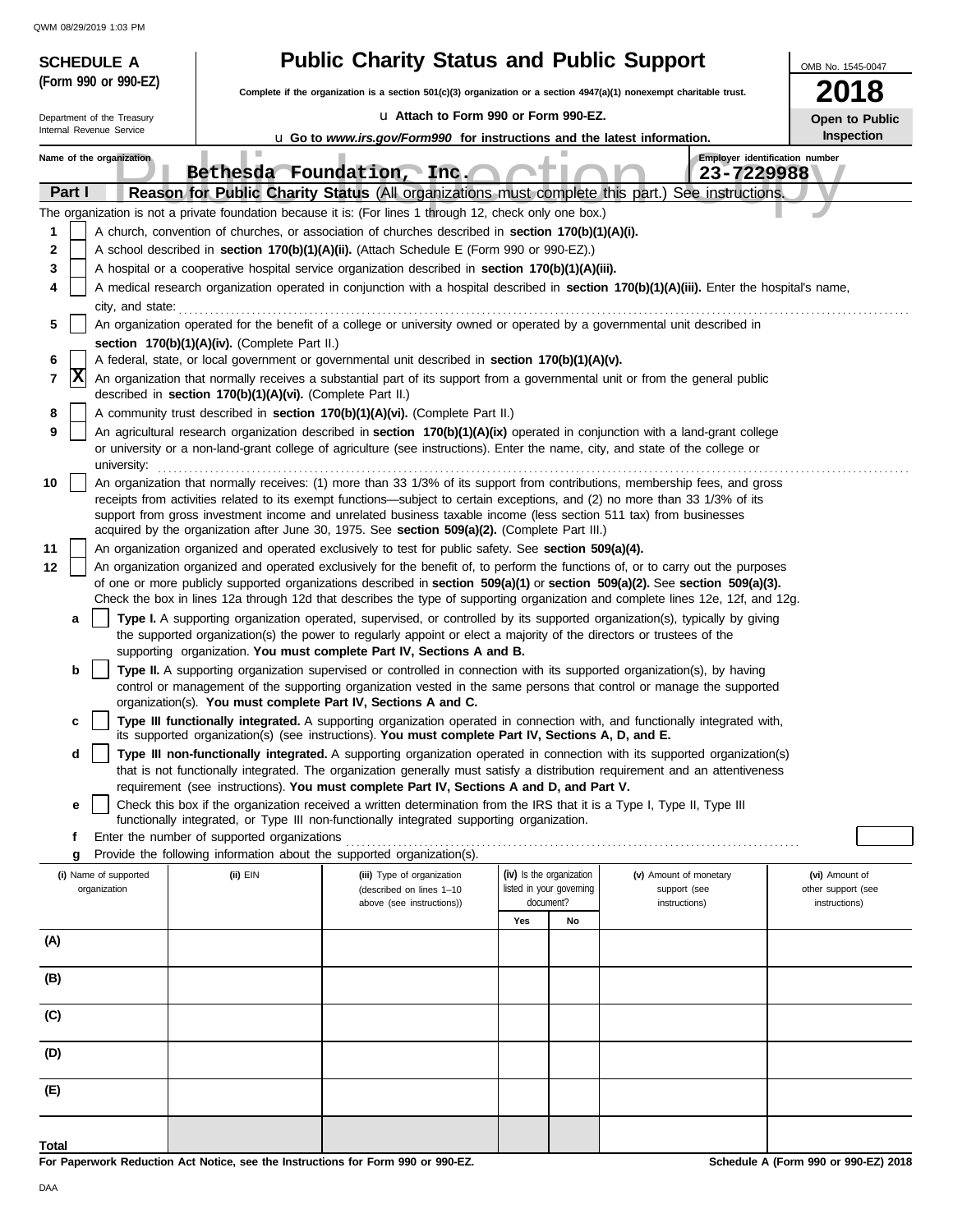|              | Schedule A (Form 990 or 990-EZ) 2018                                                                                                                                                                               | Bethesda Foundation, Inc. |          |            |            | 23-7229988 | Page 2           |  |
|--------------|--------------------------------------------------------------------------------------------------------------------------------------------------------------------------------------------------------------------|---------------------------|----------|------------|------------|------------|------------------|--|
|              | Support Schedule for Organizations Described in Sections 170(b)(1)(A)(iv) and 170(b)(1)(A)(vi)<br>Part II                                                                                                          |                           |          |            |            |            |                  |  |
|              | (Complete only if you checked the box on line 5, 7, or 8 of Part I or if the organization failed to qualify under                                                                                                  |                           |          |            |            |            |                  |  |
|              | Part III. If the organization fails to qualify under the tests listed below, please complete Part III.)                                                                                                            |                           |          |            |            |            |                  |  |
|              | Section A. Public Support                                                                                                                                                                                          |                           |          |            |            |            |                  |  |
|              | Calendar year (or fiscal year beginning in)<br>$\mathbf{u}$                                                                                                                                                        | (a) 2014                  | (b) 2015 | $(c)$ 2016 | $(d)$ 2017 | (e) 2018   | (f) Total        |  |
| 1            | Gifts, grants, contributions, and<br>membership fees received. (Do not<br>include any "unusual grants.")                                                                                                           | 151,694                   | 142,375  | 131,776    | 285,199    | 270,670    | 981,714          |  |
| $\mathbf{2}$ | Tax revenues levied for the<br>organization's benefit and either paid<br>to or expended on its behalf                                                                                                              |                           |          |            |            |            |                  |  |
| 3            | The value of services or facilities<br>furnished by a governmental unit to the<br>organization without charge                                                                                                      |                           |          |            |            |            |                  |  |
| 4            | <b>Total.</b> Add lines 1 through 3                                                                                                                                                                                | 151,694                   | 142,375  | 131,776    | 285,199    | 270,670    | 981,714          |  |
| 5            | The portion of total contributions by<br>each person (other than a<br>governmental unit or publicly<br>supported organization) included on<br>line 1 that exceeds 2% of the amount<br>shown on line 11, column (f) |                           |          |            |            |            | 20,237           |  |
| 6            | Public support. Subtract line 5 from line 4                                                                                                                                                                        |                           |          |            |            |            | 961,477          |  |
|              | <b>Section B. Total Support</b>                                                                                                                                                                                    |                           |          |            |            |            |                  |  |
|              | Calendar year (or fiscal year beginning in)<br>$\mathbf{u}$                                                                                                                                                        | (a) $2014$                | (b) 2015 | (c) 2016   | $(d)$ 2017 | (e) 2018   | (f) Total        |  |
| 7            | Amounts from line 4                                                                                                                                                                                                | 151,694                   | 142,375  | 131,776    | 285,199    | 270,670    | 981,714          |  |
| 8            | Gross income from interest, dividends,<br>payments received on securities loans,<br>rents, royalties, and income from<br>similar sources                                                                           | 15,867                    |          | 2,493      | 195        | 1,731      | 20,286           |  |
| 9            | Net income from unrelated business<br>activities, whether or not the business<br>is regularly carried on                                                                                                           | 32,624                    | 35,186   | 37,401     |            |            | 105,211          |  |
| 10           | Other income. Do not include gain or<br>loss from the sale of capital assets                                                                                                                                       |                           |          |            |            |            |                  |  |
| 11           | Total support. Add lines 7 through 10                                                                                                                                                                              |                           |          |            |            |            | 1,107,211        |  |
| 12           | Gross receipts from related activities, etc. (see instructions)                                                                                                                                                    |                           |          |            |            | 12         | 1,112,287        |  |
| 13           | First five years. If the Form 990 is for the organization's first, second, third, fourth, or fifth tax year as a section 501(c)(3)                                                                                 |                           |          |            |            |            |                  |  |
|              | organization, check this box and stop here<br>Section C. Computation of Public Support Percentage                                                                                                                  |                           |          |            |            |            |                  |  |
|              |                                                                                                                                                                                                                    |                           |          |            |            |            |                  |  |
| 14<br>15     | Public support percentage for 2018 (line 6, column (f) divided by line 11, column (f) [[[[[[[[[[[[[[[[[[[[[[[<br>Public support percentage from 2017 Schedule A, Part II, line 14                                  |                           |          |            |            | 14<br>15   | 86.84%<br>84.10% |  |
| 16a          | 33 1/3% support test-2018. If the organization did not check the box on line 13, and line 14 is 33 1/3% or more, check this                                                                                        |                           |          |            |            |            |                  |  |
|              | box and stop here. The organization qualifies as a publicly supported organization                                                                                                                                 |                           |          |            |            |            | $\mathbf{x}$     |  |
| b            | 33 1/3% support test-2017. If the organization did not check a box on line 13 or 16a, and line 15 is 33 1/3% or more, check                                                                                        |                           |          |            |            |            |                  |  |
|              | this box and <b>stop here.</b> The organization qualifies as a publicly supported organization                                                                                                                     |                           |          |            |            |            |                  |  |
| 17a          | 10%-facts-and-circumstances test-2018. If the organization did not check a box on line 13, 16a, or 16b, and line 14 is                                                                                             |                           |          |            |            |            |                  |  |
|              | 10% or more, and if the organization meets the "facts-and-circumstances" test, check this box and stop here. Explain in                                                                                            |                           |          |            |            |            |                  |  |
|              | Part VI how the organization meets the "facts-and-circumstances" test. The organization qualifies as a publicly supported                                                                                          |                           |          |            |            |            |                  |  |
|              | organization                                                                                                                                                                                                       |                           |          |            |            |            |                  |  |
| b            | 10%-facts-and-circumstances test-2017. If the organization did not check a box on line 13, 16a, 16b, or 17a, and line                                                                                              |                           |          |            |            |            |                  |  |
|              | 15 is 10% or more, and if the organization meets the "facts-and-circumstances" test, check this box and stop here.                                                                                                 |                           |          |            |            |            |                  |  |
|              | Explain in Part VI how the organization meets the "facts-and-circumstances" test. The organization qualifies as a publicly                                                                                         |                           |          |            |            |            |                  |  |
|              | supported organization                                                                                                                                                                                             |                           |          |            |            |            |                  |  |
| 18           | Private foundation. If the organization did not check a box on line 13, 16a, 16b, 17a, or 17b, check this box and see                                                                                              |                           |          |            |            |            |                  |  |
|              | instructions                                                                                                                                                                                                       |                           |          |            |            |            |                  |  |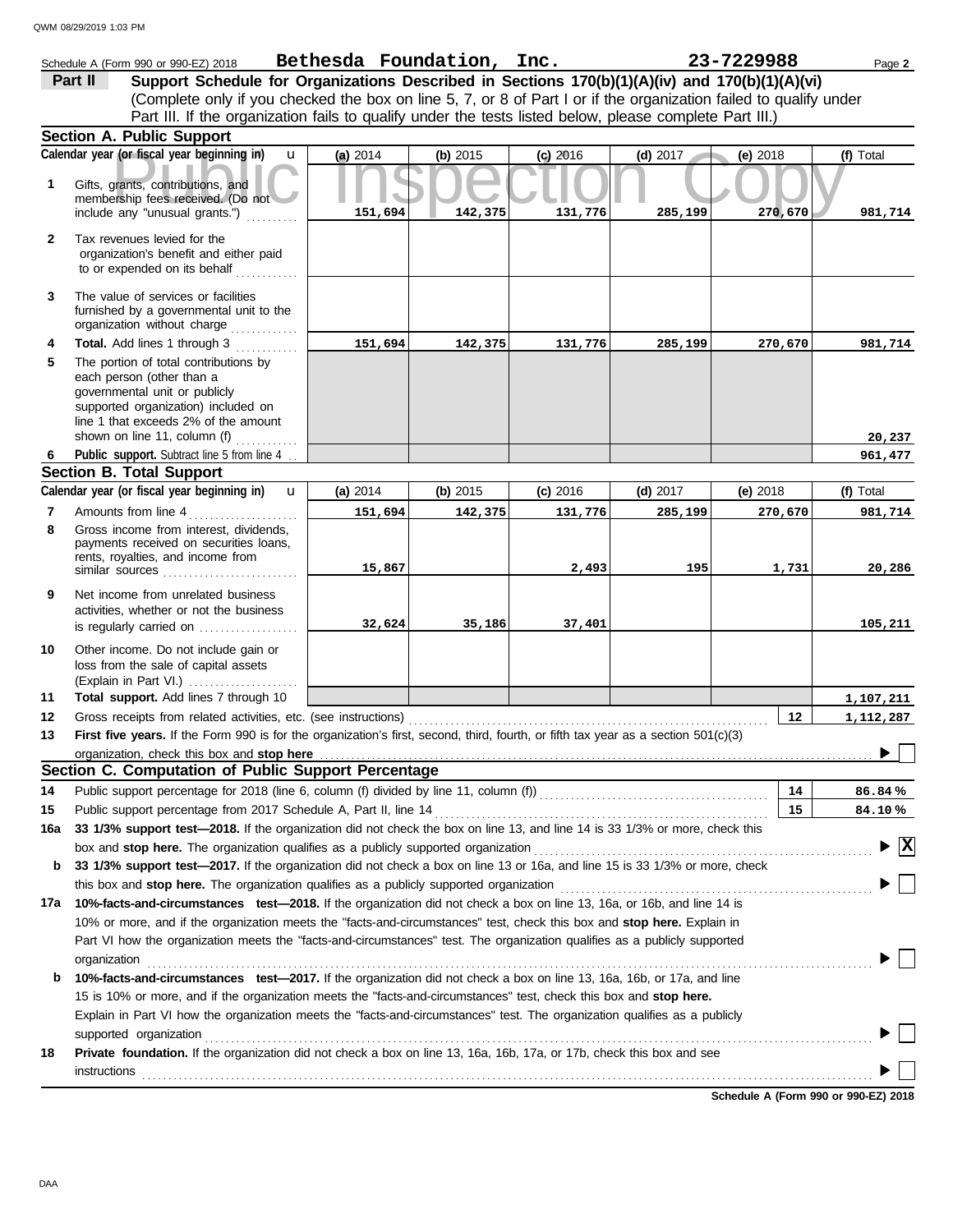|     | Schedule A (Form 990 or 990-EZ) 2018                                                                                                                                              |          | Bethesda Foundation, Inc. |            |            | 23-7229988 |          | Page 3    |
|-----|-----------------------------------------------------------------------------------------------------------------------------------------------------------------------------------|----------|---------------------------|------------|------------|------------|----------|-----------|
|     | Support Schedule for Organizations Described in Section 509(a)(2)<br>Part III                                                                                                     |          |                           |            |            |            |          |           |
|     | (Complete only if you checked the box on line 10 of Part I or if the organization failed to qualify under Part II.                                                                |          |                           |            |            |            |          |           |
|     | If the organization fails to qualify under the tests listed below, please complete Part II.)                                                                                      |          |                           |            |            |            |          |           |
|     | <b>Section A. Public Support</b>                                                                                                                                                  |          |                           |            |            |            |          |           |
|     | Calendar year (or fiscal year beginning in)<br>$\mathbf{u}$                                                                                                                       | (a) 2014 | (b) 2015                  | $(c)$ 2016 | (d) $2017$ | (e) $2018$ |          | (f) Total |
| 1   | Gifts, grants, contributions, and membership<br>fees received. (Do not include any "unusual grants.")                                                                             |          |                           |            |            |            |          |           |
| 2   | Gross receipts from admissions, merchandise<br>sold or services performed, or facilities<br>furnished in any activity that is related to the<br>organization's fax-exempt purpose |          |                           |            |            |            |          |           |
| 3   | Gross receipts from activities that are not an<br>unrelated trade or business under section 513                                                                                   |          |                           |            |            |            |          |           |
| 4   | Tax revenues levied for the<br>organization's benefit and either paid<br>to or expended on its behalf<br><u>.</u><br>.                                                            |          |                           |            |            |            |          |           |
| 5   | The value of services or facilities<br>furnished by a governmental unit to the<br>organization without charge                                                                     |          |                           |            |            |            |          |           |
| 6   | Total. Add lines 1 through 5                                                                                                                                                      |          |                           |            |            |            |          |           |
| 7a  | Amounts included on lines 1, 2, and 3<br>received from disqualified persons                                                                                                       |          |                           |            |            |            |          |           |
| b   | Amounts included on lines 2 and 3<br>received from other than disqualified<br>persons that exceed the greater of \$5,000<br>or 1% of the amount on line 13 for the year $\ldots$  |          |                           |            |            |            |          |           |
| c   | Add lines 7a and 7b                                                                                                                                                               |          |                           |            |            |            |          |           |
| 8   | Public support. (Subtract line 7c from                                                                                                                                            |          |                           |            |            |            |          |           |
|     | line $6.$ )<br>.                                                                                                                                                                  |          |                           |            |            |            |          |           |
|     | <b>Section B. Total Support</b><br>Calendar year (or fiscal year beginning in)<br>$\mathbf{u}$                                                                                    |          |                           |            |            |            |          |           |
|     |                                                                                                                                                                                   | (a) 2014 | (b) 2015                  | $(c)$ 2016 | $(d)$ 2017 | (e) 2018   |          | (f) Total |
| 9   | Amounts from line 6                                                                                                                                                               |          |                           |            |            |            |          |           |
| 10a | Gross income from interest, dividends,<br>payments received on securities loans, rents,<br>royalties, and income from similar sources                                             |          |                           |            |            |            |          |           |
| b   | Unrelated business taxable income (less<br>section 511 taxes) from businesses<br>acquired after June 30, 1975                                                                     |          |                           |            |            |            |          |           |
|     | Add lines 10a and 10b                                                                                                                                                             |          |                           |            |            |            |          |           |
| 11  | Net income from unrelated business<br>activities not included in line 10b, whether<br>or not the business is regularly carried on                                                 |          |                           |            |            |            |          |           |
| 12  | Other income. Do not include gain or<br>loss from the sale of capital assets<br>(Explain in Part VI.)                                                                             |          |                           |            |            |            |          |           |
| 13  | Total support. (Add lines 9, 10c, 11,<br>and $12.$ )                                                                                                                              |          |                           |            |            |            |          |           |
| 14  | First five years. If the Form 990 is for the organization's first, second, third, fourth, or fifth tax year as a section 501(c)(3)                                                |          |                           |            |            |            |          |           |
|     | organization, check this box and stop here<br>Section C. Computation of Public Support Percentage                                                                                 |          |                           |            |            |            |          |           |
|     |                                                                                                                                                                                   |          |                           |            |            |            |          |           |
| 15  |                                                                                                                                                                                   |          |                           |            |            |            | 15<br>16 | %         |
| 16  | Section D. Computation of Investment Income Percentage                                                                                                                            |          |                           |            |            |            |          | %         |
| 17  | Investment income percentage for 2018 (line 10c, column (f), divided by line 13, column (f)) [[[[[[[[[[[[[[[[                                                                     |          |                           |            |            |            | 17       | %         |
| 18  | Investment income percentage from 2017 Schedule A, Part III, line 17                                                                                                              |          |                           |            |            |            | 18       | %         |
| 19a | 33 1/3% support tests-2018. If the organization did not check the box on line 14, and line 15 is more than 33 1/3%, and line                                                      |          |                           |            |            |            |          |           |
|     |                                                                                                                                                                                   |          |                           |            |            |            |          |           |
| b   | 33 1/3% support tests-2017. If the organization did not check a box on line 14 or line 19a, and line 16 is more than 33 1/3%, and                                                 |          |                           |            |            |            |          |           |
|     |                                                                                                                                                                                   |          |                           |            |            |            |          |           |
| 20  |                                                                                                                                                                                   |          |                           |            |            |            |          |           |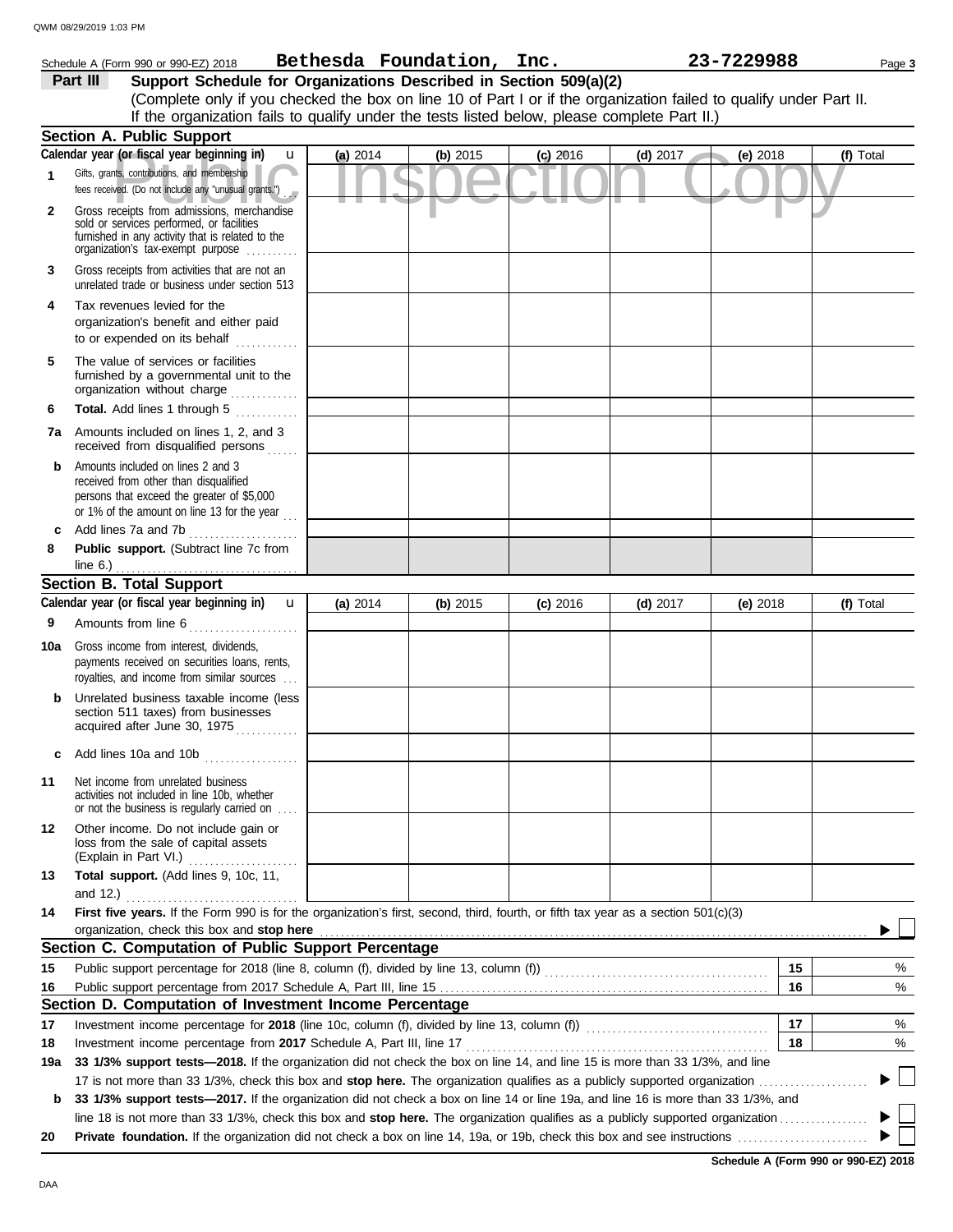|     | Bethesda Foundation, Inc.<br>Schedule A (Form 990 or 990-EZ) 2018                                                   | 23-7229988                                  | Page 4 |
|-----|---------------------------------------------------------------------------------------------------------------------|---------------------------------------------|--------|
|     | Part IV<br><b>Supporting Organizations</b>                                                                          |                                             |        |
|     | (Complete only if you checked a box in line 12 on Part I. If you checked 12a of Part I, complete Sections A         |                                             |        |
|     | and B. If you checked 12b of Part I, complete Sections A and C. If you checked 12c of Part I, complete              |                                             |        |
|     | Sections A, D, and E. If you checked 12d of Part I, complete Sections A and D, and complete Part V.)                |                                             |        |
|     | Section A. All Supporting Organizations                                                                             |                                             |        |
|     |                                                                                                                     | <b>Yes</b>                                  | No     |
| 1   | Are all of the organization's supported organizations listed by name in the organization's governing                |                                             |        |
|     | documents? If "No," describe in Part VI how the supported organizations are designated. If designated by            |                                             |        |
|     | class or purpose, describe the designation. If historic and continuing relationship, explain.                       | 1                                           |        |
| 2   | Did the organization have any supported organization that does not have an IRS determination of status              |                                             |        |
|     | under section 509(a)(1) or (2)? If "Yes," explain in Part VI how the organization determined that the supported     |                                             |        |
|     | organization was described in section 509(a)(1) or (2).                                                             | 2                                           |        |
| За  | Did the organization have a supported organization described in section $501(c)(4)$ , (5), or (6)? If "Yes," answer |                                             |        |
|     | $(b)$ and $(c)$ below.                                                                                              | 3a                                          |        |
| b   | Did the organization confirm that each supported organization qualified under section 501(c)(4), (5), or (6) and    |                                             |        |
|     | satisfied the public support tests under section 509(a)(2)? If "Yes," describe in Part VI when and how the          |                                             |        |
|     | organization made the determination.                                                                                | 3b                                          |        |
| c   | Did the organization ensure that all support to such organizations was used exclusively for section $170(c)(2)(B)$  |                                             |        |
|     | purposes? If "Yes," explain in Part VI what controls the organization put in place to ensure such use.              | 3c                                          |        |
| 4a  | Was any supported organization not organized in the United States ("foreign supported organization")? If            |                                             |        |
|     | "Yes," and if you checked 12a or 12b in Part I, answer (b) and (c) below.                                           | 4a                                          |        |
| b   | Did the organization have ultimate control and discretion in deciding whether to make grants to the foreign         |                                             |        |
|     | supported organization? If "Yes," describe in Part VI how the organization had such control and discretion          |                                             |        |
|     | despite being controlled or supervised by or in connection with its supported organizations.                        | 4b                                          |        |
| c   | Did the organization support any foreign supported organization that does not have an IRS determination             |                                             |        |
|     | under sections $501(c)(3)$ and $509(a)(1)$ or (2)? If "Yes," explain in Part VI what controls the organization used |                                             |        |
|     | to ensure that all support to the foreign supported organization was used exclusively for section $170(c)(2)(B)$    |                                             |        |
|     | purposes.                                                                                                           | 4c                                          |        |
| 5a  | Did the organization add, substitute, or remove any supported organizations during the tax year? If "Yes,"          |                                             |        |
|     | answer (b) and (c) below (if applicable). Also, provide detail in Part VI, including (i) the names and EIN          |                                             |        |
|     | numbers of the supported organizations added, substituted, or removed; (ii) the reasons for each such action;       |                                             |        |
|     | (iii) the authority under the organization's organizing document authorizing such action; and (iv) how the action   |                                             |        |
|     | was accomplished (such as by amendment to the organizing document).                                                 | 5a                                          |        |
| b   | Type I or Type II only. Was any added or substituted supported organization part of a class already                 |                                             |        |
|     | designated in the organization's organizing document?                                                               | 5b                                          |        |
| c   | Substitutions only. Was the substitution the result of an event beyond the organization's control?                  | 5c                                          |        |
| 6   | Did the organization provide support (whether in the form of grants or the provision of services or facilities) to  |                                             |        |
|     | anyone other than (i) its supported organizations, (ii) individuals that are part of the charitable class benefited |                                             |        |
|     | by one or more of its supported organizations, or (iii) other supporting organizations that also support or         |                                             |        |
|     | benefit one or more of the filing organization's supported organizations? If "Yes," provide detail in Part VI.      | 6                                           |        |
| 7   | Did the organization provide a grant, loan, compensation, or other similar payment to a substantial contributor     |                                             |        |
|     | (as defined in section $4958(c)(3)(C)$ ), a family member of a substantial contributor, or a 35% controlled entity  |                                             |        |
|     | with regard to a substantial contributor? If "Yes," complete Part I of Schedule L (Form 990 or 990-EZ).             | 7                                           |        |
| 8   | Did the organization make a loan to a disqualified person (as defined in section 4958) not described in line 7?     |                                             |        |
|     | If "Yes," complete Part I of Schedule L (Form 990 or 990-EZ).                                                       | 8                                           |        |
| 9а  | Was the organization controlled directly or indirectly at any time during the tax year by one or more               |                                             |        |
|     | disqualified persons as defined in section 4946 (other than foundation managers and organizations described         |                                             |        |
|     | in section $509(a)(1)$ or $(2)$ ? If "Yes," provide detail in Part VI.                                              | 9а                                          |        |
| b   | Did one or more disqualified persons (as defined in line 9a) hold a controlling interest in any entity in which     |                                             |        |
|     | the supporting organization had an interest? If "Yes," provide detail in Part VI.                                   | 9b                                          |        |
| c   | Did a disqualified person (as defined in line 9a) have an ownership interest in, or derive any personal benefit     |                                             |        |
|     | from, assets in which the supporting organization also had an interest? If "Yes," provide detail in Part VI.        | 9c                                          |        |
| 10a | Was the organization subject to the excess business holdings rules of section 4943 because of section               |                                             |        |
|     | 4943(f) (regarding certain Type II supporting organizations, and all Type III non-functionally integrated           |                                             |        |
|     | supporting organizations)? If "Yes," answer 10b below.                                                              | 10a                                         |        |
| b   | Did the organization have any excess business holdings in the tax year? (Use Schedule C, Form 4720, to              |                                             |        |
|     | determine whether the organization had excess business holdings.)                                                   | 10b<br>Schedule A (Form 990 or 990-EZ) 2018 |        |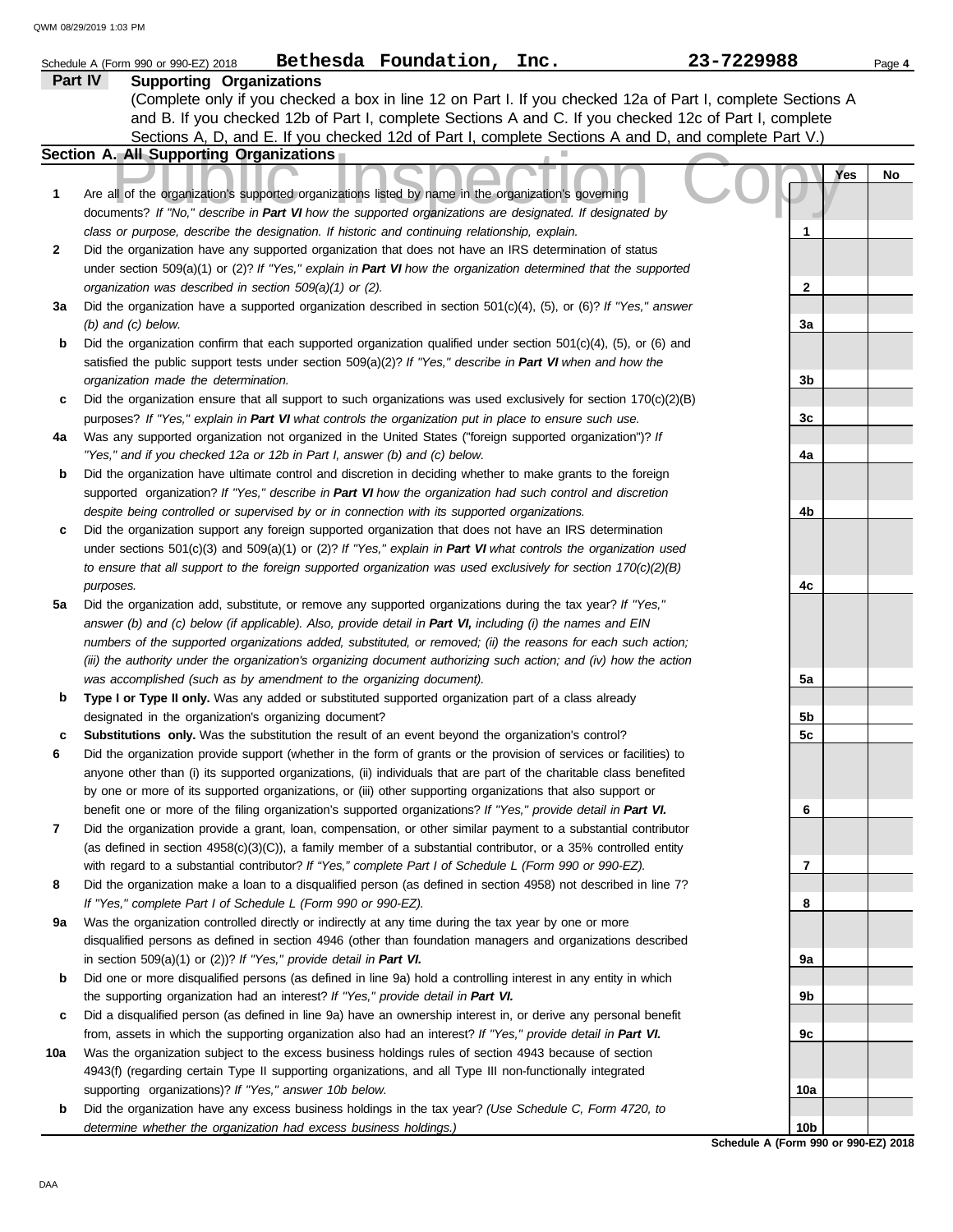|    | Bethesda Foundation,<br>23-7229988<br>Inc.<br>Schedule A (Form 990 or 990-EZ) 2018                                                                                        |                 |     | Page 5 |
|----|---------------------------------------------------------------------------------------------------------------------------------------------------------------------------|-----------------|-----|--------|
|    | <b>Supporting Organizations (continued)</b><br><b>Part IV</b>                                                                                                             |                 |     |        |
|    |                                                                                                                                                                           |                 | Yes | No     |
| 11 | Has the organization accepted a gift or contribution from any of the following persons?                                                                                   |                 |     |        |
| а  | A person who directly or indirectly controls, either alone or together with persons described in (b) and (c)                                                              |                 |     |        |
|    | below, the governing body of a supported organization?                                                                                                                    | 11a             |     |        |
| b  | A family member of a person described in (a) above?                                                                                                                       | 11 <sub>b</sub> |     |        |
| c  | A 35% controlled entity of a person described in (a) or (b) above? If "Yes" to a, b, or c, provide detail in Part VI<br><b>Section B. Type I Supporting Organizations</b> | 11c             |     |        |
|    |                                                                                                                                                                           |                 | Yes | No     |
| 1  | Did the directors, trustees, or membership of one or more supported organizations have the power to                                                                       |                 |     |        |
|    | regularly appoint or elect at least a majority of the organization's directors or trustees at all times during the                                                        |                 |     |        |
|    | tax year? If "No," describe in Part VI how the supported organization(s) effectively operated, supervised, or                                                             |                 |     |        |
|    | controlled the organization's activities. If the organization had more than one supported organization,                                                                   |                 |     |        |
|    | describe how the powers to appoint and/or remove directors or trustees were allocated among the supported                                                                 |                 |     |        |
|    | organizations and what conditions or restrictions, if any, applied to such powers during the tax year.                                                                    | 1               |     |        |
| 2  | Did the organization operate for the benefit of any supported organization other than the supported                                                                       |                 |     |        |
|    | organization(s) that operated, supervised, or controlled the supporting organization? If "Yes," explain in Part                                                           |                 |     |        |
|    | VI how providing such benefit carried out the purposes of the supported organization(s) that operated,                                                                    |                 |     |        |
|    | supervised, or controlled the supporting organization.                                                                                                                    | $\mathbf{2}$    |     |        |
|    | Section C. Type II Supporting Organizations                                                                                                                               |                 |     |        |
|    |                                                                                                                                                                           |                 | Yes | No     |
| 1  | Were a majority of the organization's directors or trustees during the tax year also a majority of the directors                                                          |                 |     |        |
|    | or trustees of each of the organization's supported organization(s)? If "No," describe in Part VI how control                                                             |                 |     |        |
|    | or management of the supporting organization was vested in the same persons that controlled or managed                                                                    |                 |     |        |
|    | the supported organization(s).                                                                                                                                            | 1               |     |        |
|    | Section D. All Type III Supporting Organizations                                                                                                                          |                 |     |        |
|    |                                                                                                                                                                           |                 | Yes | No     |
| 1  | Did the organization provide to each of its supported organizations, by the last day of the fifth month of the                                                            |                 |     |        |
|    | organization's tax year, (i) a written notice describing the type and amount of support provided during the prior tax                                                     |                 |     |        |
|    | year, (ii) a copy of the Form 990 that was most recently filed as of the date of notification, and (iii) copies of the                                                    |                 |     |        |
|    | organization's governing documents in effect on the date of notification, to the extent not previously provided?                                                          | 1               |     |        |
| 2  | Were any of the organization's officers, directors, or trustees either (i) appointed or elected by the supported                                                          |                 |     |        |
|    | organization(s) or (ii) serving on the governing body of a supported organization? If "No," explain in Part VI how                                                        |                 |     |        |
|    | the organization maintained a close and continuous working relationship with the supported organization(s).                                                               | 2               |     |        |
| 3  | By reason of the relationship described in (2), did the organization's supported organizations have a                                                                     |                 |     |        |
|    | significant voice in the organization's investment policies and in directing the use of the organization's                                                                |                 |     |        |
|    | income or assets at all times during the tax year? If "Yes," describe in Part VI the role the organization's                                                              |                 |     |        |
|    | supported organizations played in this regard.                                                                                                                            | 3               |     |        |
|    | Section E. Type III Functionally-Integrated Supporting Organizations                                                                                                      |                 |     |        |
| 1  | Check the box next to the method that the organization used to satisfy the Integral Part Test during the year (see instructions).                                         |                 |     |        |
| a  | The organization satisfied the Activities Test. Complete line 2 below.                                                                                                    |                 |     |        |
| b  | The organization is the parent of each of its supported organizations. Complete line 3 below.                                                                             |                 |     |        |
| с  | The organization supported a governmental entity. Describe in Part VI how you supported a government entity (see instructions).                                           |                 |     |        |
| 2  | Activities Test. Answer (a) and (b) below.                                                                                                                                |                 | Yes | No     |
| а  | Did substantially all of the organization's activities during the tax year directly further the exempt purposes of                                                        |                 |     |        |
|    | the supported organization(s) to which the organization was responsive? If "Yes," then in Part VI identify                                                                |                 |     |        |
|    | those supported organizations and explain how these activities directly furthered their exempt purposes,                                                                  |                 |     |        |
|    | how the organization was responsive to those supported organizations, and how the organization determined                                                                 |                 |     |        |
|    | that these activities constituted substantially all of its activities.                                                                                                    | 2a              |     |        |
| b  | Did the activities described in (a) constitute activities that, but for the organization's involvement, one or more                                                       |                 |     |        |
|    | of the organization's supported organization(s) would have been engaged in? If "Yes," explain in Part VI the                                                              |                 |     |        |
|    | reasons for the organization's position that its supported organization(s) would have engaged in these                                                                    |                 |     |        |
|    | activities but for the organization's involvement.                                                                                                                        | 2b              |     |        |
| 3  | Parent of Supported Organizations. Answer (a) and (b) below.                                                                                                              |                 |     |        |

- **a** Did the organization have the power to regularly appoint or elect a majority of the officers, directors, or trustees of each of the supported organizations? *Provide details in Part VI.*
- **b** Did the organization exercise a substantial degree of direction over the policies, programs, and activities of each of its supported organizations? *If "Yes," describe in Part VI the role played by the organization in this regard.*

DAA **Schedule A (Form 990 or 990-EZ) 2018 3b**

**3a**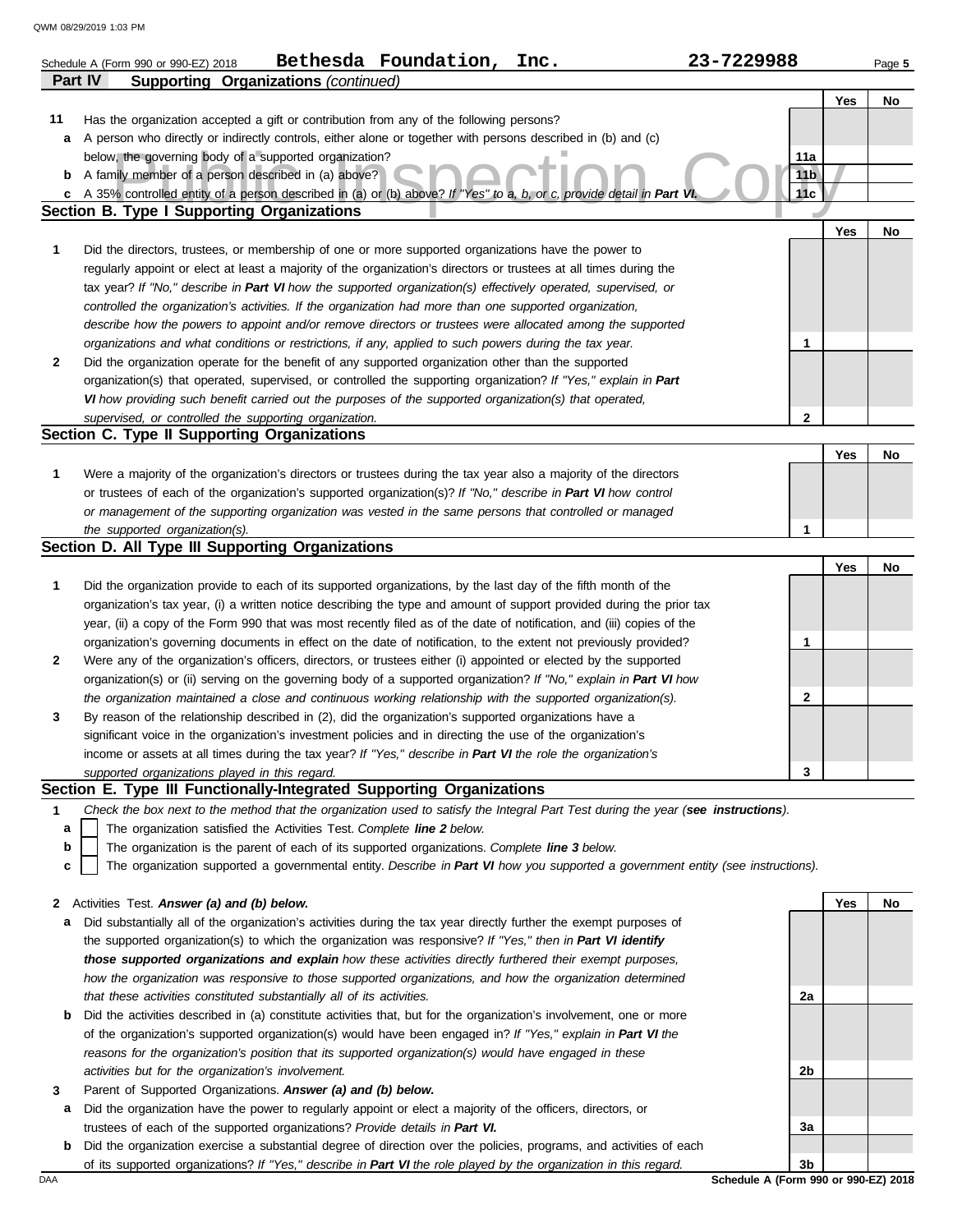| Bethesda Foundation, Inc.<br>Schedule A (Form 990 or 990-EZ) 2018                                                                                |                         | 23-7229988     | Page 6                         |
|--------------------------------------------------------------------------------------------------------------------------------------------------|-------------------------|----------------|--------------------------------|
| Type III Non-Functionally Integrated 509(a)(3) Supporting Organizations<br>Part V                                                                |                         |                |                                |
| $\mathbf{1}$<br>Check here if the organization satisfied the Integral Part Test as a qualifying trust on Nov. 20, 1970 (explain in Part VI). See |                         |                |                                |
| instructions. All other Type III non-functionally integrated supporting organizations must complete Sections A through E.                        |                         |                |                                |
| Section A - Adjusted Net Income                                                                                                                  |                         | (A) Prior Year | (B) Current Year               |
|                                                                                                                                                  |                         |                | (optional)                     |
| Net short-term capital gain<br>1.                                                                                                                | $\mathbf{1}$            |                |                                |
| Recoveries of prior-year distributions<br>$\mathbf{2}$                                                                                           | $\overline{\mathbf{2}}$ |                |                                |
| 3<br>Other gross income (see instructions)                                                                                                       | 3                       |                |                                |
| 4<br>Add lines 1 through 3.                                                                                                                      | 4                       |                |                                |
| 5<br>Depreciation and depletion                                                                                                                  | 5                       |                |                                |
| Portion of operating expenses paid or incurred for production or<br>6                                                                            |                         |                |                                |
| collection of gross income or for management, conservation, or                                                                                   |                         |                |                                |
| maintenance of property held for production of income (see instructions)                                                                         | 6                       |                |                                |
| Other expenses (see instructions)<br>$\mathbf{7}$                                                                                                | $\overline{7}$          |                |                                |
| 8<br><b>Adjusted Net Income</b> (subtract lines 5, 6, and 7 from line 4)                                                                         | 8                       |                |                                |
| <b>Section B - Minimum Asset Amount</b>                                                                                                          |                         | (A) Prior Year | (B) Current Year<br>(optional) |
| Aggregate fair market value of all non-exempt-use assets (see<br>1                                                                               |                         |                |                                |
| instructions for short tax year or assets held for part of year):                                                                                |                         |                |                                |
| Average monthly value of securities<br>a                                                                                                         | 1a                      |                |                                |
| <b>b</b> Average monthly cash balances                                                                                                           | 1b                      |                |                                |
| Fair market value of other non-exempt-use assets<br>c.                                                                                           | 1c                      |                |                                |
| Total (add lines 1a, 1b, and 1c)<br>d                                                                                                            | 1d                      |                |                                |
| <b>Discount</b> claimed for blockage or other<br>е                                                                                               |                         |                |                                |
| factors (explain in detail in <b>Part VI</b> ):                                                                                                  |                         |                |                                |
| $\mathbf{2}$<br>Acquisition indebtedness applicable to non-exempt-use assets                                                                     | $\mathbf{2}$            |                |                                |
| 3<br>Subtract line 2 from line 1d.                                                                                                               | 3                       |                |                                |
| 4<br>Cash deemed held for exempt use. Enter 1-1/2% of line 3 (for greater amount,                                                                |                         |                |                                |
| see instructions)                                                                                                                                | 4                       |                |                                |
| 5<br>Net value of non-exempt-use assets (subtract line 4 from line 3)                                                                            | 5                       |                |                                |
| 6<br>Multiply line 5 by .035.                                                                                                                    | 6                       |                |                                |
| 7<br>Recoveries of prior-year distributions                                                                                                      | $\overline{7}$          |                |                                |
| Minimum Asset Amount (add line 7 to line 6)<br>8                                                                                                 | 8                       |                |                                |
| Section C - Distributable Amount                                                                                                                 |                         |                | <b>Current Year</b>            |
| 1<br>Adjusted net income for prior year (from Section A, line 8, Column A)                                                                       | $\mathbf{1}$            |                |                                |
| $\mathbf{2}$<br>Enter 85% of line 1.                                                                                                             | $\mathbf{2}$            |                |                                |
| 3<br>Minimum asset amount for prior year (from Section B, line 8, Column A)                                                                      | 3                       |                |                                |
| 4<br>Enter greater of line 2 or line 3.                                                                                                          | 4                       |                |                                |
| 5<br>Income tax imposed in prior year                                                                                                            | 5                       |                |                                |
| <b>Distributable Amount.</b> Subtract line 5 from line 4, unless subject to<br>6                                                                 |                         |                |                                |
| emergency temporary reduction (see instructions).                                                                                                | 6                       |                |                                |

emergency temporary reduction (see instructions).

**7** instructions). Check here if the current year is the organization's first as a non-functionally integrated Type III supporting organization (see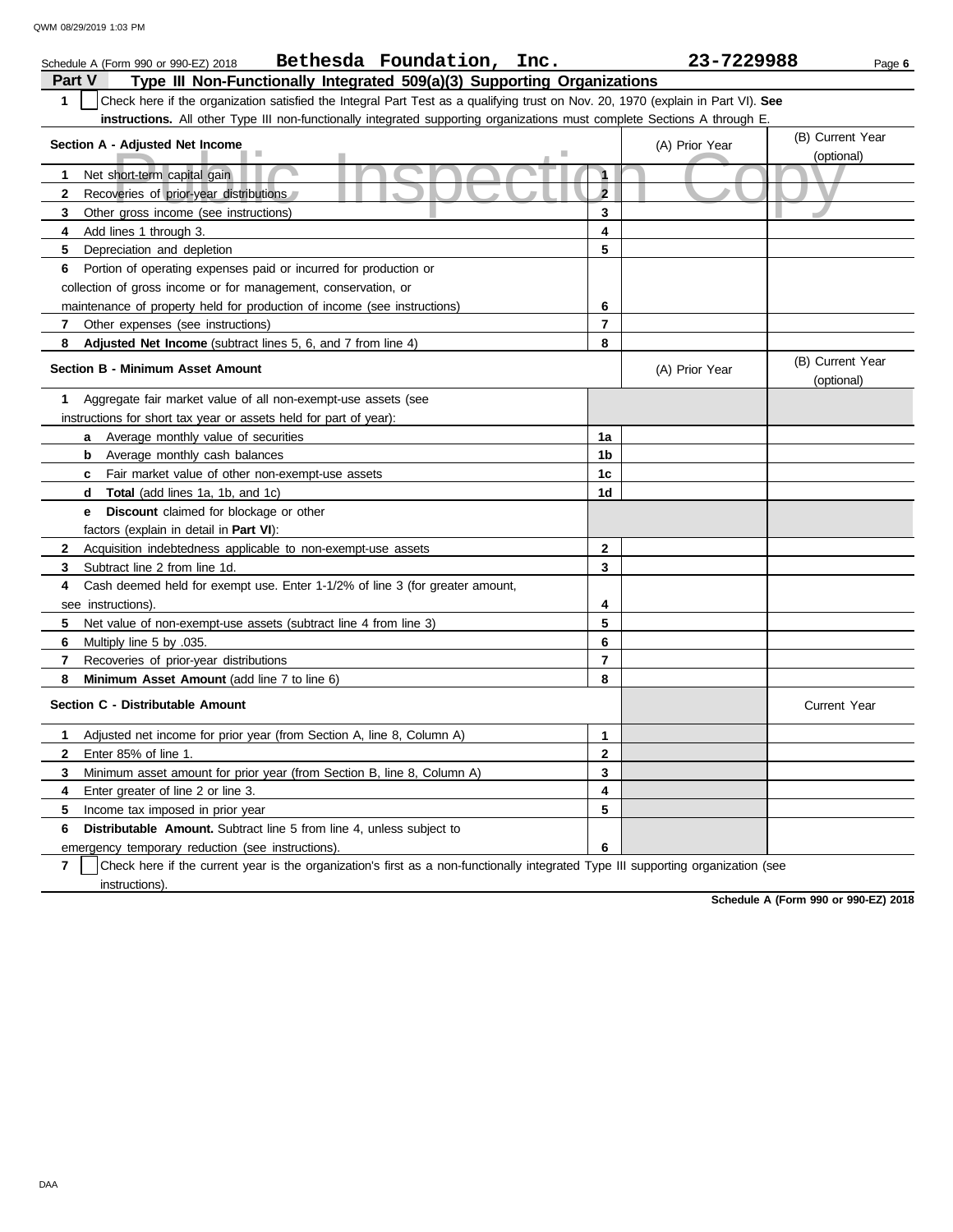| Part V                      | Bethesda Foundation, Inc.<br>Schedule A (Form 990 or 990-EZ) 2018<br>Type III Non-Functionally Integrated 509(a)(3) Supporting Organizations (continued)                                                          |                                    | 23-7229988                                    | Page 7                                           |  |  |  |
|-----------------------------|-------------------------------------------------------------------------------------------------------------------------------------------------------------------------------------------------------------------|------------------------------------|-----------------------------------------------|--------------------------------------------------|--|--|--|
|                             | <b>Section D - Distributions</b>                                                                                                                                                                                  |                                    |                                               | <b>Current Year</b>                              |  |  |  |
| $\mathbf 1$<br>$\mathbf{2}$ | Amounts paid to supported organizations to accomplish exempt purposes<br>Amounts paid to perform activity that directly furthers exempt purposes of supported<br>organizations, in excess of income from activity |                                    |                                               |                                                  |  |  |  |
| 3                           | Administrative expenses paid to accomplish exempt purposes of supported organizations                                                                                                                             |                                    |                                               |                                                  |  |  |  |
| 4                           | Amounts paid to acquire exempt-use assets                                                                                                                                                                         |                                    |                                               |                                                  |  |  |  |
| 5                           | Qualified set-aside amounts (prior IRS approval required)                                                                                                                                                         |                                    |                                               |                                                  |  |  |  |
| 6                           | Other distributions (describe in <b>Part VI</b> ). See instructions.                                                                                                                                              |                                    |                                               |                                                  |  |  |  |
| 7                           | Total annual distributions. Add lines 1 through 6.                                                                                                                                                                |                                    |                                               |                                                  |  |  |  |
| 8                           | Distributions to attentive supported organizations to which the organization is responsive                                                                                                                        |                                    |                                               |                                                  |  |  |  |
|                             | (provide details in Part VI). See instructions.                                                                                                                                                                   |                                    |                                               |                                                  |  |  |  |
| 9                           | Distributable amount for 2018 from Section C, line 6                                                                                                                                                              |                                    |                                               |                                                  |  |  |  |
| 10                          | Line 8 amount divided by line 9 amount                                                                                                                                                                            |                                    |                                               |                                                  |  |  |  |
|                             | Section E - Distribution Allocations (see instructions)                                                                                                                                                           | (i)<br><b>Excess Distributions</b> | (ii)<br><b>Underdistributions</b><br>Pre-2018 | (iii)<br><b>Distributable</b><br>Amount for 2018 |  |  |  |
| $\mathbf 1$                 | Distributable amount for 2018 from Section C. line 6                                                                                                                                                              |                                    |                                               |                                                  |  |  |  |
| $\mathbf{2}$                | Underdistributions, if any, for years prior to 2018                                                                                                                                                               |                                    |                                               |                                                  |  |  |  |
|                             | (reasonable cause required-explain in Part VI). See                                                                                                                                                               |                                    |                                               |                                                  |  |  |  |
|                             | instructions.                                                                                                                                                                                                     |                                    |                                               |                                                  |  |  |  |
| 3                           | Excess distributions carryover, if any, to 2018                                                                                                                                                                   |                                    |                                               |                                                  |  |  |  |
|                             |                                                                                                                                                                                                                   |                                    |                                               |                                                  |  |  |  |
|                             |                                                                                                                                                                                                                   |                                    |                                               |                                                  |  |  |  |
|                             |                                                                                                                                                                                                                   |                                    |                                               |                                                  |  |  |  |
|                             |                                                                                                                                                                                                                   |                                    |                                               |                                                  |  |  |  |
|                             | <b>e</b> From 2017                                                                                                                                                                                                |                                    |                                               |                                                  |  |  |  |
|                             | f Total of lines 3a through e                                                                                                                                                                                     |                                    |                                               |                                                  |  |  |  |
|                             | <b>g</b> Applied to underdistributions of prior years                                                                                                                                                             |                                    |                                               |                                                  |  |  |  |
|                             | h Applied to 2018 distributable amount                                                                                                                                                                            |                                    |                                               |                                                  |  |  |  |
|                             | <i>i</i> Carryover from 2013 not applied (see instructions)                                                                                                                                                       |                                    |                                               |                                                  |  |  |  |
|                             | Remainder. Subtract lines 3g, 3h, and 3i from 3f.                                                                                                                                                                 |                                    |                                               |                                                  |  |  |  |
| 4                           | Distributions for 2018 from                                                                                                                                                                                       |                                    |                                               |                                                  |  |  |  |
|                             | \$<br>Section D, line 7:                                                                                                                                                                                          |                                    |                                               |                                                  |  |  |  |
|                             | a Applied to underdistributions of prior years                                                                                                                                                                    |                                    |                                               |                                                  |  |  |  |
|                             | <b>b</b> Applied to 2018 distributable amount                                                                                                                                                                     |                                    |                                               |                                                  |  |  |  |
|                             | <b>c</b> Remainder. Subtract lines 4a and 4b from 4.                                                                                                                                                              |                                    |                                               |                                                  |  |  |  |
| 5                           | Remaining underdistributions for years prior to 2018, if                                                                                                                                                          |                                    |                                               |                                                  |  |  |  |
|                             | any. Subtract lines 3g and 4a from line 2. For result                                                                                                                                                             |                                    |                                               |                                                  |  |  |  |
|                             | greater than zero, explain in <b>Part VI</b> . See instructions.                                                                                                                                                  |                                    |                                               |                                                  |  |  |  |
| 6                           | Remaining underdistributions for 2018. Subtract lines 3h                                                                                                                                                          |                                    |                                               |                                                  |  |  |  |
|                             | and 4b from line 1. For result greater than zero, explain in                                                                                                                                                      |                                    |                                               |                                                  |  |  |  |
|                             | <b>Part VI.</b> See instructions.                                                                                                                                                                                 |                                    |                                               |                                                  |  |  |  |
| 7                           | Excess distributions carryover to 2019. Add lines 3j                                                                                                                                                              |                                    |                                               |                                                  |  |  |  |
|                             | and 4c.                                                                                                                                                                                                           |                                    |                                               |                                                  |  |  |  |
| 8                           | Breakdown of line 7:                                                                                                                                                                                              |                                    |                                               |                                                  |  |  |  |
|                             | a Excess from 2014                                                                                                                                                                                                |                                    |                                               |                                                  |  |  |  |
|                             | <b>b</b> Excess from 2015                                                                                                                                                                                         |                                    |                                               |                                                  |  |  |  |
|                             | c Excess from 2016                                                                                                                                                                                                |                                    |                                               |                                                  |  |  |  |
|                             | d Excess from 2017<br>.                                                                                                                                                                                           |                                    |                                               |                                                  |  |  |  |
|                             | e Excess from 2018                                                                                                                                                                                                |                                    |                                               |                                                  |  |  |  |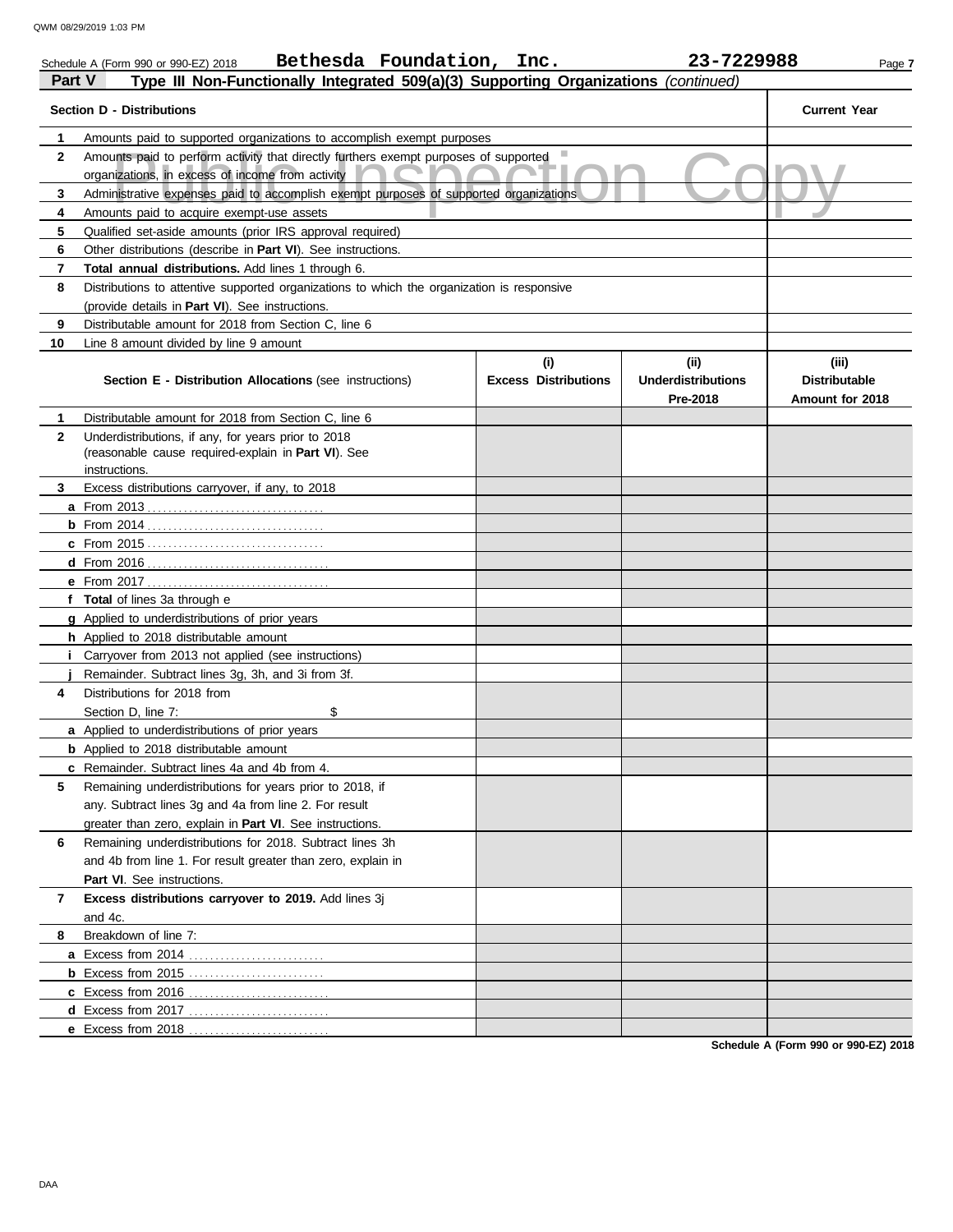|         | Schedule A (Form 990 or 990-EZ) 2018 | Bethesda Foundation, Inc.                                                                      | 23-7229988                                                                                                             | Page 8 |
|---------|--------------------------------------|------------------------------------------------------------------------------------------------|------------------------------------------------------------------------------------------------------------------------|--------|
| Part VI |                                      |                                                                                                | Supplemental Information. Provide the explanations required by Part II, line 10; Part II, line 17a or 17b; Part        |        |
|         |                                      |                                                                                                | III, line 12; Part IV, Section A, lines 1, 2, 3b, 3c, 4b, 4c, 5a, 6, 9a, 9b, 9c, 11a, 11b, and 11c; Part IV, Section   |        |
|         |                                      |                                                                                                |                                                                                                                        |        |
|         |                                      |                                                                                                | B, lines 1 and 2; Part IV, Section C, line 1; Part IV, Section D, lines 2 and 3; Part IV, Section E, lines 1c, 2a, 2b, |        |
|         |                                      |                                                                                                | 3a, and 3b; Part V, line 1; Part V, Section B, line 1e; Part V, Section D, lines 5, 6, and 8; and Part V, Section E,   |        |
|         |                                      | lines 2, 5, and 6. Also complete this part for any additional information. (See instructions.) |                                                                                                                        |        |
|         |                                      |                                                                                                |                                                                                                                        |        |
|         |                                      | <u>UNUMURI I</u>                                                                               |                                                                                                                        |        |
|         |                                      |                                                                                                |                                                                                                                        |        |
|         |                                      |                                                                                                |                                                                                                                        |        |
|         |                                      |                                                                                                |                                                                                                                        |        |
|         |                                      |                                                                                                |                                                                                                                        |        |
|         |                                      |                                                                                                |                                                                                                                        |        |
|         |                                      |                                                                                                |                                                                                                                        |        |
|         |                                      |                                                                                                |                                                                                                                        |        |
|         |                                      |                                                                                                |                                                                                                                        |        |
|         |                                      |                                                                                                |                                                                                                                        |        |
|         |                                      |                                                                                                |                                                                                                                        |        |
|         |                                      |                                                                                                |                                                                                                                        |        |
|         |                                      |                                                                                                |                                                                                                                        |        |
|         |                                      |                                                                                                |                                                                                                                        |        |
|         |                                      |                                                                                                |                                                                                                                        |        |
|         |                                      |                                                                                                |                                                                                                                        |        |
|         |                                      |                                                                                                |                                                                                                                        |        |
|         |                                      |                                                                                                |                                                                                                                        |        |
|         |                                      |                                                                                                |                                                                                                                        |        |
|         |                                      |                                                                                                |                                                                                                                        |        |
|         |                                      |                                                                                                |                                                                                                                        |        |
|         |                                      |                                                                                                |                                                                                                                        |        |
|         |                                      |                                                                                                |                                                                                                                        |        |
|         |                                      |                                                                                                |                                                                                                                        |        |
|         |                                      |                                                                                                |                                                                                                                        |        |
|         |                                      |                                                                                                |                                                                                                                        |        |
|         |                                      |                                                                                                |                                                                                                                        |        |
|         |                                      |                                                                                                |                                                                                                                        |        |
|         |                                      |                                                                                                |                                                                                                                        |        |
|         |                                      |                                                                                                |                                                                                                                        |        |
|         |                                      |                                                                                                |                                                                                                                        |        |
|         |                                      |                                                                                                |                                                                                                                        |        |
|         |                                      |                                                                                                |                                                                                                                        |        |
|         |                                      |                                                                                                |                                                                                                                        |        |
|         |                                      |                                                                                                |                                                                                                                        |        |
|         |                                      |                                                                                                |                                                                                                                        |        |
|         |                                      |                                                                                                |                                                                                                                        |        |
|         |                                      |                                                                                                |                                                                                                                        |        |
|         |                                      |                                                                                                |                                                                                                                        |        |
|         |                                      |                                                                                                |                                                                                                                        |        |
|         |                                      |                                                                                                |                                                                                                                        |        |
|         |                                      |                                                                                                |                                                                                                                        |        |
|         |                                      |                                                                                                |                                                                                                                        |        |
|         |                                      |                                                                                                |                                                                                                                        |        |
|         |                                      |                                                                                                |                                                                                                                        |        |
|         |                                      |                                                                                                |                                                                                                                        |        |
|         |                                      |                                                                                                |                                                                                                                        |        |
|         |                                      |                                                                                                |                                                                                                                        |        |
|         |                                      |                                                                                                |                                                                                                                        |        |
|         |                                      |                                                                                                |                                                                                                                        |        |
|         |                                      |                                                                                                |                                                                                                                        |        |
|         |                                      |                                                                                                |                                                                                                                        |        |
|         |                                      |                                                                                                |                                                                                                                        |        |
|         |                                      |                                                                                                |                                                                                                                        |        |
|         |                                      |                                                                                                |                                                                                                                        |        |
|         |                                      |                                                                                                |                                                                                                                        |        |
|         |                                      |                                                                                                |                                                                                                                        |        |
|         |                                      |                                                                                                |                                                                                                                        |        |
|         |                                      |                                                                                                |                                                                                                                        |        |
|         |                                      |                                                                                                |                                                                                                                        |        |
|         |                                      |                                                                                                |                                                                                                                        |        |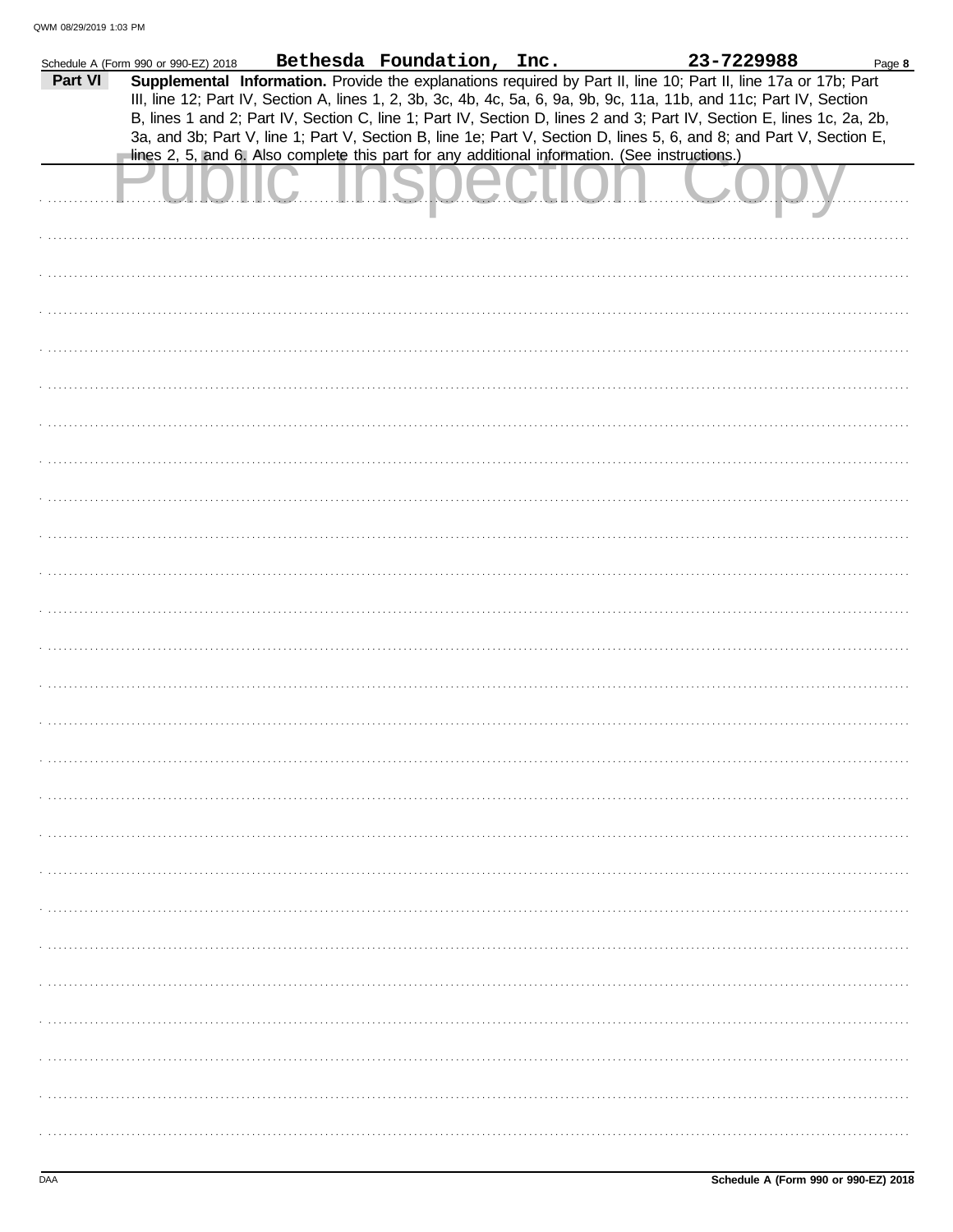| <b>Schedule B</b><br>(Form 990, 990-EZ,<br>or 990-PF)<br>Department of the Treasury<br>Internal Revenue Service<br>Name of the organization<br>Bethesda Foundation,<br>Organization type (check one): | OMB No. 1545-0047<br>2018<br>Employer identification number<br>23-7229988                                                                                                                                                                                                           |  |  |  |  |  |  |
|-------------------------------------------------------------------------------------------------------------------------------------------------------------------------------------------------------|-------------------------------------------------------------------------------------------------------------------------------------------------------------------------------------------------------------------------------------------------------------------------------------|--|--|--|--|--|--|
| Filers of:                                                                                                                                                                                            | Section:                                                                                                                                                                                                                                                                            |  |  |  |  |  |  |
| Form 990 or 990-EZ                                                                                                                                                                                    | 3 ) (enter number) organization<br> X<br>501(c)                                                                                                                                                                                                                                     |  |  |  |  |  |  |
|                                                                                                                                                                                                       | $4947(a)(1)$ nonexempt charitable trust not treated as a private foundation                                                                                                                                                                                                         |  |  |  |  |  |  |
|                                                                                                                                                                                                       | 527 political organization                                                                                                                                                                                                                                                          |  |  |  |  |  |  |
| Form 990-PF                                                                                                                                                                                           | 501(c)(3) exempt private foundation                                                                                                                                                                                                                                                 |  |  |  |  |  |  |
|                                                                                                                                                                                                       | 4947(a)(1) nonexempt charitable trust treated as a private foundation                                                                                                                                                                                                               |  |  |  |  |  |  |
|                                                                                                                                                                                                       | 501(c)(3) taxable private foundation                                                                                                                                                                                                                                                |  |  |  |  |  |  |
|                                                                                                                                                                                                       |                                                                                                                                                                                                                                                                                     |  |  |  |  |  |  |
| instructions.                                                                                                                                                                                         | Check if your organization is covered by the General Rule or a Special Rule.<br>Note: Only a section 501(c)(7), (8), or (10) organization can check boxes for both the General Rule and a Special Rule. See                                                                         |  |  |  |  |  |  |
| <b>General Rule</b>                                                                                                                                                                                   |                                                                                                                                                                                                                                                                                     |  |  |  |  |  |  |
|                                                                                                                                                                                                       | For an organization filing Form 990, 990-EZ, or 990-PF that received, during the year, contributions totaling \$5,000<br>or more (in money or property) from any one contributor. Complete Parts I and II. See instructions for determining a<br>contributor's total contributions. |  |  |  |  |  |  |
| <b>Special Rules</b>                                                                                                                                                                                  |                                                                                                                                                                                                                                                                                     |  |  |  |  |  |  |
|                                                                                                                                                                                                       |                                                                                                                                                                                                                                                                                     |  |  |  |  |  |  |

| $\boxed{\mathbf{X}}$ For an organization described in section 501(c)(3) filing Form 990 or 990-EZ that met the 33 <sup>1</sup> /3% support test of the |
|--------------------------------------------------------------------------------------------------------------------------------------------------------|
| regulations under sections 509(a)(1) and 170(b)(1)(A)(vi), that checked Schedule A (Form 990 or 990-EZ), Part II, line                                 |
| 13, 16a, or 16b, and that received from any one contributor, during the year, total contributions of the greater of (1)                                |
| \$5,000; or (2) 2% of the amount on (i) Form 990, Part VIII, line 1h; or (ii) Form 990-EZ, line 1. Complete Parts I and II.                            |

literary, or educational purposes, or for the prevention of cruelty to children or animals. Complete Parts I (entering) For an organization described in section 501(c)(7), (8), or (10) filing Form 990 or 990-EZ that received from any one contributor, during the year, total contributions of more than \$1,000 *exclusively* for religious, charitable, scientific, "N/A" in column (b) instead of the contributor name and address), II, and III.

For an organization described in section 501(c)(7), (8), or (10) filing Form 990 or 990-EZ that received from any one contributor, during the year, contributions *exclusively* for religious, charitable, etc., purposes, but no such contributions totaled more than \$1,000. If this box is checked, enter here the total contributions that were received during the year for an *exclusively* religious, charitable, etc., purpose. Don't complete any of the parts unless the **General Rule** applies to this organization because it received *nonexclusively* religious, charitable, etc., contributions totaling \$5,000 or more during the year . . . . . . . . . . . . . . . . . . . . . . . . . . . . . . . . . . . . . . . . . . . . . . . . . . . . . . . . . . . . . . . . . . . . . . . . . . . . . . . .

990-EZ, or 990-PF), but it **must** answer "No" on Part IV, line 2, of its Form 990; or check the box on line H of its Form 990-EZ or on its Form 990-PF, Part I, line 2, to certify that it doesn't meet the filing requirements of Schedule B (Form 990, 990-EZ, or 990-PF). **Caution:** An organization that isn't covered by the General Rule and/or the Special Rules doesn't file Schedule B (Form 990,

**For Paperwork Reduction Act Notice, see the instructions for Form 990, 990-EZ, or 990-PF.**

 $\triangleright$  \$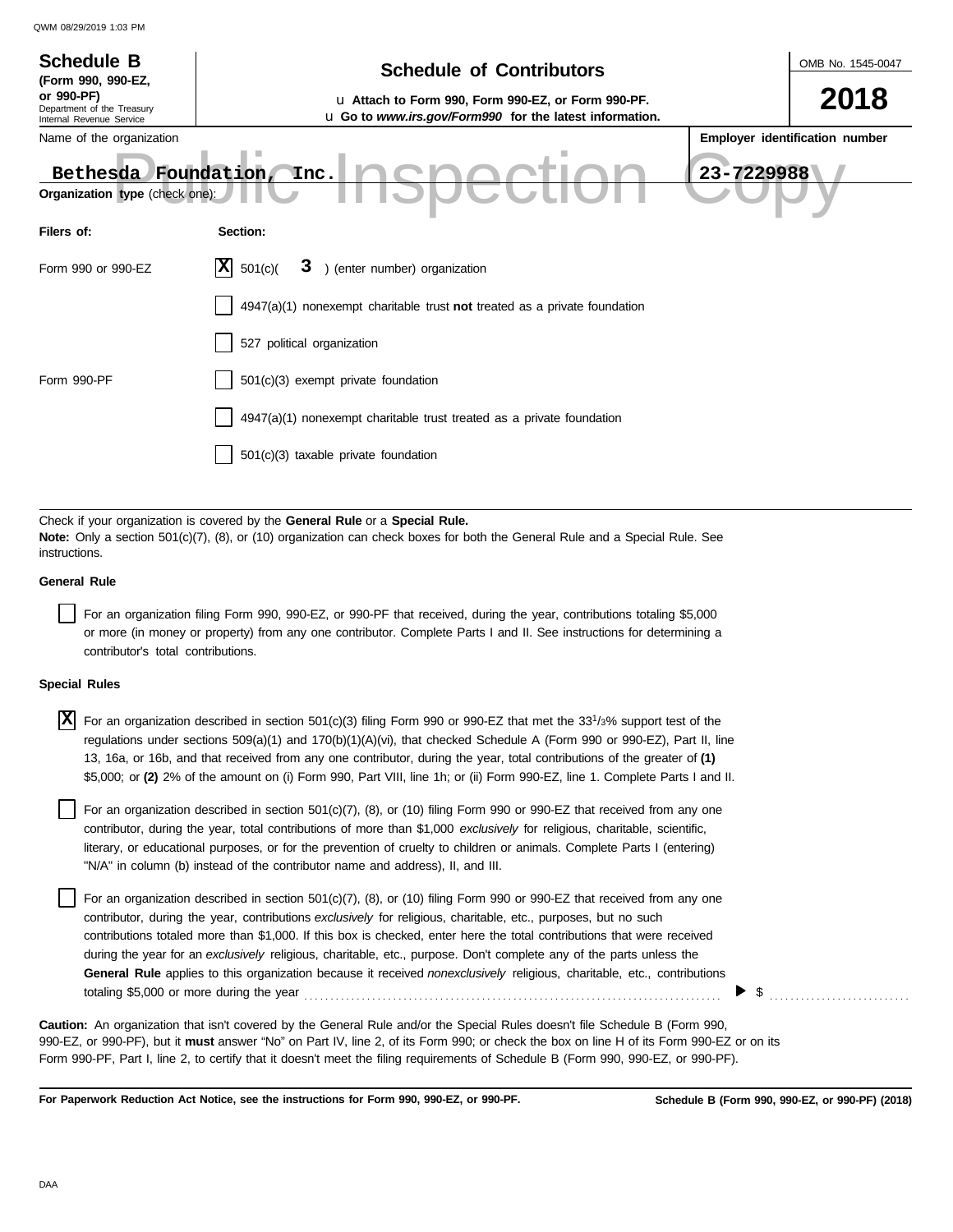|                            | Schedule B (Form 990, 990-EZ, or 990-PF) (2018)<br>Name of organization<br>Bethesda Foundation,<br>Inc. |                                                   | Employer identification number<br>23-7229988                                                                                       |
|----------------------------|---------------------------------------------------------------------------------------------------------|---------------------------------------------------|------------------------------------------------------------------------------------------------------------------------------------|
| Part I                     | Contributors (see instructions). Use duplicate copies of Part I if additional space is needed.          |                                                   |                                                                                                                                    |
| (a)<br>No.<br>$\mathbf{1}$ | (b)<br>Name, address, and ZIP + 4                                                                       | (c)<br><b>Total contributions</b><br>15,000<br>\$ | (d)<br>Type of contribution<br>X<br><b>Person</b><br>Payroll<br><b>Noncash</b><br>(Complete Part II for<br>noncash contributions.) |
| (a)                        | (b)                                                                                                     | (c)                                               | (d)                                                                                                                                |
| No.<br>$\overline{2}$      | Name, address, and ZIP + 4                                                                              | <b>Total contributions</b><br>30,000<br>$\sim$    | Type of contribution<br>х<br>Person<br>Payroll<br><b>Noncash</b><br>(Complete Part II for<br>noncash contributions.)               |
| (a)<br>No.                 | (b)<br>Name, address, and ZIP + 4                                                                       | (c)<br><b>Total contributions</b>                 | (d)<br>Type of contribution                                                                                                        |
| $\overline{3}$             |                                                                                                         | 12,000<br>\$                                      | Person<br>Payroll<br><b>Noncash</b><br>(Complete Part II for<br>noncash contributions.)                                            |
| (a)<br>No.                 | (b)<br>Name, address, and ZIP + 4                                                                       | (c)<br><b>Total contributions</b>                 | (d)<br>Type of contribution                                                                                                        |
| 4                          |                                                                                                         | 8,100<br>\$                                       | X<br>Person<br><b>Pavroll</b><br>Noncash<br>(Complete Part II for<br>noncash contributions.)                                       |
| (a)<br>No.                 | (b)<br>Name, address, and ZIP + 4                                                                       | (c)<br><b>Total contributions</b>                 | (d)<br>Type of contribution                                                                                                        |
| $\overline{5}$             |                                                                                                         | 20,000<br>\$                                      | Person<br>Payroll<br>Noncash<br>(Complete Part II for<br>noncash contributions.)                                                   |
| (a)<br>No.                 | (b)<br>Name, address, and ZIP + 4                                                                       | (c)<br><b>Total contributions</b>                 | (d)<br>Type of contribution                                                                                                        |
| 6                          |                                                                                                         | 9,100<br>\$                                       | Person<br>Payroll<br><b>Noncash</b><br>(Complete Part II for<br>noncash contributions.)                                            |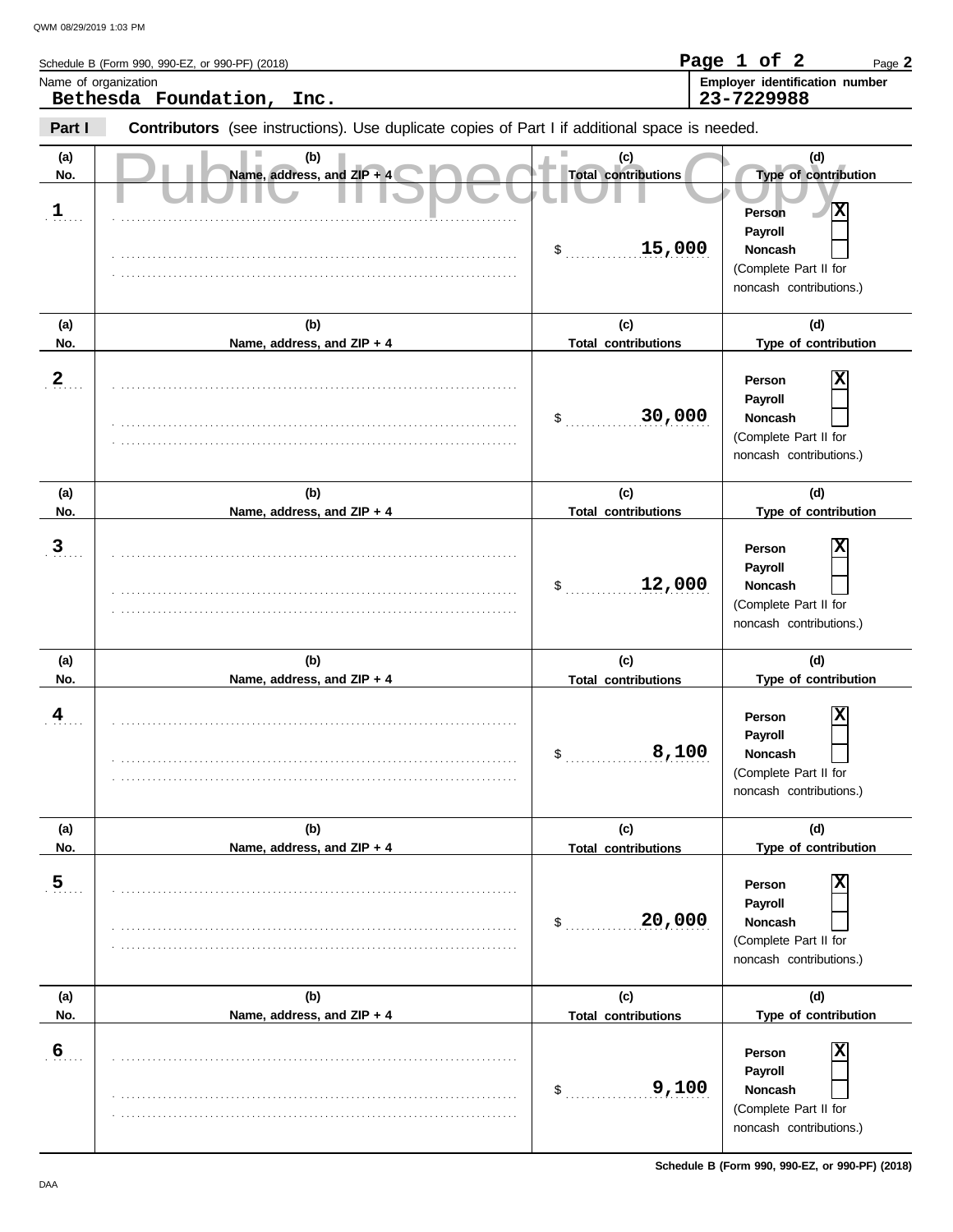| Name of organization | Schedule B (Form 990, 990-EZ, or 990-PF) (2018)                                                |                                   | Page 2 of 2<br>Page 2<br>Employer identification number                                                         |
|----------------------|------------------------------------------------------------------------------------------------|-----------------------------------|-----------------------------------------------------------------------------------------------------------------|
|                      | Bethesda Foundation,<br>Inc.                                                                   |                                   | 23-7229988                                                                                                      |
| Part I               | Contributors (see instructions). Use duplicate copies of Part I if additional space is needed. |                                   |                                                                                                                 |
| (a)<br>No.           | (b)<br>Name, address, and ZIP + 4                                                              | (c)<br><b>Total contributions</b> | (d)<br>Type of contribution                                                                                     |
| 7                    |                                                                                                | 10,000<br>$\frac{1}{2}$           | X<br><b>Person</b><br>Payroll<br><b>Noncash</b><br>(Complete Part II for<br>noncash contributions.)             |
| (a)                  | (b)                                                                                            | (c)                               | (d)                                                                                                             |
| No.                  | Name, address, and ZIP + 4                                                                     | <b>Total contributions</b>        | Type of contribution                                                                                            |
| 8                    |                                                                                                | 10,193<br>\$                      | х<br>Person<br>Payroll<br>X<br><b>Noncash</b><br>(Complete Part II for<br>noncash contributions.)               |
| (a)                  | (b)                                                                                            | (c)                               | (d)                                                                                                             |
| No.                  | Name, address, and ZIP + 4                                                                     | <b>Total contributions</b>        | Type of contribution                                                                                            |
| 9                    |                                                                                                | 19,931<br>\$                      | Person<br>Payroll<br><b>Noncash</b><br>(Complete Part II for<br>noncash contributions.)                         |
| (a)                  | (b)                                                                                            | (c)                               | (d)                                                                                                             |
| No.                  | Name, address, and ZIP + 4                                                                     | <b>Total contributions</b>        | Type of contribution                                                                                            |
|                      |                                                                                                | \$                                | Person<br>Payroll<br>Noncash<br>(Complete Part II for<br>noncash contributions.)                                |
| (a)                  | (b)                                                                                            | (c)                               | (d)                                                                                                             |
| No.                  | Name, address, and ZIP + 4                                                                     | <b>Total contributions</b><br>\$  | Type of contribution<br>Person<br>Payroll<br><b>Noncash</b><br>(Complete Part II for<br>noncash contributions.) |
| (a)                  | (b)                                                                                            | (c)                               | (d)                                                                                                             |
| No.                  | Name, address, and ZIP + 4                                                                     | <b>Total contributions</b>        | Type of contribution                                                                                            |
|                      |                                                                                                | \$                                | Person<br>Payroll<br>Noncash<br>(Complete Part II for<br>noncash contributions.)                                |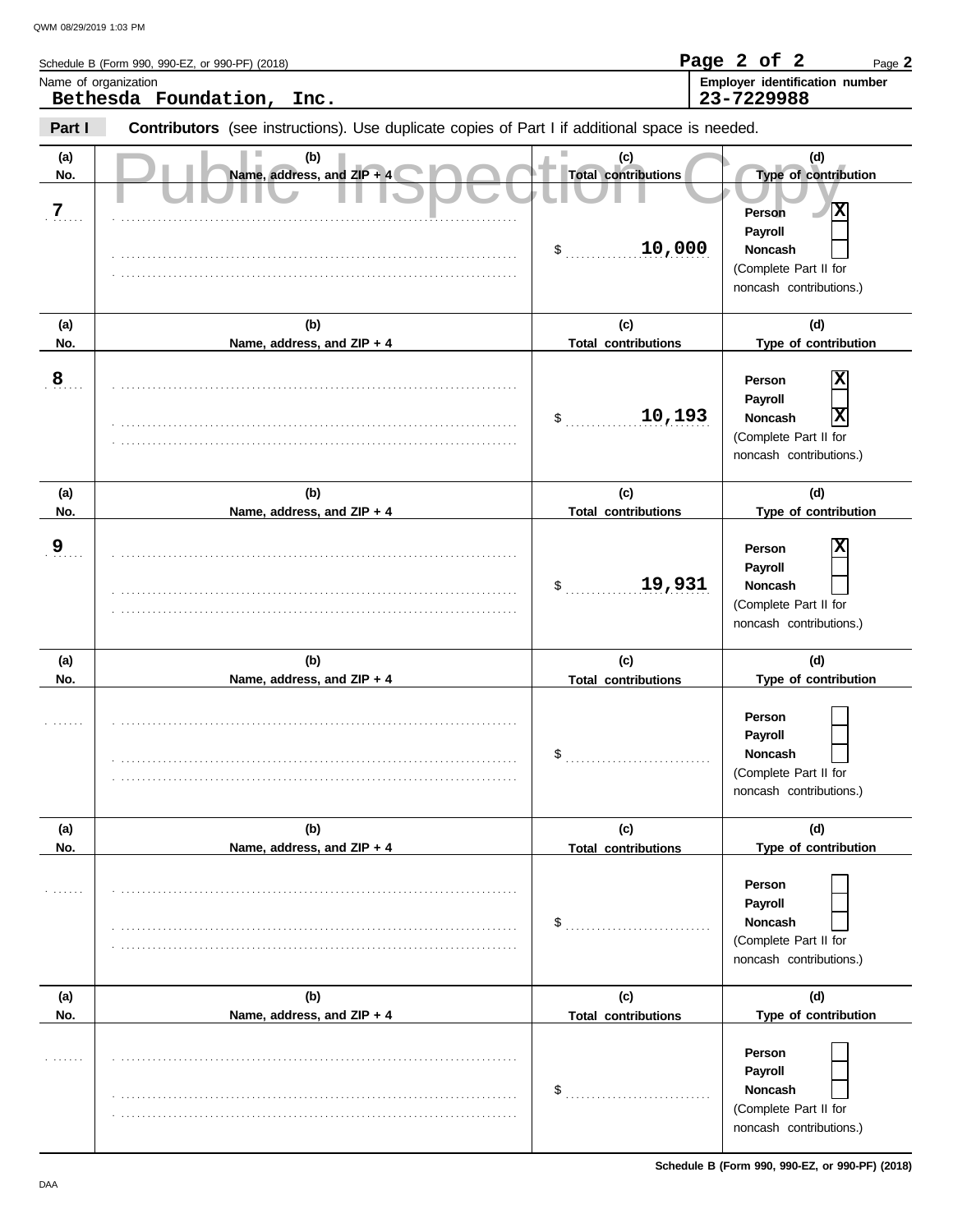$\overline{\phantom{a}}$ 

|                           | Schedule B (Form 990, 990-EZ, or 990-PF) (2018)                                                     |                                                 | Page 1 of 1<br>Page 3                        |
|---------------------------|-----------------------------------------------------------------------------------------------------|-------------------------------------------------|----------------------------------------------|
|                           | Name of organization<br>Bethesda Foundation,<br>Inc.                                                |                                                 | Employer identification number<br>23-7229988 |
| Part II                   | Noncash Property (see instructions). Use duplicate copies of Part II if additional space is needed. |                                                 |                                              |
| (a) No.<br>from<br>Part I | (b)<br>Description of noncash property given                                                        | (C)<br>FMV (or estimate)<br>(See instructions.) | Date received                                |
| $\mathbf{8}$              | 333 shs RTSSX                                                                                       | 9,943<br>$\sim$                                 | 09/07/18                                     |
| (a) No.<br>from<br>Part I | (b)<br>Description of noncash property given                                                        | (c)<br>FMV (or estimate)<br>(See instructions.) | (d)<br>Date received                         |
|                           |                                                                                                     | \$                                              | .                                            |
| (a) No.<br>from<br>Part I | (b)<br>Description of noncash property given                                                        | (c)<br>FMV (or estimate)<br>(See instructions.) | (d)<br>Date received                         |
| .                         |                                                                                                     | \$                                              | .                                            |
| (a) No.<br>from<br>Part I | (b)<br>Description of noncash property given                                                        | (c)<br>FMV (or estimate)<br>(See instructions.) | (d)<br>Date received                         |
|                           |                                                                                                     | \$                                              |                                              |
| (a) No.<br>from<br>Part I | (b)<br>Description of noncash property given                                                        | (c)<br>FMV (or estimate)<br>(See instructions.) | (d)<br>Date received                         |
|                           |                                                                                                     | \$                                              |                                              |
| (a) No.<br>from<br>Part I | (b)<br>Description of noncash property given                                                        | (c)<br>FMV (or estimate)<br>(See instructions.) | (d)<br>Date received                         |
|                           |                                                                                                     | \$                                              | .                                            |

Schedule B (Form 990, 990-EZ, or 990-PF) (2018)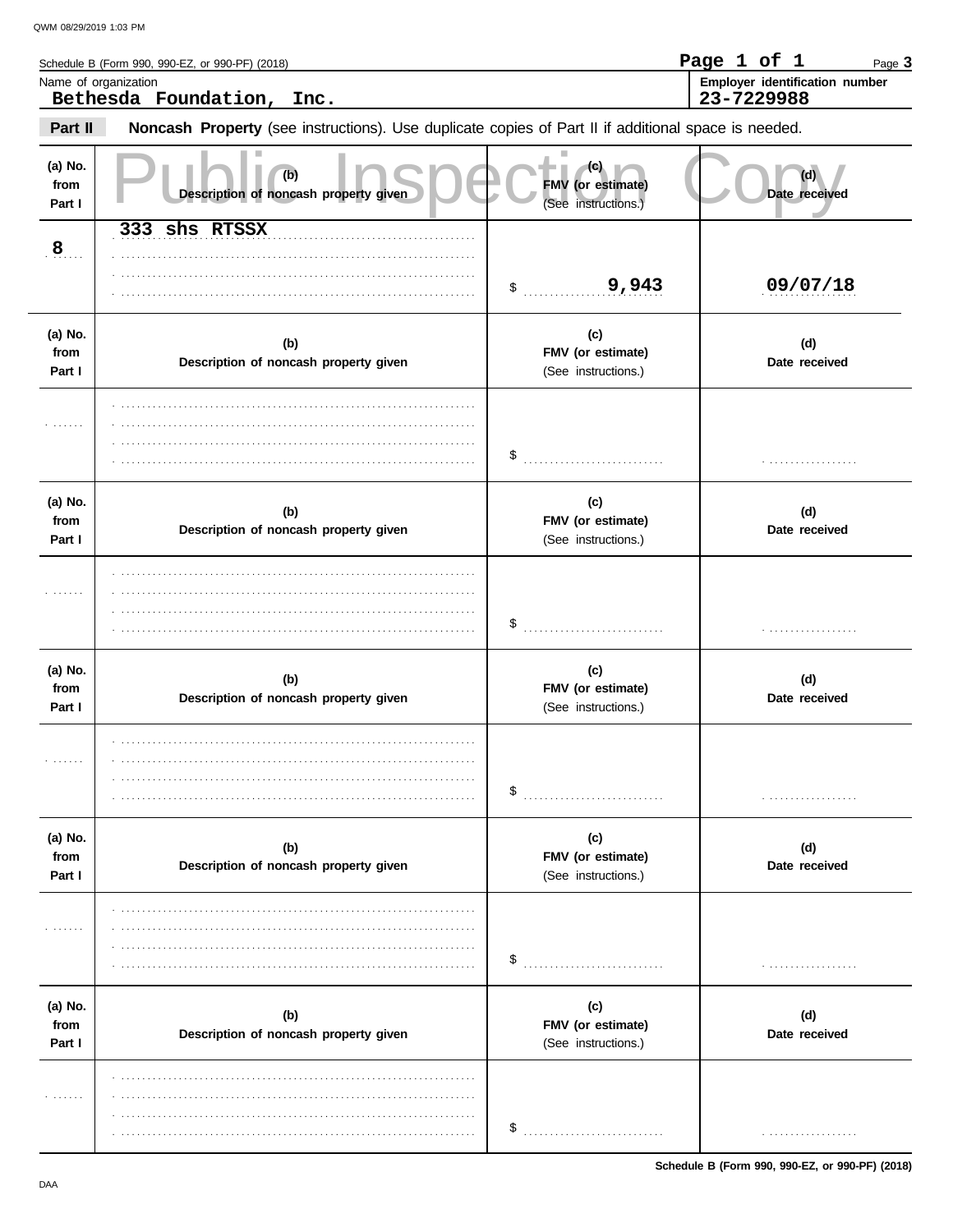|   | <b>SCHEDULE D</b><br>(Form 990)<br>Department of the Treasury<br>Internal Revenue Service                                        | Part IV, line 6, 7, 8, 9, 10, 11a, 11b, 11c, 11d, 11e, 11f, 12a, or 12b.<br><b>u</b> Go to www.irs.gov/Form990 for instructions and the latest information.               | OMB No. 1545-0047<br>Open to Public<br><b>Inspection</b> |                |                                        |  |  |
|---|----------------------------------------------------------------------------------------------------------------------------------|---------------------------------------------------------------------------------------------------------------------------------------------------------------------------|----------------------------------------------------------|----------------|----------------------------------------|--|--|
|   | Name of the organization                                                                                                         |                                                                                                                                                                           |                                                          |                | Employer identification number         |  |  |
|   |                                                                                                                                  | Bethesda Foundation, Inc.                                                                                                                                                 |                                                          |                | 23-7229988                             |  |  |
|   | Part I                                                                                                                           | Organizations Maintaining Donor Advised Funds or Other Similar Funds or Accounts.<br>Complete if the organization answered "Yes" on Form 990, Part IV, line 6.            |                                                          |                |                                        |  |  |
|   |                                                                                                                                  |                                                                                                                                                                           | (a) Donor advised funds                                  |                | (b) Funds and other accounts           |  |  |
| 1 |                                                                                                                                  |                                                                                                                                                                           |                                                          |                |                                        |  |  |
| 2 |                                                                                                                                  | Aggregate value of contributions to (during year)                                                                                                                         |                                                          |                |                                        |  |  |
| 3 |                                                                                                                                  |                                                                                                                                                                           |                                                          |                |                                        |  |  |
| 4 |                                                                                                                                  |                                                                                                                                                                           |                                                          |                |                                        |  |  |
| 5 |                                                                                                                                  | Did the organization inform all donors and donor advisors in writing that the assets held in donor advised                                                                |                                                          |                |                                        |  |  |
|   |                                                                                                                                  |                                                                                                                                                                           |                                                          |                | Yes<br>No                              |  |  |
| 6 |                                                                                                                                  | Did the organization inform all grantees, donors, and donor advisors in writing that grant funds can be used                                                              |                                                          |                |                                        |  |  |
|   |                                                                                                                                  | only for charitable purposes and not for the benefit of the donor or donor advisor, or for any other purpose                                                              |                                                          |                |                                        |  |  |
|   |                                                                                                                                  |                                                                                                                                                                           |                                                          |                | Yes<br>No                              |  |  |
|   | Part II                                                                                                                          | <b>Conservation Easements.</b><br>Complete if the organization answered "Yes" on Form 990, Part IV, line 7.                                                               |                                                          |                |                                        |  |  |
| 1 |                                                                                                                                  | Purpose(s) of conservation easements held by the organization (check all that apply).                                                                                     |                                                          |                |                                        |  |  |
|   |                                                                                                                                  | Preservation of land for public use (e.g., recreation or education)                                                                                                       | Preservation of a historically important land area       |                |                                        |  |  |
|   | Protection of natural habitat                                                                                                    |                                                                                                                                                                           | Preservation of a certified historic structure           |                |                                        |  |  |
|   | Preservation of open space                                                                                                       |                                                                                                                                                                           |                                                          |                |                                        |  |  |
| 2 | easement on the last day of the tax year.                                                                                        | Complete lines 2a through 2d if the organization held a qualified conservation contribution in the form of a conservation                                                 |                                                          |                | Held at the End of the Tax Year        |  |  |
| а |                                                                                                                                  |                                                                                                                                                                           |                                                          | 2a             |                                        |  |  |
| b |                                                                                                                                  |                                                                                                                                                                           |                                                          | 2 <sub>b</sub> |                                        |  |  |
| c |                                                                                                                                  | Number of conservation easements on a certified historic structure included in (a) [[[[[[[[[[[[[[[[[[[[[[[[]]]]]]]]                                                       |                                                          | 2c             |                                        |  |  |
| d |                                                                                                                                  | Number of conservation easements included in (c) acquired after 7/25/06, and not on a                                                                                     |                                                          |                |                                        |  |  |
|   |                                                                                                                                  | historic structure listed in the National Register                                                                                                                        |                                                          | 2d             |                                        |  |  |
| 3 |                                                                                                                                  | Number of conservation easements modified, transferred, released, extinguished, or terminated by the organization during the                                              |                                                          |                |                                        |  |  |
|   | tax year <b>u</b>                                                                                                                |                                                                                                                                                                           |                                                          |                |                                        |  |  |
|   |                                                                                                                                  | Number of states where property subject to conservation easement is located <b>u</b>                                                                                      |                                                          |                |                                        |  |  |
|   |                                                                                                                                  | Does the organization have a written policy regarding the periodic monitoring, inspection, handling of                                                                    |                                                          |                |                                        |  |  |
|   |                                                                                                                                  |                                                                                                                                                                           |                                                          |                | Yes $\boxed{\phantom{a}}$<br><b>No</b> |  |  |
| 6 |                                                                                                                                  | Staff and volunteer hours devoted to monitoring, inspecting, handling of violations, and enforcing conservation easements during the year                                 |                                                          |                |                                        |  |  |
|   | $\mathbf{u}$ <sub></sub>                                                                                                         |                                                                                                                                                                           |                                                          |                |                                        |  |  |
| 7 |                                                                                                                                  | Amount of expenses incurred in monitoring, inspecting, handling of violations, and enforcing conservation easements during the year                                       |                                                          |                |                                        |  |  |
|   |                                                                                                                                  |                                                                                                                                                                           |                                                          |                |                                        |  |  |
| 8 |                                                                                                                                  | Does each conservation easement reported on line 2(d) above satisfy the requirements of section 170(h)(4)(B)(i)                                                           |                                                          |                | Yes  <br>No                            |  |  |
| 9 |                                                                                                                                  | In Part XIII, describe how the organization reports conservation easements in its revenue and expense statement, and                                                      |                                                          |                |                                        |  |  |
|   |                                                                                                                                  | balance sheet, and include, if applicable, the text of the footnote to the organization's financial statements that describes the                                         |                                                          |                |                                        |  |  |
|   |                                                                                                                                  | organization's accounting for conservation easements.                                                                                                                     |                                                          |                |                                        |  |  |
|   | Part III                                                                                                                         | Organizations Maintaining Collections of Art, Historical Treasures, or Other Similar Assets.<br>Complete if the organization answered "Yes" on Form 990, Part IV, line 8. |                                                          |                |                                        |  |  |
|   |                                                                                                                                  | 1a If the organization elected, as permitted under SFAS 116 (ASC 958), not to report in its revenue statement and balance sheet                                           |                                                          |                |                                        |  |  |
|   |                                                                                                                                  | works of art, historical treasures, or other similar assets held for public exhibition, education, or research in furtherance of                                          |                                                          |                |                                        |  |  |
|   |                                                                                                                                  | public service, provide, in Part XIII, the text of the footnote to its financial statements that describes these items.                                                   |                                                          |                |                                        |  |  |
| b |                                                                                                                                  | If the organization elected, as permitted under SFAS 116 (ASC 958), to report in its revenue statement and balance sheet                                                  |                                                          |                |                                        |  |  |
|   | works of art, historical treasures, or other similar assets held for public exhibition, education, or research in furtherance of |                                                                                                                                                                           |                                                          |                |                                        |  |  |
|   |                                                                                                                                  | public service, provide the following amounts relating to these items:                                                                                                    |                                                          |                |                                        |  |  |
|   |                                                                                                                                  |                                                                                                                                                                           |                                                          |                | $\mathbf{u}$ \$                        |  |  |
|   |                                                                                                                                  |                                                                                                                                                                           |                                                          |                | $\mathbf{u}$ \$ $\ldots$               |  |  |
| 2 |                                                                                                                                  | If the organization received or held works of art, historical treasures, or other similar assets for financial gain, provide the                                          |                                                          |                |                                        |  |  |
|   |                                                                                                                                  | following amounts required to be reported under SFAS 116 (ASC 958) relating to these items:                                                                               |                                                          |                |                                        |  |  |
| a |                                                                                                                                  |                                                                                                                                                                           |                                                          |                | u \$                                   |  |  |
|   |                                                                                                                                  |                                                                                                                                                                           |                                                          |                |                                        |  |  |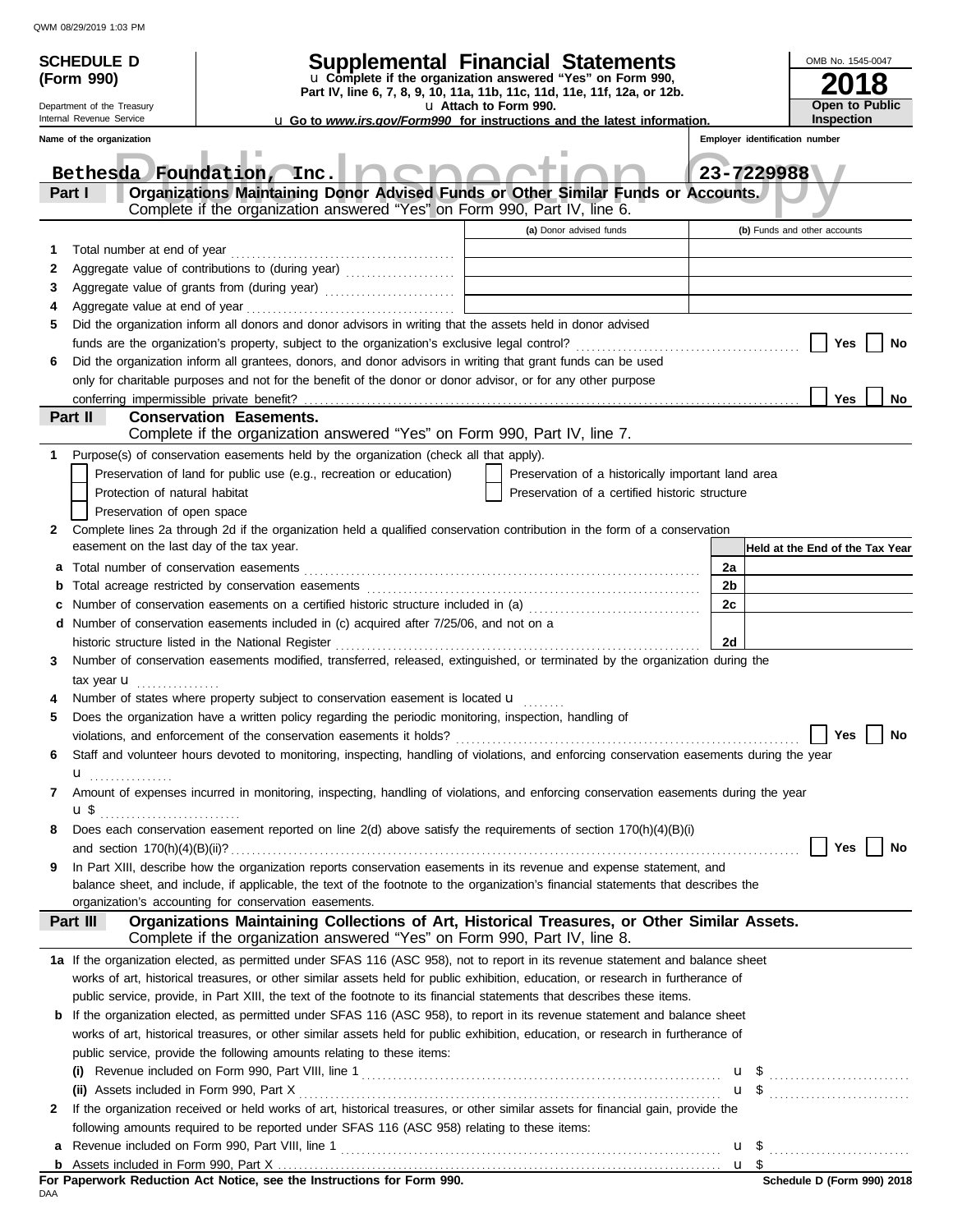|                       | Schedule D (Form 990) 2018 Bethesda Foundation, Inc.<br>Organizations Maintaining Collections of Art, Historical Treasures, or Other Similar Assets (continued)<br>Part III                                                                                                                                                                                                                             |                         |                          |                    | 23-7229988           |                     | Page 2  |  |
|-----------------------|---------------------------------------------------------------------------------------------------------------------------------------------------------------------------------------------------------------------------------------------------------------------------------------------------------------------------------------------------------------------------------------------------------|-------------------------|--------------------------|--------------------|----------------------|---------------------|---------|--|
| 3                     | Using the organization's acquisition, accession, and other records, check any of the following that are a significant use of its<br>collection items (check all that apply):                                                                                                                                                                                                                            |                         |                          |                    |                      |                     |         |  |
| a<br>b<br>c<br>4<br>5 | Public exhibition<br>Loan or exchange programs<br>d<br>Other $\ldots$<br>Scholarly research<br>e<br>Preservation for future generations<br>Provide a description of the organization's collections and explain how they further the organization's exempt purpose in Part<br>XIII.<br>During the year, did the organization solicit or receive donations of art, historical treasures, or other similar |                         |                          |                    |                      |                     |         |  |
|                       | assets to be sold to raise funds rather than to be maintained as part of the organization's collection?                                                                                                                                                                                                                                                                                                 |                         |                          |                    |                      | Yes                 | No      |  |
|                       | Part IV<br><b>Escrow and Custodial Arrangements.</b><br>Complete if the organization answered "Yes" on Form 990, Part IV, line 9, or reported an amount on Form<br>990, Part X, line 21.                                                                                                                                                                                                                |                         |                          |                    |                      |                     |         |  |
|                       | 1a Is the organization an agent, trustee, custodian or other intermediary for contributions or other assets not                                                                                                                                                                                                                                                                                         |                         |                          |                    |                      | Yes                 | No      |  |
|                       | <b>b</b> If "Yes," explain the arrangement in Part XIII and complete the following table:                                                                                                                                                                                                                                                                                                               |                         |                          |                    |                      |                     |         |  |
|                       |                                                                                                                                                                                                                                                                                                                                                                                                         |                         |                          |                    |                      | Amount              |         |  |
| c                     | Beginning balance                                                                                                                                                                                                                                                                                                                                                                                       |                         |                          |                    | 1c                   |                     |         |  |
|                       | Additions during the year contains and according to the year contained and year and year and year and year and year and year and year and year and year and year and year and year and year and year and year and year and yea                                                                                                                                                                          |                         |                          |                    | 1d                   |                     |         |  |
|                       |                                                                                                                                                                                                                                                                                                                                                                                                         |                         |                          |                    | 1е                   |                     |         |  |
| f                     |                                                                                                                                                                                                                                                                                                                                                                                                         |                         |                          |                    | 1f                   |                     |         |  |
|                       | 2a Did the organization include an amount on Form 990, Part X, line 21, for escrow or custodial account liability?                                                                                                                                                                                                                                                                                      |                         |                          |                    |                      | Yes                 | No      |  |
|                       |                                                                                                                                                                                                                                                                                                                                                                                                         |                         |                          |                    |                      |                     |         |  |
|                       | <b>Endowment Funds.</b><br>Part V                                                                                                                                                                                                                                                                                                                                                                       |                         |                          |                    |                      |                     |         |  |
|                       | Complete if the organization answered "Yes" on Form 990, Part IV, line 10.                                                                                                                                                                                                                                                                                                                              | (a) Current year        |                          | (c) Two years back | (d) Three years back | (e) Four years back |         |  |
|                       |                                                                                                                                                                                                                                                                                                                                                                                                         | 74,558                  | (b) Prior year<br>38,888 |                    |                      |                     |         |  |
|                       | 1a Beginning of year balance                                                                                                                                                                                                                                                                                                                                                                            | 116,769                 | 51,240                   |                    |                      |                     |         |  |
|                       | <b>b</b> Contributions <b>contributions</b>                                                                                                                                                                                                                                                                                                                                                             |                         |                          |                    |                      |                     |         |  |
|                       | c Net investment earnings, gains, and                                                                                                                                                                                                                                                                                                                                                                   |                         |                          |                    |                      |                     |         |  |
|                       | d Grants or scholarships                                                                                                                                                                                                                                                                                                                                                                                | $-15,000$               | $-15,570$                |                    |                      |                     |         |  |
|                       | e Other expenditures for facilities and                                                                                                                                                                                                                                                                                                                                                                 |                         |                          |                    |                      |                     |         |  |
|                       | programs                                                                                                                                                                                                                                                                                                                                                                                                | $-39,379$               |                          |                    |                      |                     |         |  |
|                       | f Administrative expenses                                                                                                                                                                                                                                                                                                                                                                               |                         |                          |                    |                      |                     |         |  |
|                       |                                                                                                                                                                                                                                                                                                                                                                                                         | 136,948                 | 74,558                   |                    |                      |                     |         |  |
|                       | 2 Provide the estimated percentage of the current year end balance (line 1g, column (a)) held as:                                                                                                                                                                                                                                                                                                       |                         |                          |                    |                      |                     |         |  |
|                       | a Board designated or quasi-endowment <b>u</b> 5.52 %                                                                                                                                                                                                                                                                                                                                                   |                         |                          |                    |                      |                     |         |  |
| b                     | Permanent endowment <b>u</b> 15.72 %                                                                                                                                                                                                                                                                                                                                                                    |                         |                          |                    |                      |                     |         |  |
| c                     | Temporarily restricted endowment $\mathbf{u}$ 78.76 %                                                                                                                                                                                                                                                                                                                                                   |                         |                          |                    |                      |                     |         |  |
|                       | The percentages on lines 2a, 2b, and 2c should equal 100%.                                                                                                                                                                                                                                                                                                                                              |                         |                          |                    |                      |                     |         |  |
|                       | 3a Are there endowment funds not in the possession of the organization that are held and administered for the                                                                                                                                                                                                                                                                                           |                         |                          |                    |                      |                     |         |  |
|                       | organization by:                                                                                                                                                                                                                                                                                                                                                                                        |                         |                          |                    |                      | Yes                 | No      |  |
|                       |                                                                                                                                                                                                                                                                                                                                                                                                         |                         |                          |                    |                      | 3a(i)               | X       |  |
|                       | (ii) related organizations experiences and all the contract of the contract of the contract of the contract or                                                                                                                                                                                                                                                                                          |                         |                          |                    |                      | 3a(ii)              | X       |  |
|                       |                                                                                                                                                                                                                                                                                                                                                                                                         |                         |                          |                    |                      | 3b                  |         |  |
| 4                     | Describe in Part XIII the intended uses of the organization's endowment funds.                                                                                                                                                                                                                                                                                                                          |                         |                          |                    |                      |                     |         |  |
|                       | Part VI<br>Land, Buildings, and Equipment.                                                                                                                                                                                                                                                                                                                                                              |                         |                          |                    |                      |                     |         |  |
|                       | Complete if the organization answered "Yes" on Form 990, Part IV, line 11a. See Form 990, Part X, line 10.                                                                                                                                                                                                                                                                                              |                         |                          |                    |                      |                     |         |  |
|                       | Description of property                                                                                                                                                                                                                                                                                                                                                                                 | (a) Cost or other basis | (b) Cost or other basis  |                    | (c) Accumulated      | (d) Book value      |         |  |
|                       |                                                                                                                                                                                                                                                                                                                                                                                                         | (investment)            | (other)                  |                    | depreciation         |                     |         |  |
|                       |                                                                                                                                                                                                                                                                                                                                                                                                         |                         |                          | 164,109            |                      |                     | 164,109 |  |
|                       |                                                                                                                                                                                                                                                                                                                                                                                                         |                         |                          | 676,722            | 174,599              |                     | 502,123 |  |
|                       | c Leasehold improvements                                                                                                                                                                                                                                                                                                                                                                                |                         |                          |                    |                      |                     |         |  |
|                       |                                                                                                                                                                                                                                                                                                                                                                                                         |                         |                          | 150,159            | 150,159              |                     |         |  |
|                       |                                                                                                                                                                                                                                                                                                                                                                                                         |                         |                          | 2,000              | 1,033                |                     | 967     |  |
|                       | Total. Add lines 1a through 1e. (Column (d) must equal Form 990, Part X, column (B), line 10c.)                                                                                                                                                                                                                                                                                                         |                         |                          |                    | $\mathbf u$          |                     | 667,199 |  |

**Schedule D (Form 990) 2018**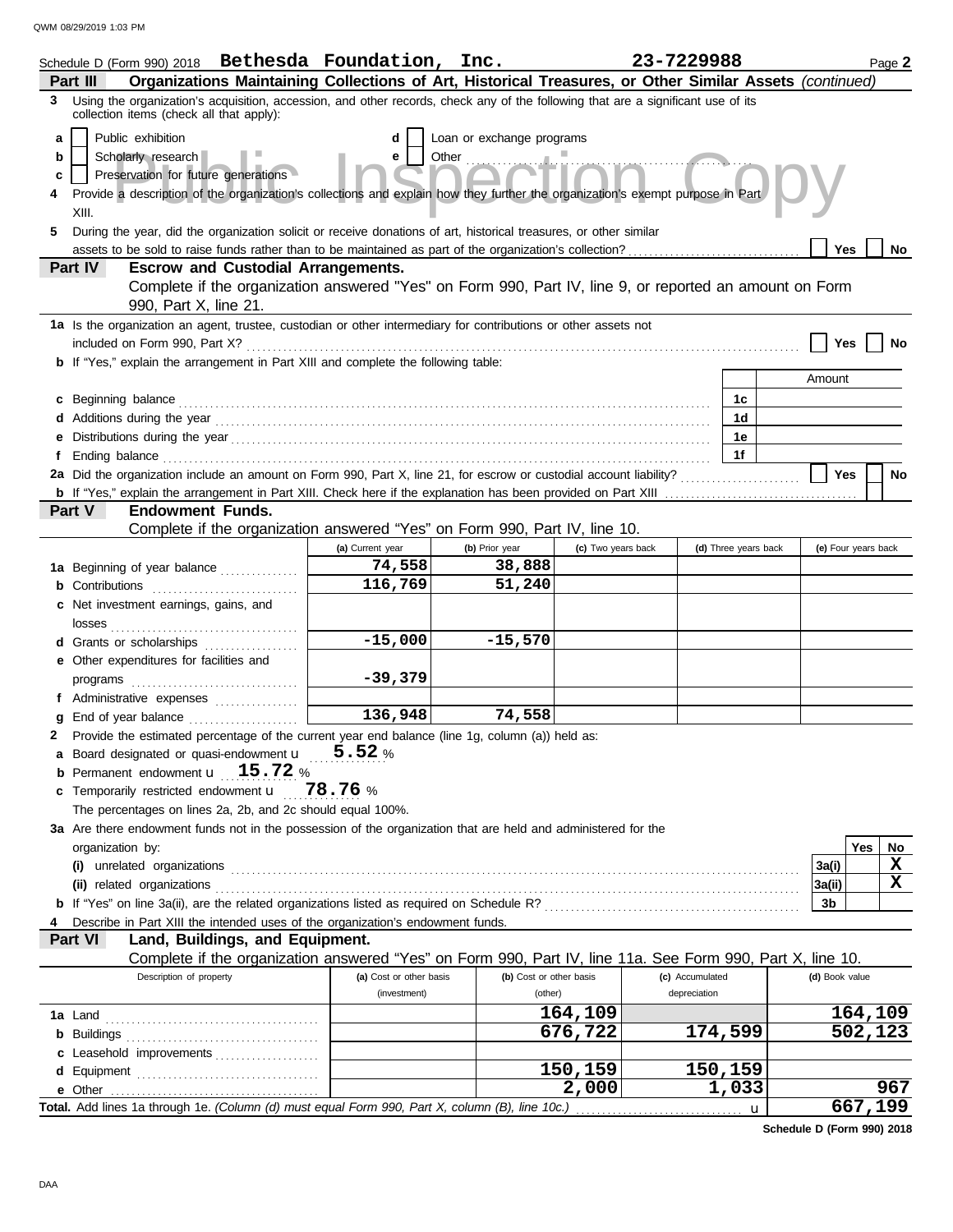DAA

(8)  $\overline{(7)}$ 

|                           | Bethesda Foundation,<br>Schedule D (Form 990) 2018                                                                   | Inc.           | 23-7229988                       | Page 3         |
|---------------------------|----------------------------------------------------------------------------------------------------------------------|----------------|----------------------------------|----------------|
| Part VII                  | <b>Investments-Other Securities.</b>                                                                                 |                |                                  |                |
|                           | Complete if the organization answered "Yes" on Form 990, Part IV, line 11b. See Form 990, Part X, line 12.           |                |                                  |                |
|                           | (a) Description of security or category                                                                              | (b) Book value | (c) Method of valuation:         |                |
|                           | (including name of security)                                                                                         |                | Cost or end-of-year market value |                |
| (1) Financial derivatives | ш                                                                                                                    | Ш              |                                  |                |
|                           | (2) Closely-held equity interests                                                                                    |                |                                  |                |
| (3) Other                 |                                                                                                                      |                |                                  |                |
| (A)                       |                                                                                                                      |                |                                  |                |
| (B)                       |                                                                                                                      |                |                                  |                |
| (C)                       |                                                                                                                      |                |                                  |                |
| (D)<br>(E)                |                                                                                                                      |                |                                  |                |
| (F)                       |                                                                                                                      |                |                                  |                |
| (G)                       |                                                                                                                      |                |                                  |                |
| (H)                       |                                                                                                                      |                |                                  |                |
|                           | Total. (Column (b) must equal Form 990, Part X, col. (B) line 12.) u                                                 |                |                                  |                |
| Part VIII                 | Investments-Program Related.                                                                                         |                |                                  |                |
|                           | Complete if the organization answered "Yes" on Form 990, Part IV, line 11c. See Form 990, Part X, line 13.           |                |                                  |                |
|                           | (a) Description of investment                                                                                        | (b) Book value | (c) Method of valuation:         |                |
|                           |                                                                                                                      |                | Cost or end-of-year market value |                |
| (1)                       |                                                                                                                      |                |                                  |                |
| (2)                       |                                                                                                                      |                |                                  |                |
| (3)                       |                                                                                                                      |                |                                  |                |
| (4)                       |                                                                                                                      |                |                                  |                |
| (5)                       |                                                                                                                      |                |                                  |                |
| (6)                       |                                                                                                                      |                |                                  |                |
| (7)                       |                                                                                                                      |                |                                  |                |
| (8)                       |                                                                                                                      |                |                                  |                |
| (9)                       |                                                                                                                      |                |                                  |                |
| Part IX                   | Total. (Column (b) must equal Form 990, Part X, col. (B) line 13.) u<br>Other Assets.                                |                |                                  |                |
|                           | Complete if the organization answered "Yes" on Form 990, Part IV, line 11d. See Form 990, Part X, line 15.           |                |                                  |                |
|                           | (a) Description                                                                                                      |                |                                  | (b) Book value |
| (1)                       |                                                                                                                      |                |                                  |                |
| (2)                       |                                                                                                                      |                |                                  |                |
| (3)                       |                                                                                                                      |                |                                  |                |
| (4)                       |                                                                                                                      |                |                                  |                |
| (5)                       |                                                                                                                      |                |                                  |                |
| (6)                       |                                                                                                                      |                |                                  |                |
| (7)                       |                                                                                                                      |                |                                  |                |
| (8)                       |                                                                                                                      |                |                                  |                |
| (9)                       |                                                                                                                      |                |                                  |                |
|                           | Total. (Column (b) must equal Form 990, Part X, col. (B) line 15.)                                                   |                | u                                |                |
| Part X                    | Other Liabilities.                                                                                                   |                |                                  |                |
|                           | Complete if the organization answered "Yes" on Form 990, Part IV, line 11e or 11f. See Form 990, Part X,<br>line 25. |                |                                  |                |
| 1.                        | (a) Description of liability                                                                                         | (b) Book value |                                  |                |
| (1)                       | Federal income taxes                                                                                                 |                |                                  |                |
| (2)                       |                                                                                                                      |                |                                  |                |
| (3)                       |                                                                                                                      |                |                                  |                |
| (4)                       |                                                                                                                      |                |                                  |                |
| (5)                       |                                                                                                                      |                |                                  |                |
| (6)                       |                                                                                                                      |                |                                  |                |

**Total.** *(Column (b) must equal Form 990, Part X, col. (B) line 25.)* u  $(9)$ 

Liability for uncertain tax positions. In Part XIII, provide the text of the footnote to the organization's financial statements that reports the **2.** organization's liability for uncertain tax positions under FIN 48 (ASC 740). Check here if the text of the footnote has been provided in Part XIII

**X**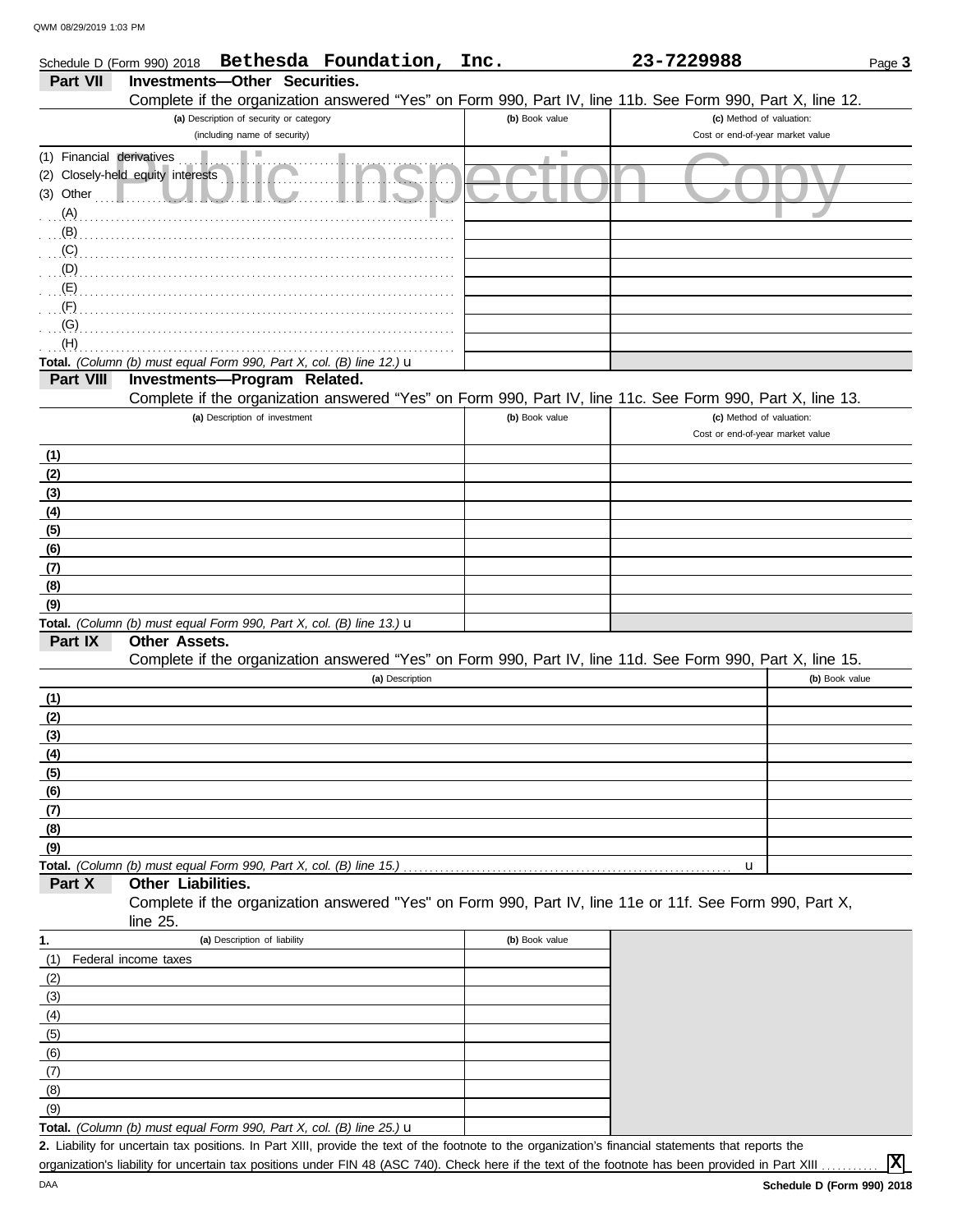|         | Schedule D (Form 990) 2018 Bethesda Foundation, Inc.                                                                                                                                                                           |                | 23-7229988 |              | Page 4   |
|---------|--------------------------------------------------------------------------------------------------------------------------------------------------------------------------------------------------------------------------------|----------------|------------|--------------|----------|
|         | Reconciliation of Revenue per Audited Financial Statements With Revenue per Return.<br><b>Part XI</b>                                                                                                                          |                |            |              |          |
|         | Complete if the organization answered "Yes" on Form 990, Part IV, line 12a.                                                                                                                                                    |                |            |              | 533,943  |
| 1.<br>2 | Total revenue, gains, and other support per audited financial statements<br>Amounts included on line 1 but not on Form 990. Part VIII, line 12:                                                                                |                |            | 1            |          |
|         | a Net unrealized gains (losses) on investments                                                                                                                                                                                 | 2a             |            |              |          |
| b       | Donated services and use of facilities                                                                                                                                                                                         | 2 <sub>b</sub> | 8,220      |              |          |
| c       | Recoveries of prior year grants <b>the contract of the contract of prior</b>                                                                                                                                                   | 2c             |            |              |          |
| d       |                                                                                                                                                                                                                                | 2d             | $-15,000$  |              |          |
| е       | Add lines 2a through 2d [11] All and the contract of the contract of the contract of the contract of the contract of the contract of the contract of the contract of the contract of the contract of the contract of the contr |                |            | 2e           | $-6,780$ |
| 3       |                                                                                                                                                                                                                                |                |            | 3            | 540,723  |
| 4       | Amounts included on Form 990, Part VIII, line 12, but not on line 1:                                                                                                                                                           |                |            |              |          |
|         |                                                                                                                                                                                                                                | 4a             |            |              |          |
|         |                                                                                                                                                                                                                                | 4b             |            |              |          |
|         | c Add lines 4a and 4b                                                                                                                                                                                                          |                |            | 4c           |          |
|         |                                                                                                                                                                                                                                |                |            | 5            | 540,723  |
|         | Reconciliation of Expenses per Audited Financial Statements With Expenses per Return.<br>Part XII                                                                                                                              |                |            |              |          |
|         | Complete if the organization answered "Yes" on Form 990, Part IV, line 12a.                                                                                                                                                    |                |            |              | 444,572  |
| 1.      | Total expenses and losses per audited financial statements                                                                                                                                                                     |                |            | $\mathbf{1}$ |          |
| 2       | Amounts included on line 1 but not on Form 990, Part IX, line 25:                                                                                                                                                              | 2a             | 8,220      |              |          |
|         |                                                                                                                                                                                                                                | 2 <sub>b</sub> |            |              |          |
|         |                                                                                                                                                                                                                                | 2c             |            |              |          |
|         |                                                                                                                                                                                                                                | 2d             | $-15,000$  |              |          |
|         |                                                                                                                                                                                                                                |                |            | 2e           | $-6,780$ |
| 3.      |                                                                                                                                                                                                                                |                |            | 3            | 451,352  |
| 4       | Amounts included on Form 990, Part IX, line 25, but not on line 1:                                                                                                                                                             |                |            |              |          |
|         | a Investment expenses not included on Form 990, Part VIII, line 7b                                                                                                                                                             | 4a             |            |              |          |
|         |                                                                                                                                                                                                                                | 4b             |            |              |          |
|         | c Add lines 4a and 4b                                                                                                                                                                                                          |                |            | 4c           |          |
|         |                                                                                                                                                                                                                                |                |            | 5            | 451,352  |
|         | Part XIII Supplemental Information.                                                                                                                                                                                            |                |            |              |          |
|         | Provide the descriptions required for Part II, lines 3, 5, and 9; Part III, lines 1a and 4; Part IV, lines 1b and 2b; Part V, line 4; Part X, line                                                                             |                |            |              |          |
|         | 2; Part XI, lines 2d and 4b; and Part XII, lines 2d and 4b. Also complete this part to provide any additional information.<br>Part V, Line 4 - Intended Uses for Endowment Funds                                               |                |            |              |          |
|         |                                                                                                                                                                                                                                |                |            |              |          |
|         | --Board-designated Endowment: Board reserve for contingencies.                                                                                                                                                                 |                |            |              |          |
|         |                                                                                                                                                                                                                                |                |            |              |          |
|         | --Permanent Endowment: The principal amount of the fund is to be held in                                                                                                                                                       |                |            |              |          |
|         |                                                                                                                                                                                                                                |                |            |              |          |
|         | perpetuity for the benefit of the organization with annual distributions of                                                                                                                                                    |                |            |              |          |
|         |                                                                                                                                                                                                                                |                |            |              |          |
|         | investment income to the organization.                                                                                                                                                                                         |                |            |              |          |
|         | --Temporarily Restricted Endowment: Amounts are spent in accordance with                                                                                                                                                       |                |            |              |          |
|         | donors' designations.                                                                                                                                                                                                          |                |            |              |          |
|         |                                                                                                                                                                                                                                |                |            |              |          |
|         |                                                                                                                                                                                                                                |                |            |              |          |
|         | Part X - FIN 48 Footnote                                                                                                                                                                                                       |                |            |              |          |
|         | The Organization has received an Internal Revenue Service exemption from                                                                                                                                                       |                |            |              |          |
|         | federal income taxes under Section $501(c)(3)$ . Accordingly, no provision or                                                                                                                                                  |                |            |              |          |
|         | liability for income taxes has been provided in the accompanying financial                                                                                                                                                     |                |            |              |          |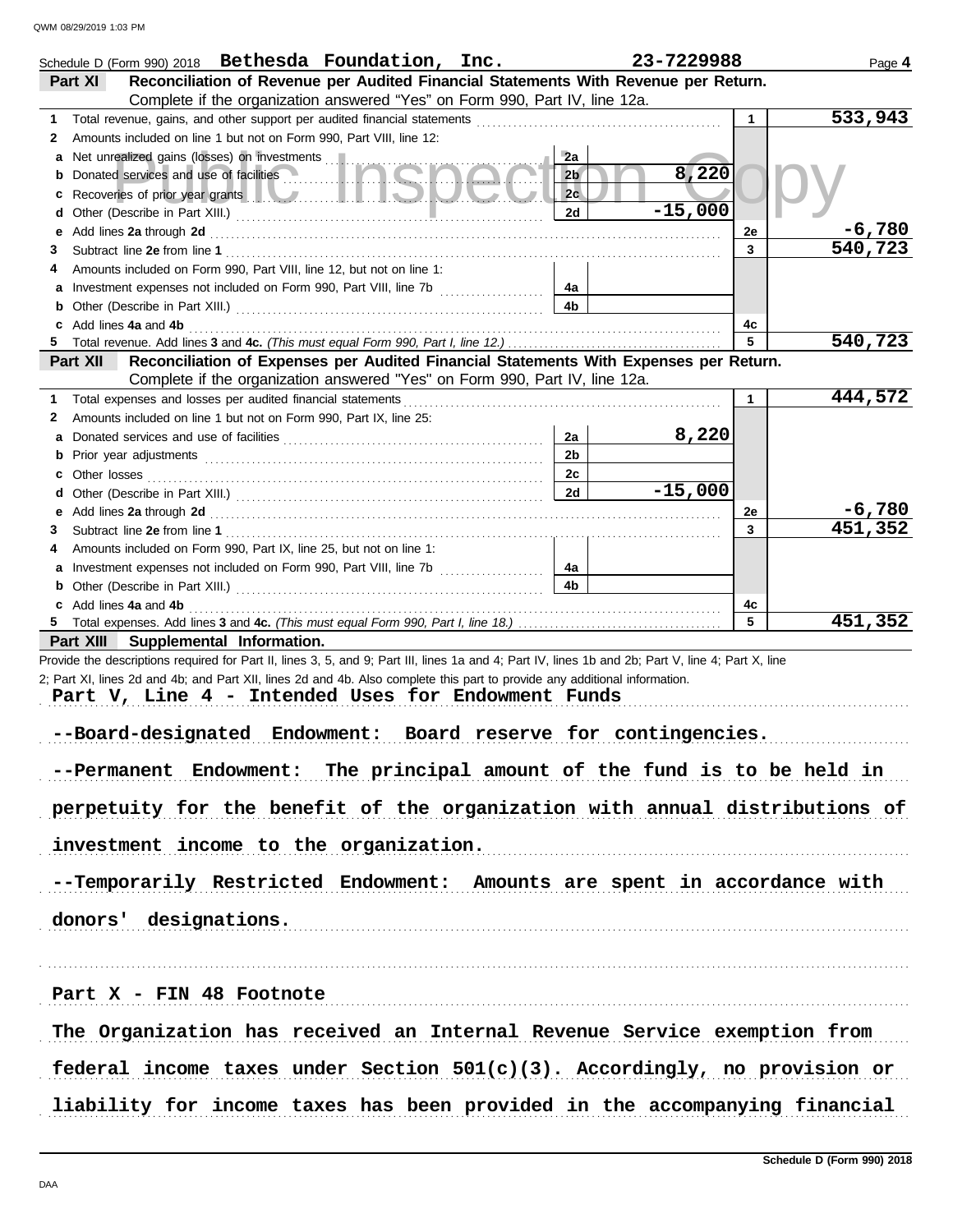| Schedule D (Form 990) 2018 Bethesda Foundation, Inc.<br>Supplemental Information (continued)<br>Part XIII | 23-7229988                                       | Page 5          |
|-----------------------------------------------------------------------------------------------------------|--------------------------------------------------|-----------------|
| statements.                                                                                               |                                                  |                 |
| Part XI, Line 2d<br>Scholarships                                                                          | - Revenue Amounts Included in Financials - Other | $-15,000$<br>\$ |
| Part XII, Line 2d - Expense Amounts Included in Financials - Other                                        |                                                  |                 |
| Scholarships                                                                                              |                                                  | $-15,000$<br>\$ |
|                                                                                                           |                                                  |                 |
|                                                                                                           |                                                  |                 |
|                                                                                                           |                                                  |                 |
|                                                                                                           |                                                  |                 |
|                                                                                                           |                                                  |                 |
|                                                                                                           |                                                  |                 |
|                                                                                                           |                                                  |                 |
|                                                                                                           |                                                  |                 |
|                                                                                                           |                                                  |                 |
|                                                                                                           |                                                  |                 |
|                                                                                                           |                                                  |                 |
|                                                                                                           |                                                  |                 |
|                                                                                                           |                                                  |                 |
|                                                                                                           |                                                  |                 |
|                                                                                                           |                                                  |                 |
|                                                                                                           |                                                  |                 |
|                                                                                                           |                                                  |                 |
|                                                                                                           |                                                  |                 |
|                                                                                                           |                                                  |                 |
|                                                                                                           |                                                  |                 |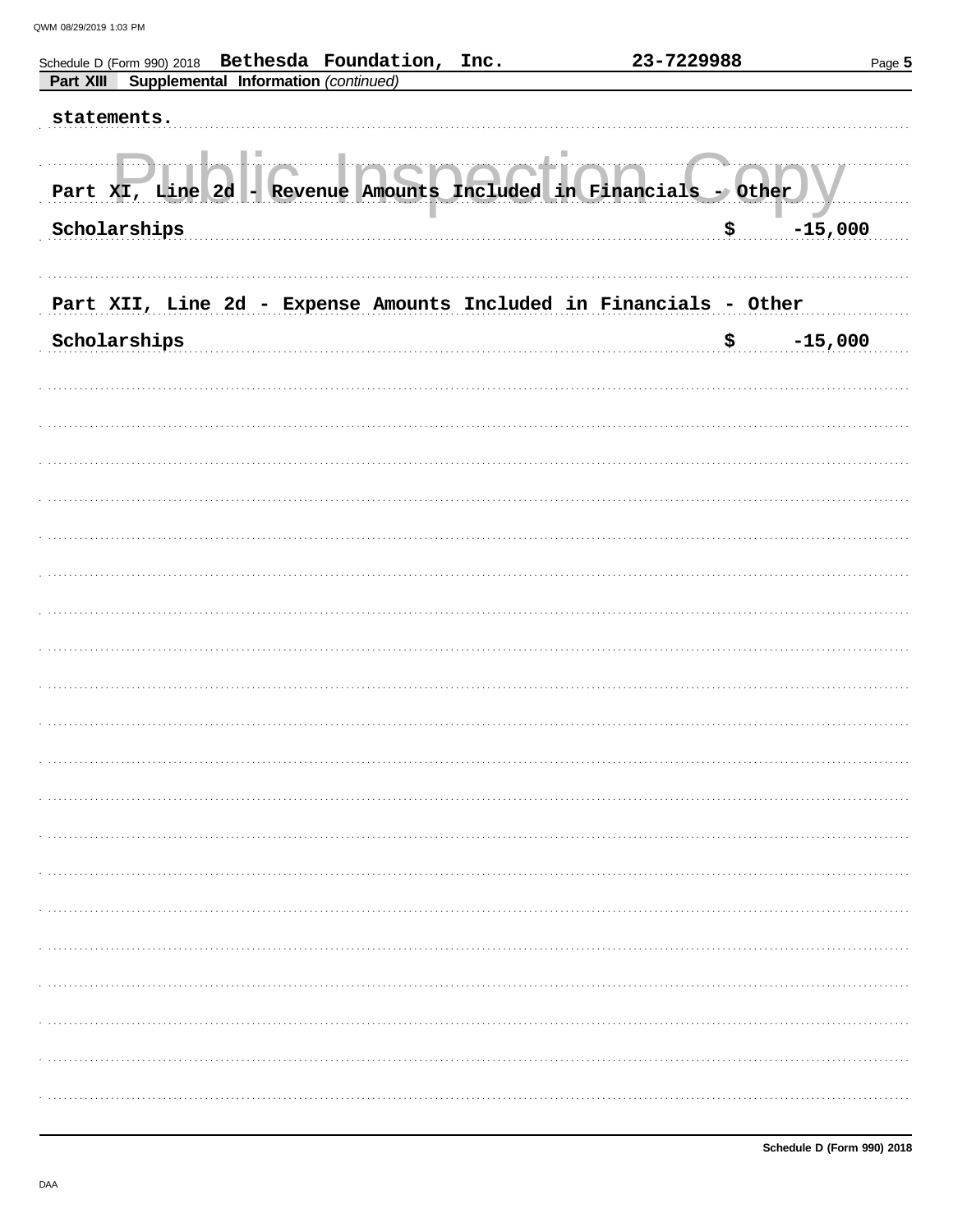| <b>SCHEDULE G</b>                                      |                                  |                                                            |                                                                                                                                                                     |       |                                | Supplemental Information Regarding Fundraising or Gaming Activities                                                                                                                                                                                     |                                        | OMB No. 1545-0047                       |
|--------------------------------------------------------|----------------------------------|------------------------------------------------------------|---------------------------------------------------------------------------------------------------------------------------------------------------------------------|-------|--------------------------------|---------------------------------------------------------------------------------------------------------------------------------------------------------------------------------------------------------------------------------------------------------|----------------------------------------|-----------------------------------------|
| (Form 990 or 990-EZ)                                   |                                  |                                                            | Complete if the organization answered "Yes" on Form 990, Part IV, line 17, 18, or 19, or if the<br>organization entered more than \$15,000 on Form 990-EZ, line 6a. |       |                                |                                                                                                                                                                                                                                                         |                                        |                                         |
| Department of the Treasury<br>Internal Revenue Service |                                  |                                                            | LI Attach to Form 990 or Form 990-EZ.                                                                                                                               |       |                                | <b>U Go to www.irs.gov/Form990 for instructions and the latest information.</b>                                                                                                                                                                         |                                        | Open to Public<br>Inspection            |
| Name of the organization                               |                                  |                                                            |                                                                                                                                                                     |       |                                |                                                                                                                                                                                                                                                         | Employer identification number         |                                         |
|                                                        |                                  | Bethesda Foundation,                                       | Inc.                                                                                                                                                                |       |                                | ш                                                                                                                                                                                                                                                       | 23-7229988                             |                                         |
| Part I                                                 |                                  | Form 990-EZ filers are not required to complete this part. |                                                                                                                                                                     |       |                                | Fundraising Activities. Complete if the organization answered "Yes" on Form 990, Part IV, line 17.                                                                                                                                                      |                                        |                                         |
| 1                                                      |                                  |                                                            |                                                                                                                                                                     |       |                                | Indicate whether the organization raised funds through any of the following activities. Check all that apply.                                                                                                                                           |                                        |                                         |
| a                                                      | Mail solicitations               |                                                            | e                                                                                                                                                                   |       |                                | Solicitation of non-government grants                                                                                                                                                                                                                   |                                        |                                         |
| b                                                      | Internet and email solicitations |                                                            | f                                                                                                                                                                   |       |                                | Solicitation of government grants                                                                                                                                                                                                                       |                                        |                                         |
| c                                                      | Phone solicitations              |                                                            | Special fundraising events<br>a                                                                                                                                     |       |                                |                                                                                                                                                                                                                                                         |                                        |                                         |
| d                                                      | In-person solicitations          |                                                            |                                                                                                                                                                     |       |                                |                                                                                                                                                                                                                                                         |                                        |                                         |
|                                                        |                                  |                                                            |                                                                                                                                                                     |       |                                | 2a Did the organization have a written or oral agreement with any individual (including officers, directors, trustees,                                                                                                                                  |                                        |                                         |
|                                                        |                                  |                                                            |                                                                                                                                                                     |       |                                | or key employees listed in Form 990, Part VII) or entity in connection with professional fundraising services?<br>b If "Yes," list the 10 highest paid individuals or entities (fundraisers) pursuant to agreements under which the fundraiser is to be |                                        | No<br>Yes                               |
|                                                        |                                  | compensated at least \$5,000 by the organization.          |                                                                                                                                                                     |       |                                |                                                                                                                                                                                                                                                         |                                        |                                         |
|                                                        |                                  | (i) Name and address of individual                         |                                                                                                                                                                     |       | (iii) Did fund-<br>raiser have | (iv) Gross receipts                                                                                                                                                                                                                                     | (v) Amount paid to<br>(or retained by) | (vi) Amount paid to<br>(or retained by) |
|                                                        |                                  | or entity (fundraiser)                                     | (ii) Activity                                                                                                                                                       |       | custody or<br>control of       | from activity                                                                                                                                                                                                                                           | fundraiser listed in                   | organization                            |
|                                                        |                                  |                                                            |                                                                                                                                                                     | Yes l | contributions?<br>No           |                                                                                                                                                                                                                                                         | col. (i)                               |                                         |
| 1                                                      |                                  |                                                            |                                                                                                                                                                     |       |                                |                                                                                                                                                                                                                                                         |                                        |                                         |
|                                                        |                                  |                                                            |                                                                                                                                                                     |       |                                |                                                                                                                                                                                                                                                         |                                        |                                         |
| $\mathbf{2}$                                           |                                  |                                                            |                                                                                                                                                                     |       |                                |                                                                                                                                                                                                                                                         |                                        |                                         |
|                                                        |                                  |                                                            |                                                                                                                                                                     |       |                                |                                                                                                                                                                                                                                                         |                                        |                                         |
| 3                                                      |                                  |                                                            |                                                                                                                                                                     |       |                                |                                                                                                                                                                                                                                                         |                                        |                                         |
|                                                        |                                  |                                                            |                                                                                                                                                                     |       |                                |                                                                                                                                                                                                                                                         |                                        |                                         |
| 4                                                      |                                  |                                                            |                                                                                                                                                                     |       |                                |                                                                                                                                                                                                                                                         |                                        |                                         |
|                                                        |                                  |                                                            |                                                                                                                                                                     |       |                                |                                                                                                                                                                                                                                                         |                                        |                                         |
|                                                        |                                  |                                                            |                                                                                                                                                                     |       |                                |                                                                                                                                                                                                                                                         |                                        |                                         |
| 5                                                      |                                  |                                                            |                                                                                                                                                                     |       |                                |                                                                                                                                                                                                                                                         |                                        |                                         |
|                                                        |                                  |                                                            |                                                                                                                                                                     |       |                                |                                                                                                                                                                                                                                                         |                                        |                                         |
|                                                        |                                  |                                                            |                                                                                                                                                                     |       |                                |                                                                                                                                                                                                                                                         |                                        |                                         |
|                                                        |                                  |                                                            |                                                                                                                                                                     |       |                                |                                                                                                                                                                                                                                                         |                                        |                                         |
| 7                                                      |                                  |                                                            |                                                                                                                                                                     |       |                                |                                                                                                                                                                                                                                                         |                                        |                                         |
|                                                        |                                  |                                                            |                                                                                                                                                                     |       |                                |                                                                                                                                                                                                                                                         |                                        |                                         |
|                                                        |                                  |                                                            |                                                                                                                                                                     |       |                                |                                                                                                                                                                                                                                                         |                                        |                                         |
| 8                                                      |                                  |                                                            |                                                                                                                                                                     |       |                                |                                                                                                                                                                                                                                                         |                                        |                                         |
|                                                        |                                  |                                                            |                                                                                                                                                                     |       |                                |                                                                                                                                                                                                                                                         |                                        |                                         |
| 9                                                      |                                  |                                                            |                                                                                                                                                                     |       |                                |                                                                                                                                                                                                                                                         |                                        |                                         |
|                                                        |                                  |                                                            |                                                                                                                                                                     |       |                                |                                                                                                                                                                                                                                                         |                                        |                                         |
|                                                        |                                  |                                                            |                                                                                                                                                                     |       |                                |                                                                                                                                                                                                                                                         |                                        |                                         |
| 10                                                     |                                  |                                                            |                                                                                                                                                                     |       |                                |                                                                                                                                                                                                                                                         |                                        |                                         |
|                                                        |                                  |                                                            |                                                                                                                                                                     |       |                                |                                                                                                                                                                                                                                                         |                                        |                                         |
| Total.                                                 |                                  |                                                            |                                                                                                                                                                     |       |                                |                                                                                                                                                                                                                                                         |                                        |                                         |
| 3                                                      | registration or licensing.       |                                                            |                                                                                                                                                                     |       |                                | List all states in which the organization is registered or licensed to solicit contributions or has been notified it is exempt from                                                                                                                     |                                        |                                         |
|                                                        |                                  |                                                            |                                                                                                                                                                     |       |                                |                                                                                                                                                                                                                                                         |                                        |                                         |
|                                                        |                                  |                                                            |                                                                                                                                                                     |       |                                |                                                                                                                                                                                                                                                         |                                        |                                         |
|                                                        |                                  |                                                            |                                                                                                                                                                     |       |                                |                                                                                                                                                                                                                                                         |                                        |                                         |
|                                                        |                                  |                                                            |                                                                                                                                                                     |       |                                |                                                                                                                                                                                                                                                         |                                        |                                         |
|                                                        |                                  |                                                            |                                                                                                                                                                     |       |                                |                                                                                                                                                                                                                                                         |                                        |                                         |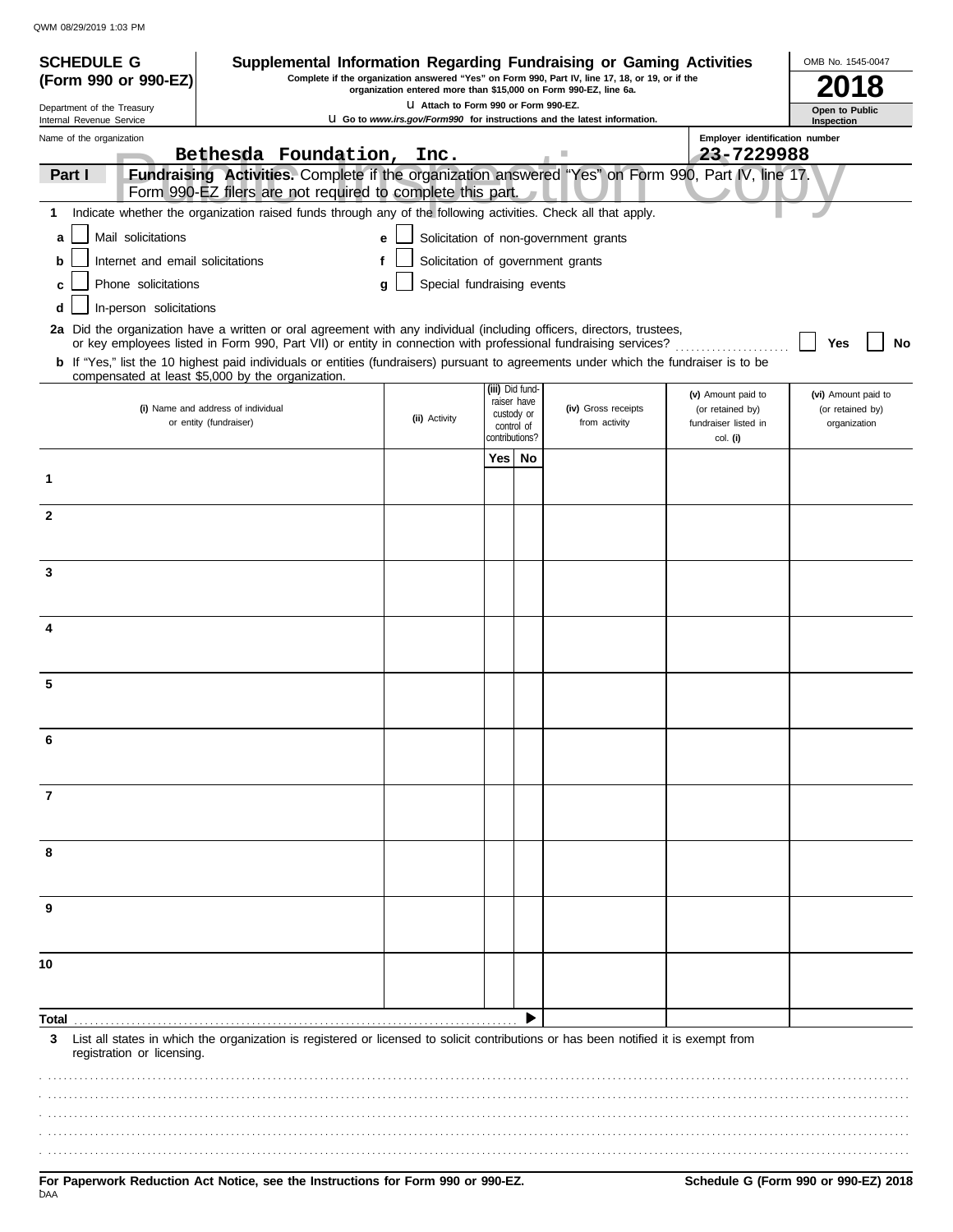|                        | QWM 08/29/2019 1:03 PM<br>Schedule G (Form 990 or 990-EZ) 2018 |                                                                                                                                               | Bethesda Foundation, Inc.                        | 23-7229988                    | Page 2                                                |
|------------------------|----------------------------------------------------------------|-----------------------------------------------------------------------------------------------------------------------------------------------|--------------------------------------------------|-------------------------------|-------------------------------------------------------|
|                        | Part II                                                        | Fundraising Events. Complete if the organization answered "Yes" on Form 990, Part IV, line 18, or reported more                               |                                                  |                               |                                                       |
|                        |                                                                | than \$15,000 of fundraising event contributions and gross income on Form 990-EZ, lines 1 and 6b. List events with                            |                                                  |                               |                                                       |
|                        |                                                                | gross receipts greater than \$5,000.<br>(a) Event #1                                                                                          | (b) Event $#2$                                   | (c) Other events              |                                                       |
|                        |                                                                | Golf tournament Silent Auction<br>(event type)                                                                                                | (event type)                                     | <b>None</b><br>(total number) | (d) Total events<br>(add col. (a) through<br>col. (c) |
| Revenue                | 1 Gross receipts                                               | 24,930                                                                                                                                        | 21,350                                           |                               | 46,280                                                |
|                        | 2 Less: Contributions<br>3 Gross income (line 1 minus          | 16,150                                                                                                                                        | 15,510                                           |                               | 31,660                                                |
|                        | line 2) $\ldots$                                               | 8,780                                                                                                                                         | 5,840                                            |                               | 14,620                                                |
|                        | 4 Cash prizes                                                  |                                                                                                                                               |                                                  |                               |                                                       |
|                        | 5 Noncash prizes                                               |                                                                                                                                               |                                                  |                               |                                                       |
|                        | 6 Rent/facility costs                                          | 9,837                                                                                                                                         |                                                  |                               | 9,837                                                 |
| Expenses               | 7 Food and beverages                                           | 1,063                                                                                                                                         |                                                  |                               | 1,063                                                 |
| Direct                 | 8 Entertainment                                                |                                                                                                                                               |                                                  |                               |                                                       |
|                        | 9 Other direct expenses                                        | 3,997                                                                                                                                         | 17,095                                           |                               | 21,092                                                |
|                        |                                                                |                                                                                                                                               |                                                  | $\blacktriangleright$         | $\frac{31,992}{-17,372}$                              |
|                        | Part III                                                       | Gaming. Complete if the organization answered "Yes" on Form 990, Part IV, line 19, or reported more<br>than \$15,000 on Form 990-EZ, line 6a. |                                                  |                               |                                                       |
|                        |                                                                | (a) Bingo                                                                                                                                     | (b) Pull tabs/instant<br>bingo/progressive bingo | (c) Other gaming              | (d) Total gaming (add<br>col. (a) through col. (c))   |
| Revenue                | 1<br>Gross revenue                                             |                                                                                                                                               |                                                  |                               |                                                       |
|                        | 2 Cash prizes                                                  |                                                                                                                                               |                                                  |                               |                                                       |
| <b>Direct Expenses</b> | 3 Noncash prizes                                               |                                                                                                                                               |                                                  |                               |                                                       |
|                        | 4 Rent/facility costs                                          |                                                                                                                                               |                                                  |                               |                                                       |

**8** Net gaming income summary. Subtract line 7 from line 1, column (d) . . . . . . . . . . . . . . . . . . . . . . . . . . . . . . . . . . . . . . . . . . . . . . . . . . .

**10a** Were any of the organization's gaming licenses revoked, suspended, or terminated during the tax year? . . . . . . . . . . . . . . . . . . . . . . . . . . . . . . .

Is the organization licensed to conduct gaming activities in each of these states? . . . . . . . . . . . . . . . . . . . . . . . . . . . . . . . . . . . . . . . . . . . . . . . . . . . . . . .

**7** Direct expense summary. Add lines 2 through 5 in column (d) . . . . . . . . . . . . . . . . . . . . . . . . . . . . . . . . . . . . . . . . . . . . . . . . . . . . . . . . . .

**No**

Enter the state(s) in which the organization conducts gaming activities: www.communities.com/www.communities.com/www.communities.com/www.communities.com/www.communities.com/www.communities.com/www.communities.com/www.commu

. . . . . . . . . . . . . . . . . . . . . . . . . . . . . . . . . . . . . . . . . . . . . . . . . . . . . . . . . . . . . . . . . . . . . . . . . . . . . . . . . . . . . . . . . . . . . . . . . . . . . . . . . . . . . . . . . . . . . . . . . . . . . . . . . . . . . . . . . . . . . . . . . . . . . . . . . . . . . . . . . . . . . . . . . . . . . . . . . . . . . . . . . . . . . . . . . . . . . . . . . . . . . . . . . . . . . . . . . . . . . . . . . . . . . . . . . . . . . . . . . . . . . . . . . . . . . . . . . . . . . . . . . . . . . . . . . . . . . . . . . . . . . . . . . . . . . . . . . . . . . . . . . . . . . . . . . . . . . . . .

% % **Yes** . . . . . . . . . . . . . . . . %

**No**

**Yes** . . . . . . . . . . . . . .

 $\blacktriangleright$ 

 $\blacktriangleright$ 

**Yes** . . . . . . . . . . . . . . . . .

**No**

| Schedule G (Form 990 or 990-EZ) 2018 |
|--------------------------------------|
|                                      |

Yes | No

**Yes** | **No** 

**9 a**

**b** If "No," explain:

**b** If "Yes," explain:

**6** Volunteer labor . . . . . . .

**5** Other direct expenses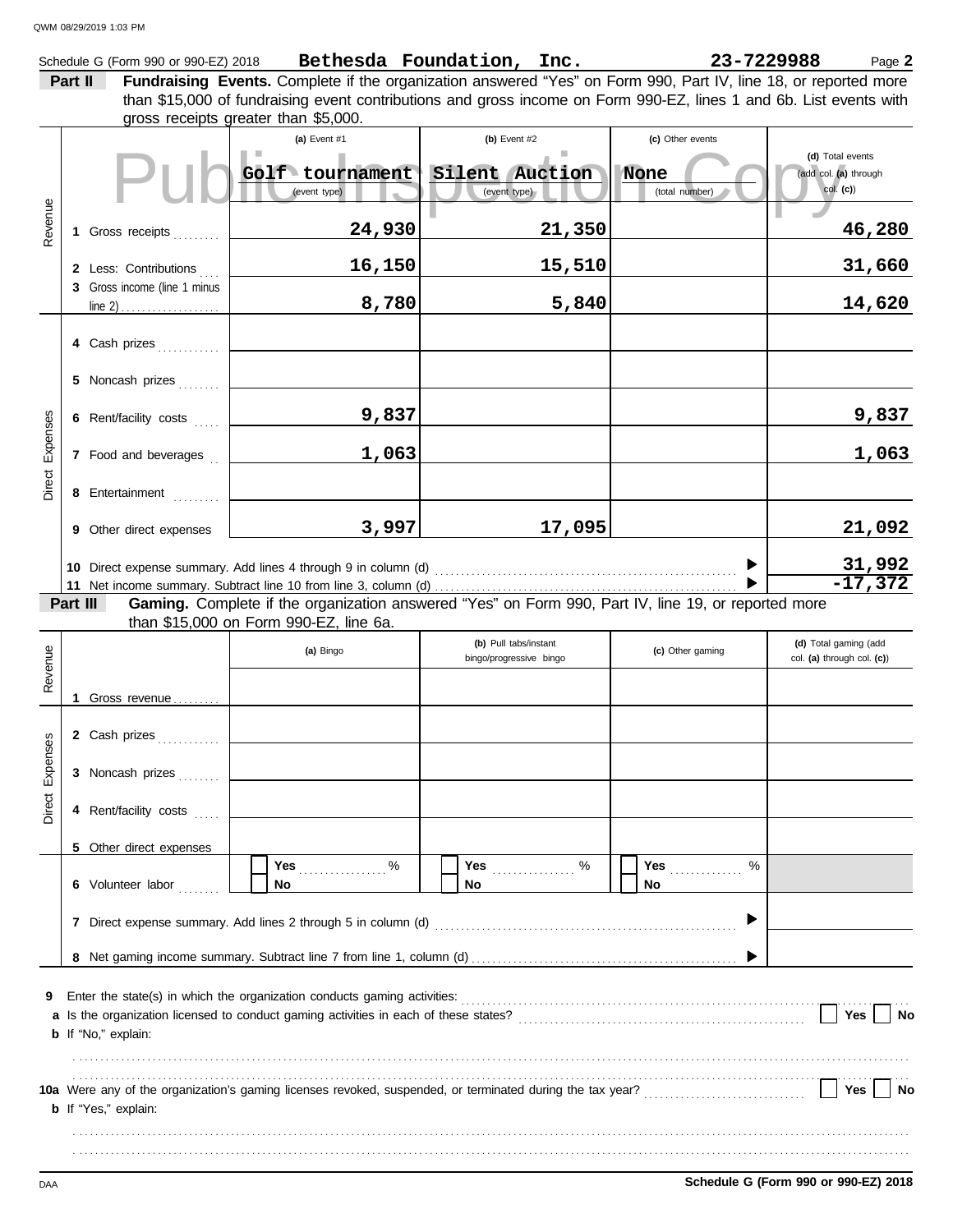|    | Schedule G (Form 990 or 990-EZ) 2018                                                                           |                                                                                                                                                                                                                                      |                        | Bethesda Foundation, Inc. | 23-7229988 |     | Page 3 |
|----|----------------------------------------------------------------------------------------------------------------|--------------------------------------------------------------------------------------------------------------------------------------------------------------------------------------------------------------------------------------|------------------------|---------------------------|------------|-----|--------|
| 11 |                                                                                                                |                                                                                                                                                                                                                                      |                        |                           |            | Yes | No     |
| 12 |                                                                                                                | Is the organization a grantor, beneficiary or trustee of a trust, or a member of a partnership or other entity                                                                                                                       |                        |                           |            |     |        |
|    |                                                                                                                |                                                                                                                                                                                                                                      |                        |                           |            | Yes | No     |
| 13 | Indicate the percentage of gaming activity conducted in:                                                       |                                                                                                                                                                                                                                      |                        |                           |            |     |        |
| a  |                                                                                                                | The organization's facility <b>and a set of the contract of the set of the contract of the contract of the contract of the contract of the contract of the contract of the contract of the contract of the contract of the contr</b> |                        |                           | 13a        |     | %      |
| b  |                                                                                                                |                                                                                                                                                                                                                                      |                        |                           | 13b        |     | $\%$   |
| 14 |                                                                                                                | Enter the name and address of the person who prepares the organization's gaming/special events books and                                                                                                                             |                        |                           |            |     |        |
|    | records:                                                                                                       |                                                                                                                                                                                                                                      |                        |                           |            |     |        |
|    |                                                                                                                |                                                                                                                                                                                                                                      |                        |                           |            |     |        |
|    |                                                                                                                |                                                                                                                                                                                                                                      |                        |                           |            |     |        |
|    |                                                                                                                |                                                                                                                                                                                                                                      |                        |                           |            |     |        |
|    |                                                                                                                |                                                                                                                                                                                                                                      |                        |                           |            |     |        |
|    | <b>15a</b> Does the organization have a contract with a third party from whom the organization receives gaming |                                                                                                                                                                                                                                      |                        |                           |            |     |        |
|    |                                                                                                                |                                                                                                                                                                                                                                      |                        |                           |            | Yes | No     |
| b  |                                                                                                                |                                                                                                                                                                                                                                      |                        |                           |            |     |        |
|    |                                                                                                                |                                                                                                                                                                                                                                      |                        |                           |            |     |        |
| c  | If "Yes," enter name and address of the third party:                                                           |                                                                                                                                                                                                                                      |                        |                           |            |     |        |
|    |                                                                                                                |                                                                                                                                                                                                                                      |                        |                           |            |     |        |
|    |                                                                                                                |                                                                                                                                                                                                                                      |                        |                           |            |     |        |
|    |                                                                                                                |                                                                                                                                                                                                                                      |                        |                           |            |     |        |
|    |                                                                                                                | Address <b>u</b>                                                                                                                                                                                                                     |                        |                           |            |     |        |
|    |                                                                                                                |                                                                                                                                                                                                                                      |                        |                           |            |     |        |
| 16 | Gaming manager information:                                                                                    |                                                                                                                                                                                                                                      |                        |                           |            |     |        |
|    |                                                                                                                |                                                                                                                                                                                                                                      |                        |                           |            |     |        |
|    |                                                                                                                |                                                                                                                                                                                                                                      |                        |                           |            |     |        |
|    |                                                                                                                |                                                                                                                                                                                                                                      |                        |                           |            |     |        |
|    |                                                                                                                |                                                                                                                                                                                                                                      |                        |                           |            |     |        |
|    |                                                                                                                | Description of services provided <b>u</b> electron control and a series of the series of the services are controlled unit of the services of the services of the services of the service of the service of the service of the servi  |                        |                           |            |     |        |
|    |                                                                                                                |                                                                                                                                                                                                                                      |                        |                           |            |     |        |
|    | Director/officer                                                                                               | Employee                                                                                                                                                                                                                             | Independent contractor |                           |            |     |        |
|    |                                                                                                                |                                                                                                                                                                                                                                      |                        |                           |            |     |        |
| 17 | Mandatory distributions:                                                                                       |                                                                                                                                                                                                                                      |                        |                           |            |     |        |
| a  |                                                                                                                | Is the organization required under state law to make charitable distributions from the gaming proceeds to                                                                                                                            |                        |                           |            |     |        |
|    |                                                                                                                |                                                                                                                                                                                                                                      |                        |                           |            | Yes | No     |
| b  |                                                                                                                | Enter the amount of distributions required under state law to be distributed to other exempt organizations or                                                                                                                        |                        |                           |            |     |        |
|    |                                                                                                                | spent in the organization's own exempt activities during the tax year $\mathbf{u}$ \$                                                                                                                                                |                        |                           |            |     |        |
|    | Part IV                                                                                                        | Supplemental Information. Provide the explanations required by Part I, line 2b, columns (iii) and (v); and<br>Part III, lines 9, 9b, 10b, 15b, 15c, 16, and 17b, as applicable. Also provide any additional information.             |                        |                           |            |     |        |
|    | See instructions.                                                                                              |                                                                                                                                                                                                                                      |                        |                           |            |     |        |
|    |                                                                                                                |                                                                                                                                                                                                                                      |                        |                           |            |     |        |
|    |                                                                                                                |                                                                                                                                                                                                                                      |                        |                           |            |     |        |
|    |                                                                                                                |                                                                                                                                                                                                                                      |                        |                           |            |     |        |
|    |                                                                                                                |                                                                                                                                                                                                                                      |                        |                           |            |     |        |
|    |                                                                                                                |                                                                                                                                                                                                                                      |                        |                           |            |     |        |
|    |                                                                                                                |                                                                                                                                                                                                                                      |                        |                           |            |     |        |
|    |                                                                                                                |                                                                                                                                                                                                                                      |                        |                           |            |     |        |
|    |                                                                                                                |                                                                                                                                                                                                                                      |                        |                           |            |     |        |
|    |                                                                                                                |                                                                                                                                                                                                                                      |                        |                           |            |     |        |
|    |                                                                                                                |                                                                                                                                                                                                                                      |                        |                           |            |     |        |
|    |                                                                                                                |                                                                                                                                                                                                                                      |                        |                           |            |     |        |
|    |                                                                                                                |                                                                                                                                                                                                                                      |                        |                           |            |     |        |
|    |                                                                                                                |                                                                                                                                                                                                                                      |                        |                           |            |     |        |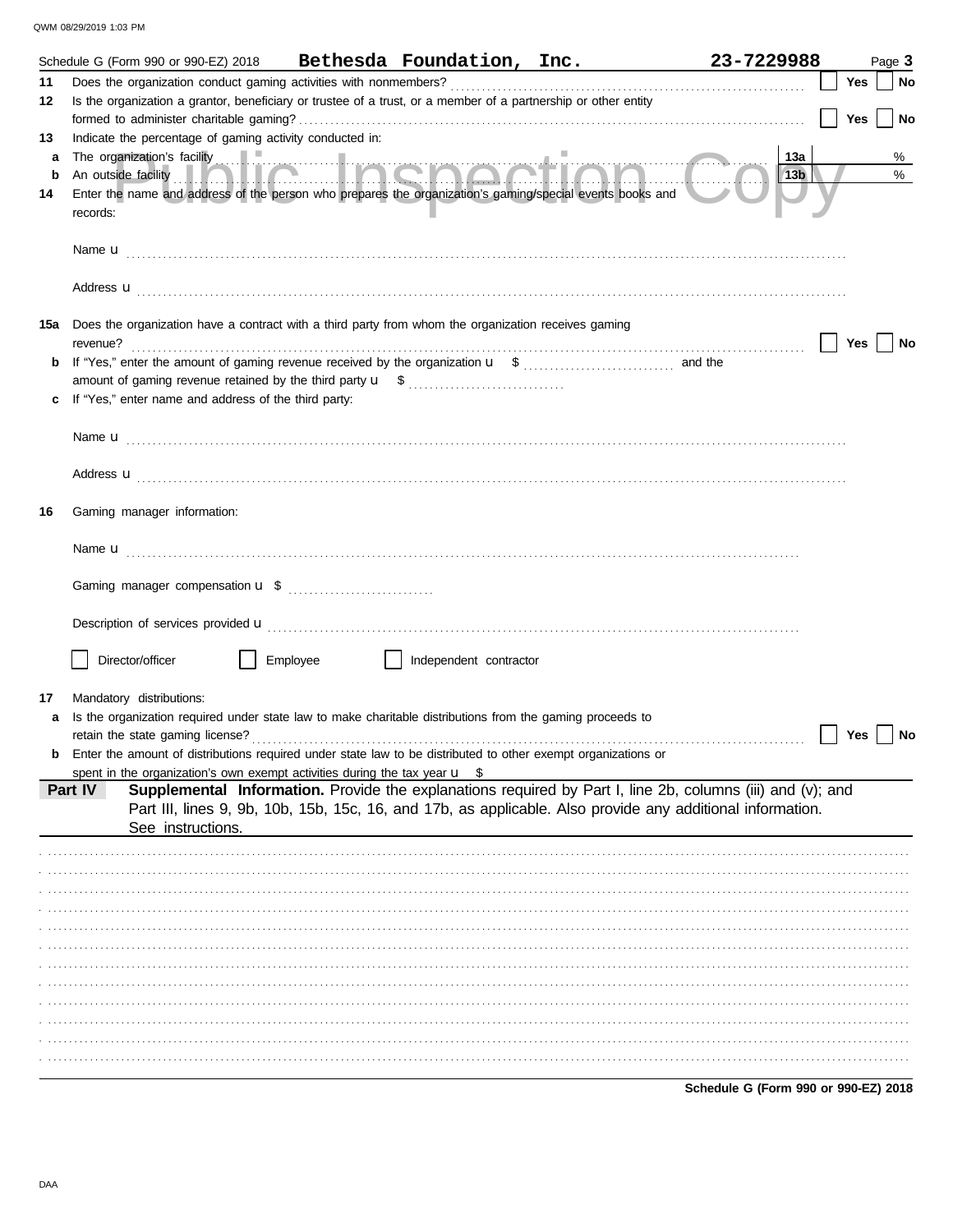| <b>SCHEDULE I</b>                                                                                                                                                                                                                                                                    |                                                                                                                                       |                                         | Grants and Other Assistance to Organizations,           |                                       |                                                             |                                          |                                       | OMB No. 1545-0047     |  |
|--------------------------------------------------------------------------------------------------------------------------------------------------------------------------------------------------------------------------------------------------------------------------------------|---------------------------------------------------------------------------------------------------------------------------------------|-----------------------------------------|---------------------------------------------------------|---------------------------------------|-------------------------------------------------------------|------------------------------------------|---------------------------------------|-----------------------|--|
| (Form 990)                                                                                                                                                                                                                                                                           | Governments, and Individuals in the United States<br>Complete if the organization answered "Yes" on Form 990, Part IV, line 21 or 22. |                                         |                                                         |                                       |                                                             |                                          |                                       |                       |  |
| Department of the Treasury                                                                                                                                                                                                                                                           |                                                                                                                                       |                                         | u Attach to Form 990.                                   |                                       |                                                             |                                          |                                       | <b>Open to Public</b> |  |
| Internal Revenue Service<br>Name of the organization                                                                                                                                                                                                                                 |                                                                                                                                       |                                         | u Go to www.irs.gov/Form990 for the latest information. |                                       |                                                             |                                          | Employer identification number        | Inspection            |  |
| Bethesda Foundation, Inc                                                                                                                                                                                                                                                             |                                                                                                                                       |                                         |                                                         |                                       |                                                             |                                          | 23-7229988                            |                       |  |
| <b>General Information on Grants and Assistance</b><br>Part I<br>Does the organization maintain records to substantiate the amount of the grants or assistance, the grantees' eligibility for the grants or assistance, and<br>$\mathbf{1}$                                          |                                                                                                                                       |                                         |                                                         |                                       |                                                             |                                          |                                       |                       |  |
| the selection criteria used to award the grants or assistance?<br>2 Describe in Part IV the organization's procedures for monitoring the use of grant funds in the United States.                                                                                                    |                                                                                                                                       |                                         |                                                         |                                       |                                                             |                                          | $ X $ Yes                             | No                    |  |
| Grants and Other Assistance to Domestic Organizations and Domestic Governments. Complete if the organization answered "Yes" on Form 990,<br>Part II<br>Part IV, line 21, for any recipient that received more than \$5,000. Part II can be duplicated if additional space is needed. |                                                                                                                                       |                                         |                                                         |                                       |                                                             |                                          |                                       |                       |  |
| (a) Name and address of organization<br>or government                                                                                                                                                                                                                                | $(b)$ EIN                                                                                                                             | $(c)$ IRC<br>section<br>(if applicable) | (d) Amount of cash<br>grant                             | (e) Amount of non-<br>cash assistance | (f) Method of valuation<br>(book, FMV, appraisal,<br>other) | (g) Description of<br>noncash assistance | (h) Purpose of grant<br>or assistance |                       |  |
| (1)                                                                                                                                                                                                                                                                                  |                                                                                                                                       |                                         |                                                         |                                       |                                                             |                                          |                                       |                       |  |
|                                                                                                                                                                                                                                                                                      |                                                                                                                                       |                                         |                                                         |                                       |                                                             |                                          |                                       |                       |  |
| (2)                                                                                                                                                                                                                                                                                  |                                                                                                                                       |                                         |                                                         |                                       |                                                             |                                          |                                       |                       |  |
|                                                                                                                                                                                                                                                                                      |                                                                                                                                       |                                         |                                                         |                                       |                                                             |                                          |                                       |                       |  |
| (3)                                                                                                                                                                                                                                                                                  |                                                                                                                                       |                                         |                                                         |                                       |                                                             |                                          |                                       |                       |  |
|                                                                                                                                                                                                                                                                                      |                                                                                                                                       |                                         |                                                         |                                       |                                                             |                                          |                                       |                       |  |
| (4)                                                                                                                                                                                                                                                                                  |                                                                                                                                       |                                         |                                                         |                                       |                                                             |                                          |                                       |                       |  |
|                                                                                                                                                                                                                                                                                      |                                                                                                                                       |                                         |                                                         |                                       |                                                             |                                          |                                       |                       |  |
| (5)                                                                                                                                                                                                                                                                                  |                                                                                                                                       |                                         |                                                         |                                       |                                                             |                                          |                                       |                       |  |
|                                                                                                                                                                                                                                                                                      |                                                                                                                                       |                                         |                                                         |                                       |                                                             |                                          |                                       |                       |  |
| (6)                                                                                                                                                                                                                                                                                  |                                                                                                                                       |                                         |                                                         |                                       |                                                             |                                          |                                       |                       |  |
|                                                                                                                                                                                                                                                                                      |                                                                                                                                       |                                         |                                                         |                                       |                                                             |                                          |                                       |                       |  |
| (7)                                                                                                                                                                                                                                                                                  |                                                                                                                                       |                                         |                                                         |                                       |                                                             |                                          |                                       |                       |  |
|                                                                                                                                                                                                                                                                                      |                                                                                                                                       |                                         |                                                         |                                       |                                                             |                                          |                                       |                       |  |
| (8)                                                                                                                                                                                                                                                                                  |                                                                                                                                       |                                         |                                                         |                                       |                                                             |                                          |                                       |                       |  |
|                                                                                                                                                                                                                                                                                      |                                                                                                                                       |                                         |                                                         |                                       |                                                             |                                          |                                       |                       |  |
| (9)                                                                                                                                                                                                                                                                                  |                                                                                                                                       |                                         |                                                         |                                       |                                                             |                                          |                                       |                       |  |
|                                                                                                                                                                                                                                                                                      |                                                                                                                                       |                                         |                                                         |                                       |                                                             |                                          |                                       |                       |  |
|                                                                                                                                                                                                                                                                                      |                                                                                                                                       |                                         |                                                         |                                       |                                                             |                                          | $\mathbf{u}$                          |                       |  |
| 3<br>For Paperwork Reduction Act Notice, see the Instructions for Form 990.                                                                                                                                                                                                          |                                                                                                                                       |                                         |                                                         |                                       |                                                             |                                          | Schedule I (Form 990) (2018)          |                       |  |

DAA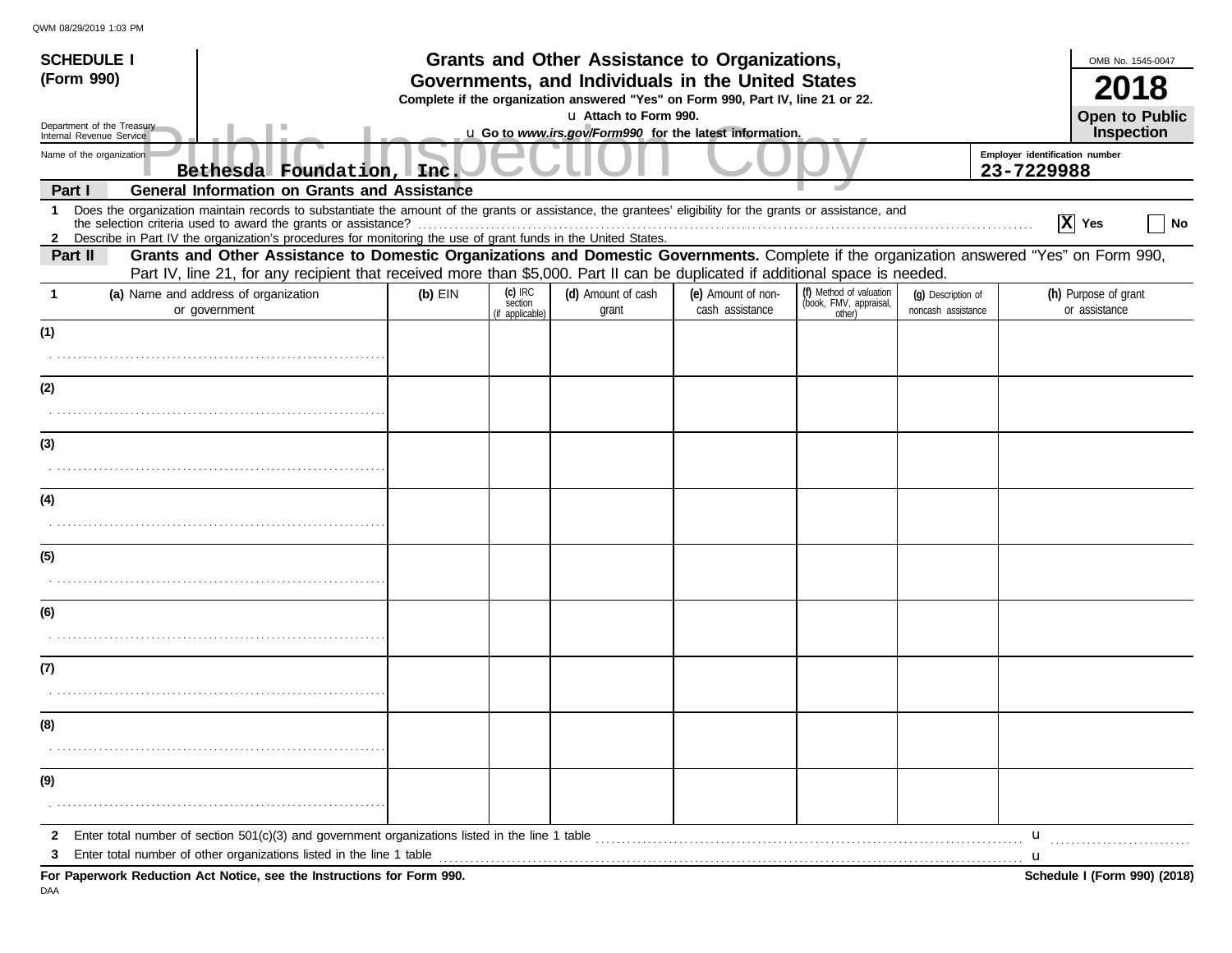|                         | Schedule I (Form 990) (2018) Bethesda Foundation, Inc.                                                                                    |                                   |                             | 23-7229988                          |                                                          | Page 2                                |
|-------------------------|-------------------------------------------------------------------------------------------------------------------------------------------|-----------------------------------|-----------------------------|-------------------------------------|----------------------------------------------------------|---------------------------------------|
| Part III                | Grants and Other Assistance to Domestic Individuals. Complete if the organization answered "Yes" on Form 990, Part IV, line 22.           |                                   |                             |                                     |                                                          |                                       |
|                         | Part III can be duplicated if additional space is needed.                                                                                 |                                   |                             |                                     |                                                          |                                       |
|                         | (a) Type of grant or assistance<br>$\mathbb{R}$                                                                                           | (b) Number of<br>$r =$ recipients | (c) Amount of<br>cash grant | (d) Amount of<br>noncash assistance | (e) Method of valuation (book,<br>FMV, appraisal, other) | (f) Description of noncash assistance |
|                         | . .                                                                                                                                       |                                   |                             |                                     |                                                          |                                       |
|                         | 1 Scholarships                                                                                                                            | 20                                | 15,000                      |                                     |                                                          |                                       |
|                         |                                                                                                                                           |                                   |                             |                                     |                                                          |                                       |
| $\overline{\mathbf{2}}$ |                                                                                                                                           |                                   |                             |                                     |                                                          |                                       |
|                         | $\overline{\mathbf{3}}$                                                                                                                   |                                   |                             |                                     |                                                          |                                       |
|                         |                                                                                                                                           |                                   |                             |                                     |                                                          |                                       |
| $\overline{4}$          |                                                                                                                                           |                                   |                             |                                     |                                                          |                                       |
| 5 <sub>5</sub>          |                                                                                                                                           |                                   |                             |                                     |                                                          |                                       |
|                         |                                                                                                                                           |                                   |                             |                                     |                                                          |                                       |
| $6\overline{6}$         |                                                                                                                                           |                                   |                             |                                     |                                                          |                                       |
| 7                       |                                                                                                                                           |                                   |                             |                                     |                                                          |                                       |
| Part IV                 | Supplemental Information. Provide the information required in Part I, line 2; Part III, column (b); and any other additional information. |                                   |                             |                                     |                                                          |                                       |
|                         | Part I, Line 2 - Procedures for Monitoring the Use of Grant Funds                                                                         |                                   |                             |                                     |                                                          |                                       |
|                         |                                                                                                                                           |                                   |                             |                                     |                                                          |                                       |
|                         | Individuals apply for scholarships by completing a Financial Assistance                                                                   |                                   |                             |                                     |                                                          |                                       |
|                         | Application on the Organization's website. Financial information and the                                                                  |                                   |                             |                                     |                                                          |                                       |
|                         |                                                                                                                                           |                                   |                             |                                     |                                                          |                                       |
|                         | reason for the request for assistance on the application are used to                                                                      |                                   |                             |                                     |                                                          |                                       |
|                         | determine if a scholarship will be provided and if so, how much will be                                                                   |                                   |                             |                                     |                                                          |                                       |
|                         | given. QWM's staff are authorized to approve any scholarships of \$500 or                                                                 |                                   |                             |                                     |                                                          |                                       |
|                         |                                                                                                                                           |                                   |                             |                                     |                                                          |                                       |
|                         | less for a one-week Intensive and \$750 or less for a two-week Intensive.                                                                 |                                   |                             |                                     |                                                          |                                       |
|                         | If an individual would like to apply for a larger scholarship, then their                                                                 |                                   |                             |                                     |                                                          |                                       |
|                         | Financial Assistance Application is given to the Executive Committee to                                                                   |                                   |                             |                                     |                                                          |                                       |
|                         | determine and approve the amount.                                                                                                         |                                   |                             |                                     |                                                          |                                       |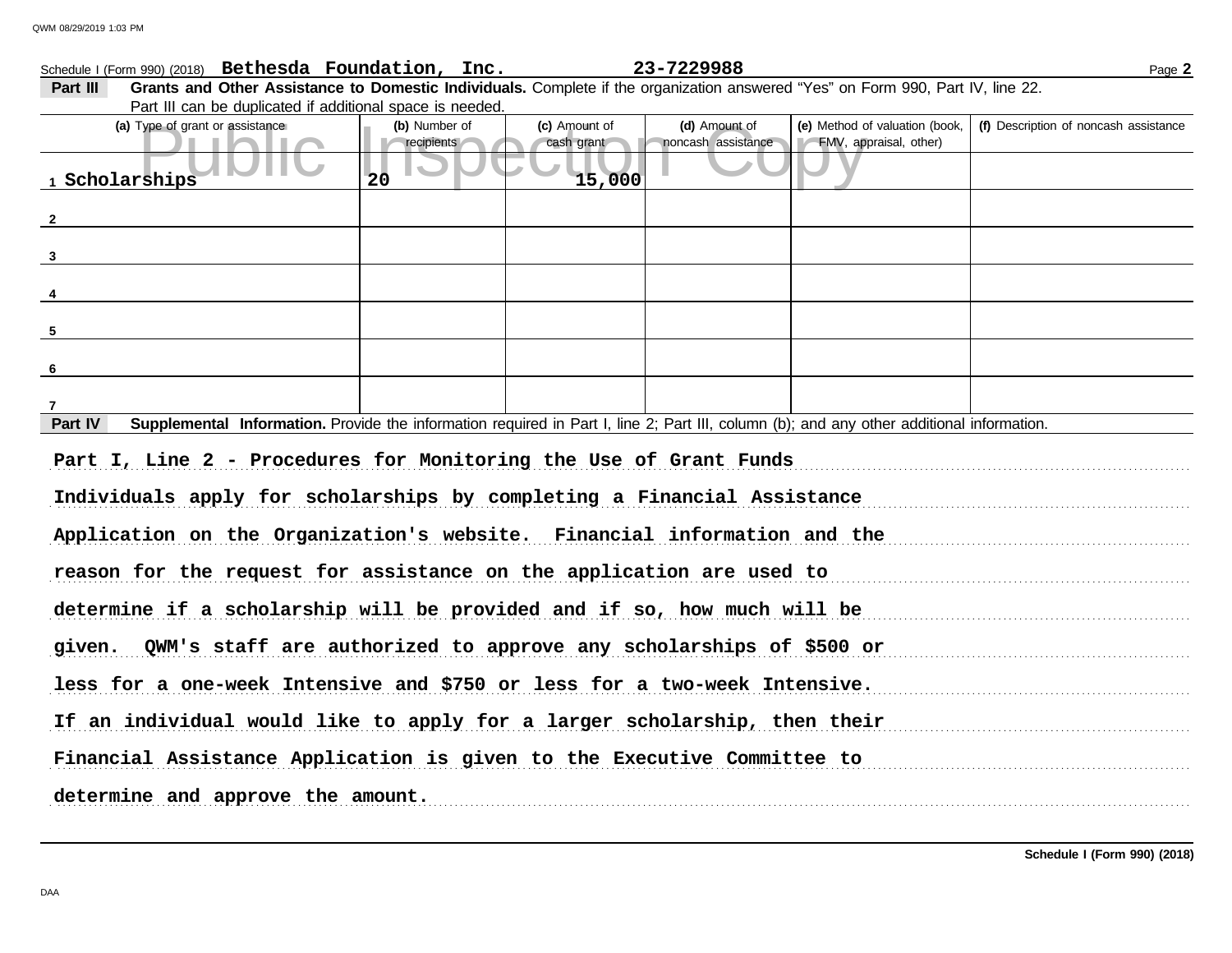|              | <b>SCHEDULE M</b>                                             |                          |                              |                                                                                             | <b>Noncash Contributions</b>                                                                                       |    | OMB No. 1545-0047                     |
|--------------|---------------------------------------------------------------|--------------------------|------------------------------|---------------------------------------------------------------------------------------------|--------------------------------------------------------------------------------------------------------------------|----|---------------------------------------|
| (Form 990)   |                                                               |                          |                              |                                                                                             |                                                                                                                    |    |                                       |
|              |                                                               |                          |                              |                                                                                             | La Complete if the organizations answered "Yes" on Form 990, Part IV, lines 29 or 30.                              |    | 2018                                  |
|              | Department of the Treasury                                    |                          | <b>u</b> Attach to Form 990. |                                                                                             |                                                                                                                    |    | <b>Open To Public</b>                 |
|              | Internal Revenue Service                                      |                          |                              |                                                                                             | <b>u</b> Go to www.irs.gov/Form990 for instructions and the latest information.                                    |    | Inspection                            |
|              | Name of the organization                                      | <b>III</b>               |                              |                                                                                             |                                                                                                                    |    | <b>Employer identification number</b> |
|              | Part I                                                        | Bethesda Foundation,     |                              | Inc.                                                                                        |                                                                                                                    |    | 23-7229988                            |
|              |                                                               | <b>Types of Property</b> |                              |                                                                                             | (c)                                                                                                                |    |                                       |
|              |                                                               |                          | (a)<br>Check if              | (b)<br>Number of contributions or                                                           | Noncash contribution                                                                                               |    | (d)<br>Method of determining          |
|              |                                                               |                          | applicable                   | items contributed                                                                           | amounts reported on<br>Form 990, Part VIII, line 1g                                                                |    | noncash contribution amounts          |
| 1            |                                                               |                          |                              |                                                                                             |                                                                                                                    |    |                                       |
| $\mathbf{2}$ | Art - Works of art<br>Art - Historical treasures              |                          |                              |                                                                                             |                                                                                                                    |    |                                       |
| 3            | Art - Fractional interests                                    |                          |                              |                                                                                             |                                                                                                                    |    |                                       |
| 4            | Books and publications                                        |                          |                              |                                                                                             |                                                                                                                    |    |                                       |
| 5            | Clothing and household                                        |                          |                              |                                                                                             |                                                                                                                    |    |                                       |
|              | $\mathsf{goods}\xrightarrow{\hspace{0.5cm}}$                  |                          |                              |                                                                                             |                                                                                                                    |    |                                       |
| 6            | Cars and other vehicles                                       |                          |                              |                                                                                             |                                                                                                                    |    |                                       |
| 7            | Boats and planes                                              |                          |                              |                                                                                             |                                                                                                                    |    |                                       |
| 8            |                                                               |                          |                              |                                                                                             |                                                                                                                    |    |                                       |
| 9            | Securities - Publicly traded                                  |                          | X                            | 1                                                                                           | 9,943                                                                                                              |    |                                       |
| 10           | Securities - Closely held stock                               |                          |                              |                                                                                             |                                                                                                                    |    |                                       |
| 11           | Securities - Partnership, LLC,                                |                          |                              |                                                                                             |                                                                                                                    |    |                                       |
|              | or trust interests                                            |                          |                              |                                                                                             |                                                                                                                    |    |                                       |
| 12           | Securities - Miscellaneous                                    |                          |                              |                                                                                             |                                                                                                                    |    |                                       |
| 13           | Qualified conservation                                        |                          |                              |                                                                                             |                                                                                                                    |    |                                       |
|              | contribution - Historic                                       |                          |                              |                                                                                             |                                                                                                                    |    |                                       |
|              |                                                               |                          |                              |                                                                                             |                                                                                                                    |    |                                       |
| 14           | Qualified conservation                                        |                          |                              |                                                                                             |                                                                                                                    |    |                                       |
|              |                                                               |                          |                              |                                                                                             |                                                                                                                    |    |                                       |
| 15           | Real estate - Residential                                     |                          |                              |                                                                                             |                                                                                                                    |    |                                       |
| 16           | Real estate - Commercial                                      |                          |                              |                                                                                             |                                                                                                                    |    |                                       |
| 17           | Real estate - Other                                           |                          |                              |                                                                                             |                                                                                                                    |    |                                       |
| 18           |                                                               |                          |                              |                                                                                             |                                                                                                                    |    |                                       |
| 19           | Food inventory                                                |                          |                              |                                                                                             |                                                                                                                    |    |                                       |
| 20           | Drugs and medical supplies                                    |                          |                              |                                                                                             |                                                                                                                    |    |                                       |
| 21           | Taxidermy                                                     |                          |                              |                                                                                             |                                                                                                                    |    |                                       |
| 22           | Historical artifacts                                          |                          |                              |                                                                                             |                                                                                                                    |    |                                       |
| 23           | Scientific specimens                                          |                          |                              |                                                                                             |                                                                                                                    |    |                                       |
| 24<br>25     | Archeological artifacts<br>Other <b>u</b> ( Supplies          |                          | $\mathbf x$                  | $\mathbf 1$                                                                                 | 15,510                                                                                                             |    |                                       |
| 26           | Other $\mathbf{u}(\dots, \dots, \dots, \dots, \dots)$         |                          |                              |                                                                                             |                                                                                                                    |    |                                       |
| 27           | Other $\mathbf{u}(\dots, \dots, \dots, \dots, \dots)$         |                          |                              |                                                                                             |                                                                                                                    |    |                                       |
| 28           | Other $\mathbf{u}$ (                                          |                          |                              |                                                                                             |                                                                                                                    |    |                                       |
| 29           |                                                               |                          |                              | Number of Forms 8283 received by the organization during the tax year for contributions for |                                                                                                                    |    |                                       |
|              |                                                               |                          |                              | which the organization completed Form 8283, Part IV, Donee Acknowledgement                  |                                                                                                                    | 29 |                                       |
|              |                                                               |                          |                              |                                                                                             |                                                                                                                    |    | No<br>Yes                             |
| 30a          |                                                               |                          |                              |                                                                                             | During the year, did the organization receive by contribution any property reported in Part I, lines 1 through     |    |                                       |
|              |                                                               |                          |                              |                                                                                             | 28, that it must hold for at least three years from the date of the initial contribution, and which isn't required |    |                                       |
|              | to be used for exempt purposes for the entire holding period? |                          |                              |                                                                                             |                                                                                                                    |    | х<br><b>30a</b>                       |
| b            | If "Yes," describe the arrangement in Part II.                |                          |                              |                                                                                             |                                                                                                                    |    |                                       |
| 31           |                                                               |                          |                              |                                                                                             | Does the organization have a gift acceptance policy that requires the review of any nonstandard                    |    |                                       |
|              | contributions?                                                |                          |                              |                                                                                             |                                                                                                                    |    | X<br>31                               |
| 32a          |                                                               |                          |                              |                                                                                             | Does the organization hire or use third parties or related organizations to solicit, process, or sell noncash      |    |                                       |
|              | contributions?                                                |                          |                              |                                                                                             |                                                                                                                    |    | X<br>32a                              |
| b            | If "Yes," describe in Part II.                                |                          |                              |                                                                                             |                                                                                                                    |    |                                       |
| 33           |                                                               |                          |                              |                                                                                             | If the organization didn't report an amount in column (c) for a type of property for which column (a) is checked,  |    |                                       |
|              | describe in Part II.                                          |                          |                              |                                                                                             |                                                                                                                    |    |                                       |

**For Paperwork Reduction Act Notice, see the Instructions for Form 990. Schedule M (Form 990) 2018**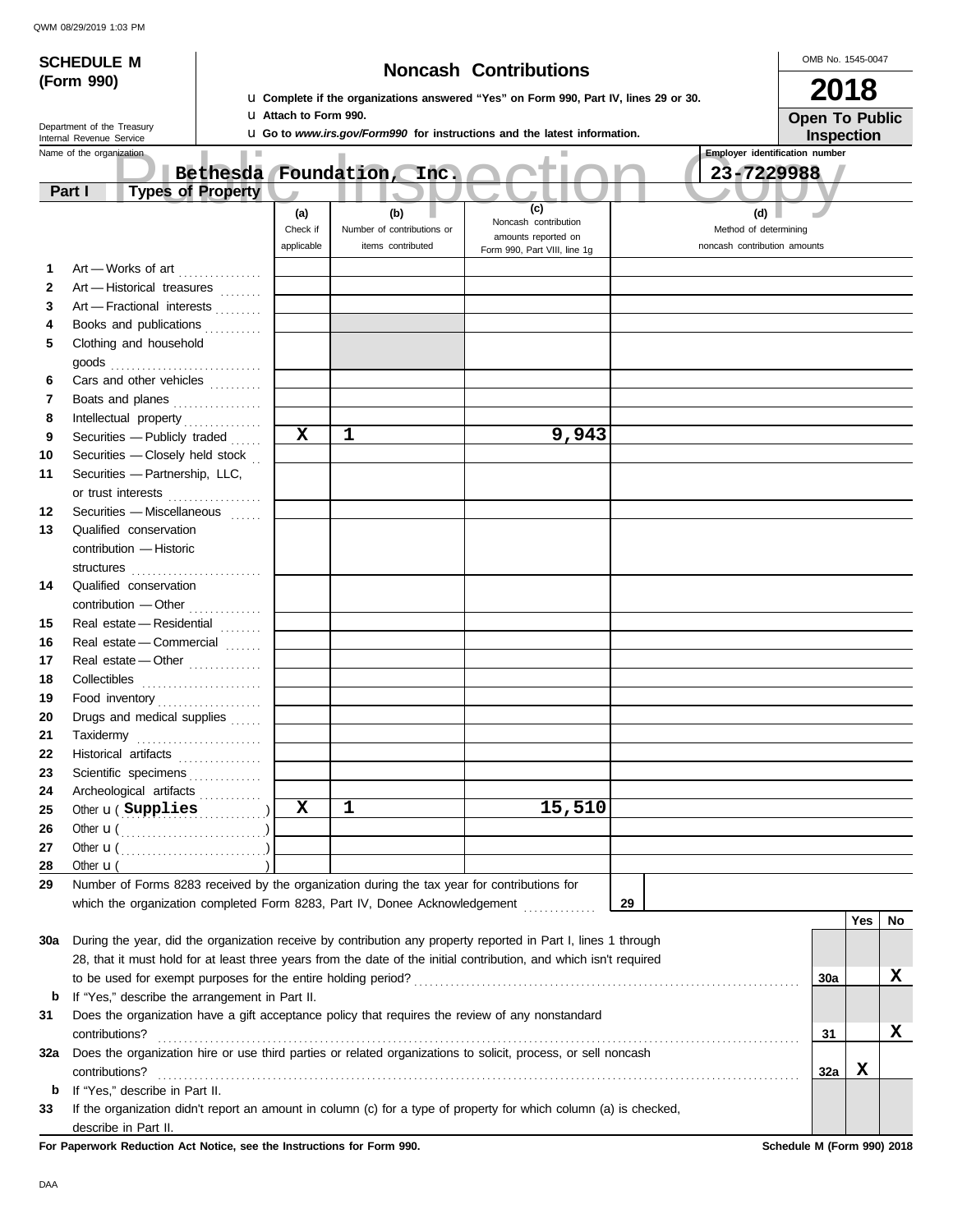|         |  | Schedule M (Form 990) 2018 Bethesda Foundation, Inc.                              |  | 23-7229988                                                                                                                                                                                                                   | Page 2 |
|---------|--|-----------------------------------------------------------------------------------|--|------------------------------------------------------------------------------------------------------------------------------------------------------------------------------------------------------------------------------|--------|
| Part II |  | or a combination of both. Also complete this part for any additional information. |  | Supplemental Information. Provide the information required by Part I, lines 30b, 32b, and 33, and whether<br>the organization is reporting in Part I, column (b), the number of contributions, the number of items received, |        |
|         |  |                                                                                   |  | Part I, Line 32b - Third Party Used to Process Noncash Contributions<br>The Organization uses an unrelated brokerage firm to sell securities.                                                                                |        |
|         |  |                                                                                   |  |                                                                                                                                                                                                                              |        |
|         |  |                                                                                   |  |                                                                                                                                                                                                                              |        |
|         |  |                                                                                   |  |                                                                                                                                                                                                                              |        |
|         |  |                                                                                   |  |                                                                                                                                                                                                                              |        |
|         |  |                                                                                   |  |                                                                                                                                                                                                                              |        |
|         |  |                                                                                   |  |                                                                                                                                                                                                                              |        |
|         |  |                                                                                   |  |                                                                                                                                                                                                                              |        |
|         |  |                                                                                   |  |                                                                                                                                                                                                                              |        |
|         |  |                                                                                   |  |                                                                                                                                                                                                                              |        |
|         |  |                                                                                   |  |                                                                                                                                                                                                                              |        |
|         |  |                                                                                   |  |                                                                                                                                                                                                                              |        |
|         |  |                                                                                   |  |                                                                                                                                                                                                                              |        |
|         |  |                                                                                   |  |                                                                                                                                                                                                                              |        |
|         |  |                                                                                   |  |                                                                                                                                                                                                                              |        |
|         |  |                                                                                   |  |                                                                                                                                                                                                                              |        |
|         |  |                                                                                   |  |                                                                                                                                                                                                                              |        |
|         |  |                                                                                   |  |                                                                                                                                                                                                                              |        |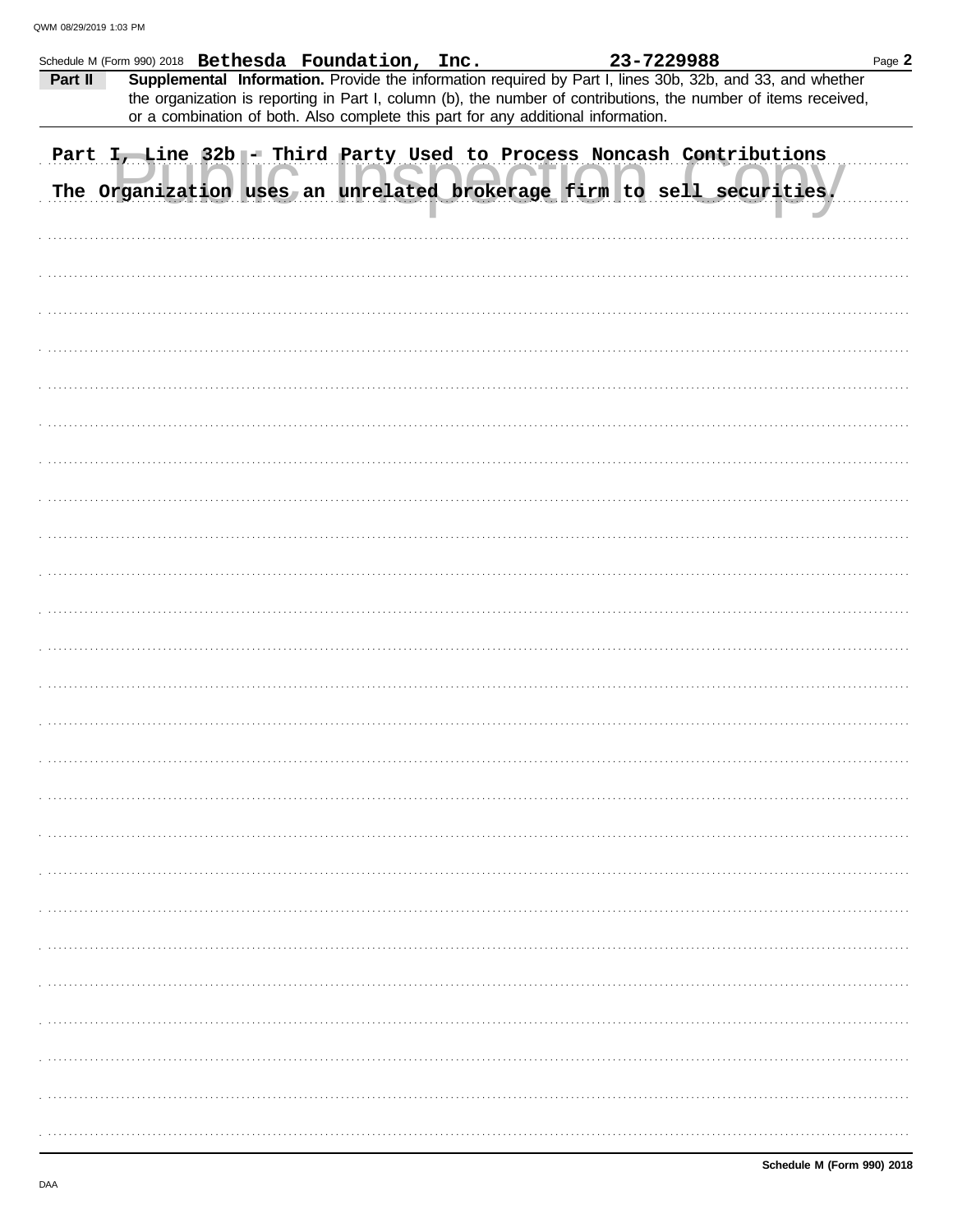| <b>SCHEDULE O</b><br>(Form 990 or 990-EZ)              | Supplemental Information to Form 990 or 990-EZ<br>Complete to provide information for responses to specific questions on | OMB No. 1545-0047<br>2018      |
|--------------------------------------------------------|--------------------------------------------------------------------------------------------------------------------------|--------------------------------|
|                                                        | Form 990 or 990-EZ or to provide any additional information.                                                             |                                |
| Department of the Treasury<br>Internal Revenue Service | u Attach to Form 990 or 990-EZ.<br>u Go to www.irs.gov/Form990 for the latest information.                               | Open to Public<br>Inspection   |
| Name of the organization                               | 23-7229988<br>Bethesda Foundation,<br>Inc.                                                                               | Employer identification number |
|                                                        | Form 990, Part I, Line 6                                                                                                 |                                |
|                                                        | Volunteers assist with various activities:                                                                               |                                |
|                                                        | --Administrative assistance with mailings;                                                                               |                                |
|                                                        | --Facilities repairs and maintenance;                                                                                    |                                |
|                                                        | --Couples host at retreats by preparing clients' meals and assisting                                                     |                                |
| with other needs;                                      |                                                                                                                          |                                |
|                                                        | --Organizing and collecting items for auction;                                                                           |                                |
|                                                        | --Board members serve on volunteer basis.                                                                                |                                |
|                                                        | Form 990, Part VI, Line 11b - Organization's Process to Review Form 990                                                  |                                |
|                                                        | Prior to filing the Form 990, the form is reviewed by the Board of                                                       |                                |
|                                                        | Directors excluding staff.                                                                                               |                                |
|                                                        | Form 990, Part VI, Line 12c - Enforcement of Conflicts Policy                                                            |                                |
|                                                        | Every new board member must disclose for review any information that could                                               |                                |
|                                                        | be considered a conflict of interest.                                                                                    |                                |
|                                                        | Form 990, Part VI, Line 15a - Compensation Process for Top Official                                                      |                                |
|                                                        | The Executive Committee reviews the director's performance and comparable                                                |                                |
| compensation data.                                     |                                                                                                                          |                                |
|                                                        | Form 990, Part VI, Line 19 - Governing Documents Disclosure Explanation                                                  |                                |
|                                                        | We consider requests for governing documents on a case-by-case basis.                                                    |                                |
|                                                        | Prospective donors receive financial statements upon request. The financial                                              |                                |
|                                                        | statements are posted with the Evangelical Council for Financial                                                         |                                |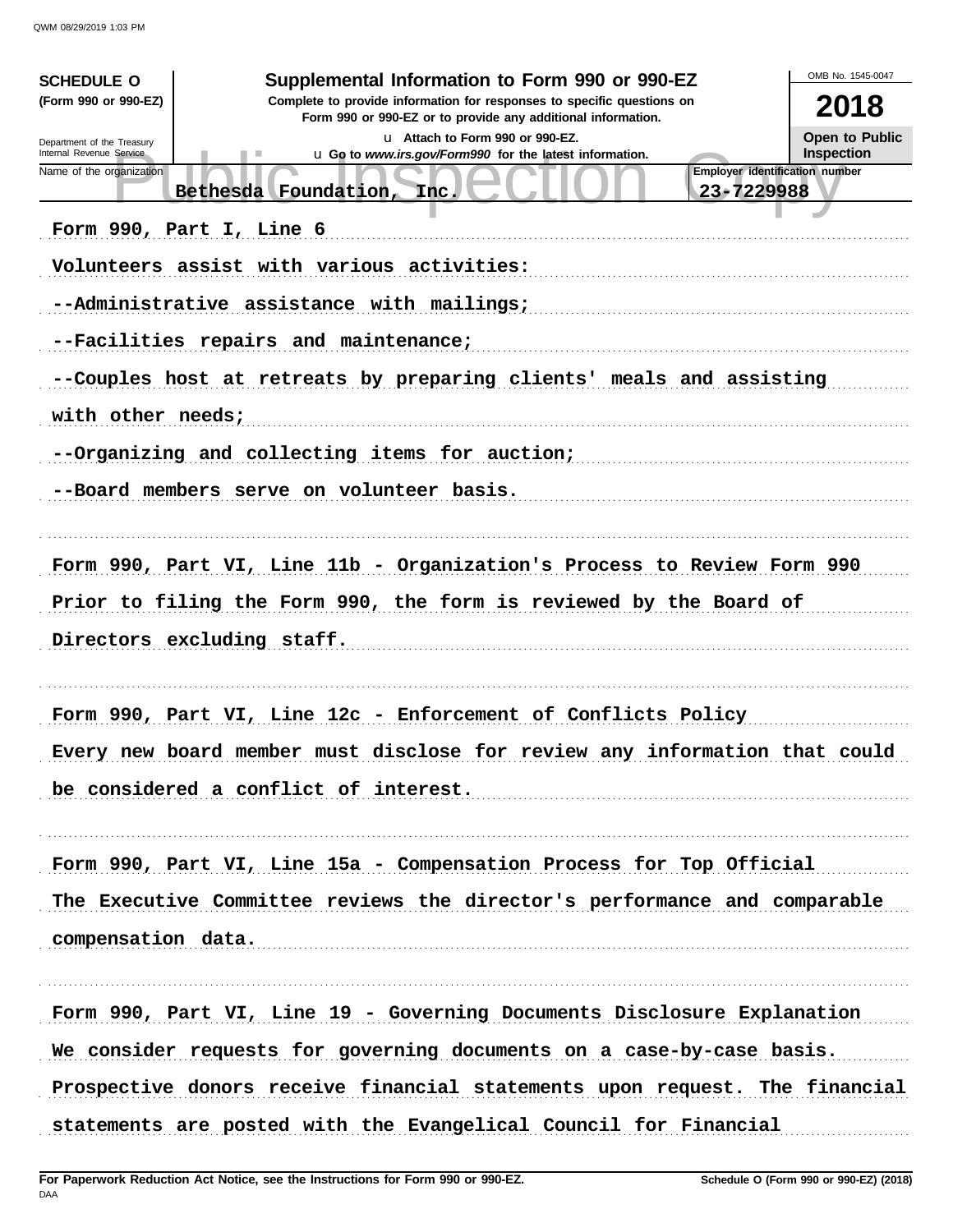| Schedule O (Form 990 or 990-EZ) (2018)<br>Name of the organization       | Page 2<br>Employer identification number |
|--------------------------------------------------------------------------|------------------------------------------|
| Bethesda Foundation, Inc.                                                | 23-7229988                               |
| Accountability (ECFA). ECFA is a non-profit accountability group.        |                                          |
| Form 990, Part X - Additional Information                                |                                          |
|                                                                          |                                          |
| Form $990$ , Part X, Lines $27 - 29$ :                                   |                                          |
| The Organization has adopted the principles of FASB ASU No. 2016-14 (ASC |                                          |
| 958) for its audited financial statements for the period ended December  |                                          |
| 31, 2018. To date, Form 990 and its associated schedules have not been   |                                          |
| updated to reflect changes made by this standard. Thus, we have included |                                          |
| the net asset categories in our audited financial statements on existing |                                          |
| Form 990, Part X, Lines 27-29 as follows:                                |                                          |
|                                                                          |                                          |
| Net assets without donor restrictions                                    | \$537,910                                |
| Net assets with donor restrictions                                       | 129,390                                  |
|                                                                          |                                          |
| Total net assets                                                         | \$667,300                                |
|                                                                          |                                          |
|                                                                          |                                          |
| Unrestricted net assets                                                  | \$537,910                                |
| Temporarily restricted net assets                                        | 107,860                                  |
| Permanently restricted net assets                                        | 21,530                                   |
|                                                                          |                                          |
| Total net assets                                                         | \$667,300                                |
|                                                                          | --------                                 |
|                                                                          |                                          |
| Form 990, Part IX, Line 11g - Other Fees for Services                    |                                          |
| Description                                                              |                                          |
| Tot/Prog Service                                                         | Fundraising<br>Mgt & General             |
|                                                                          |                                          |

Schedule O (Form 990 or 990-EZ) (2018)